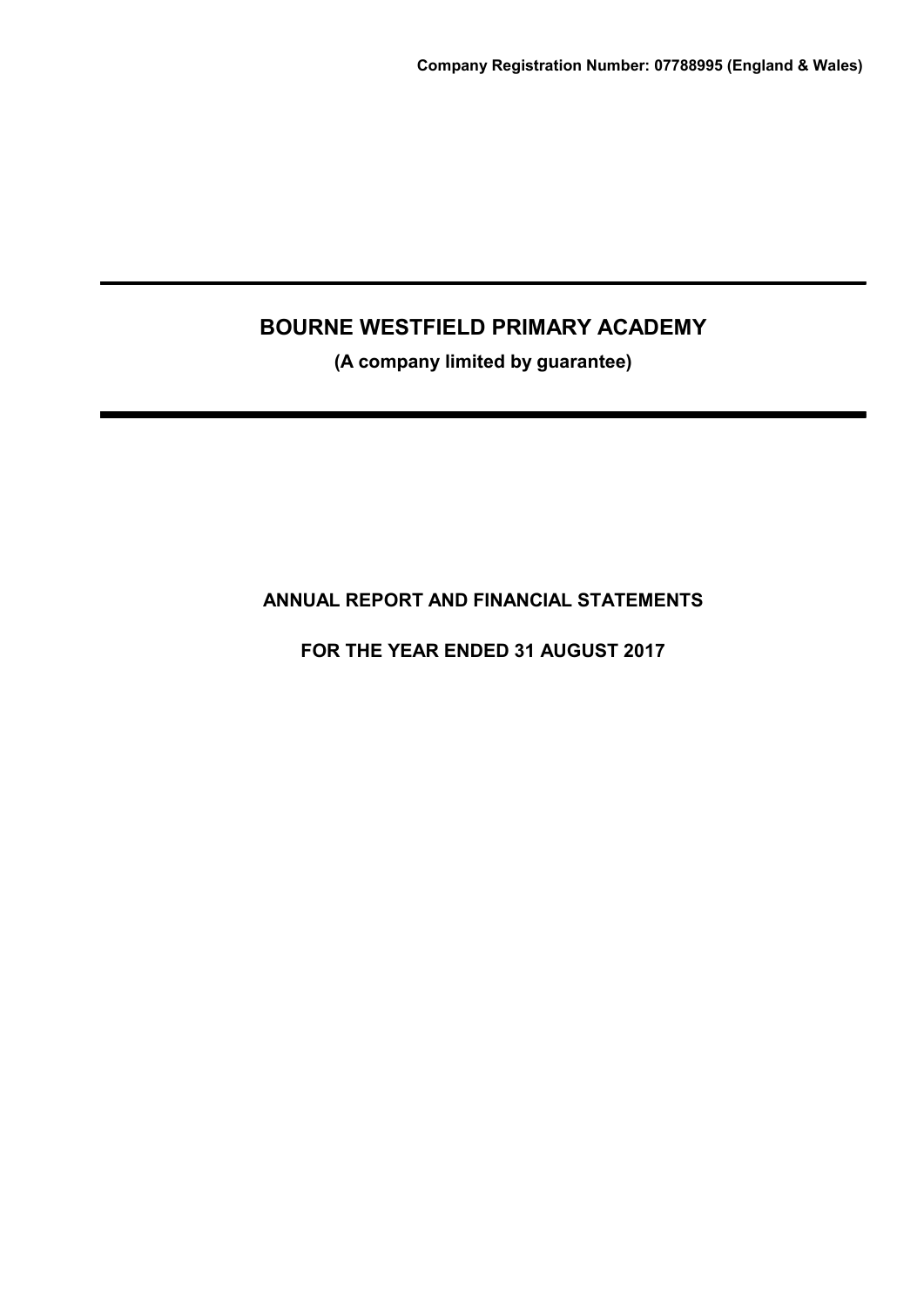(A company limited by guarantee)

# **CONTENTS**

|                                                                                | Page      |
|--------------------------------------------------------------------------------|-----------|
| Reference and administrative details                                           | $1 - 2$   |
| <b>Trustees' report</b>                                                        | $3 - 9$   |
| <b>Governance statement</b>                                                    | $10 - 13$ |
| Statement on regularity, propriety and compliance                              | 14        |
| <b>Statement of trustees' responsibilities</b>                                 | 15        |
| Independent auditors' report on the financial statements                       | $16 - 18$ |
| Independent auditors' assurance report on regularity                           | $19 - 20$ |
| Statement of financial activities incorporating income and expenditure account | 21        |
| <b>Balance sheet</b>                                                           | 22        |
| <b>Statement of cash flows</b>                                                 | 23        |
| Notes to the financial statements                                              | $24 - 46$ |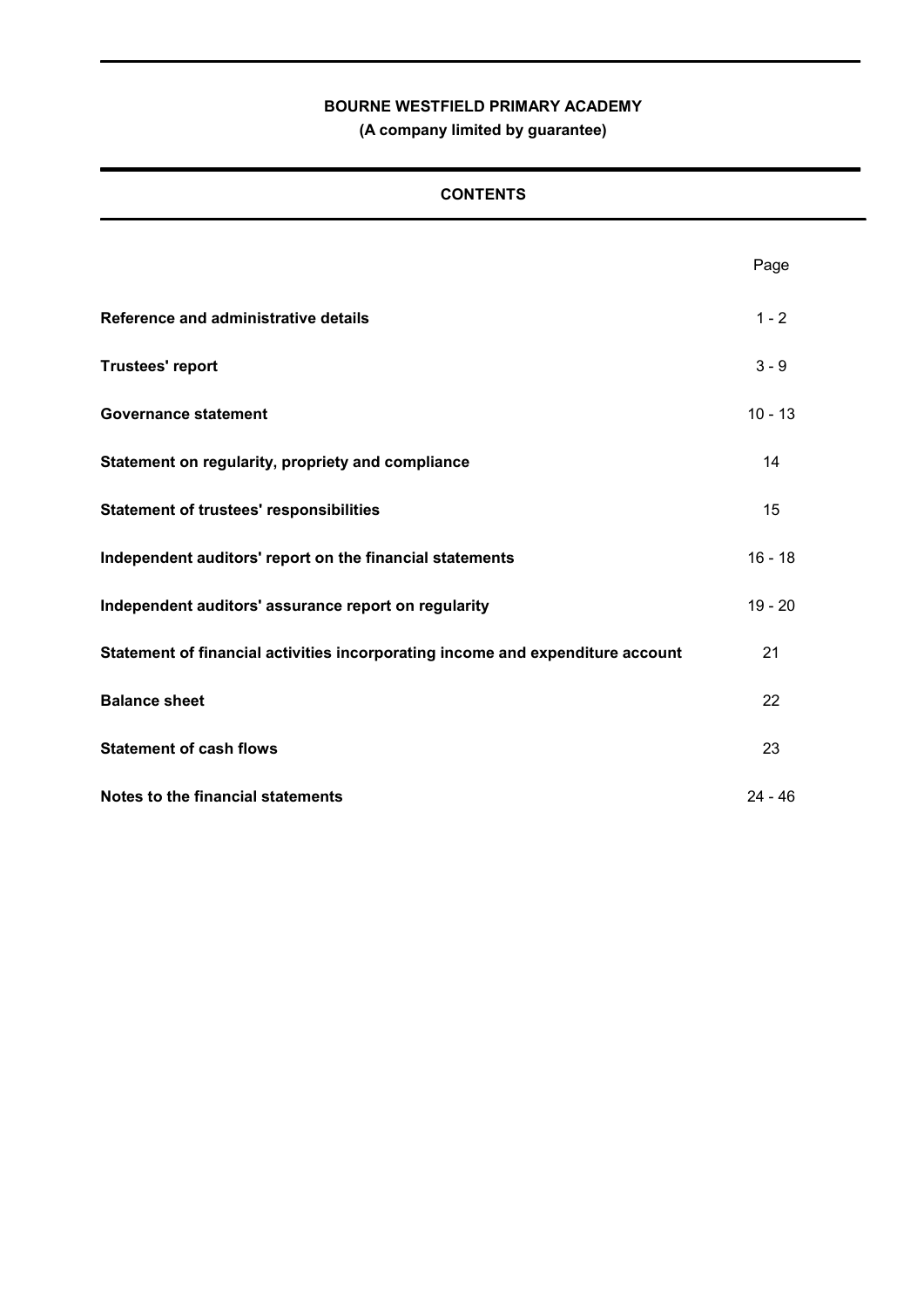(A company limited by guarantee)

### REFERENCE AND ADMINISTRATIVE DETAILS FOR THE YEAR ENDED 31 AUGUST 2017

### Members

R Jones (resigned 7 February 2017) N Lindley A Higgs (resigned 21 March 2017) M Green C Pattison (appointed 3 October 2017)

#### **Trustees**

M Green, Chair of Trustees M Rainbow, Vice Chair of Trustees E Radley, Head Teacher and Accounting Officer B Harrison (resigned 1 September 2016) R Immink P Smith S Jackson C Everist (resigned 15 December 2016) J Freear I Fuller (resigned 1 September 2016) G Goodwin, Staff Trustee S Medina, Staff Trustee R Mosley (appointed 6 December 2016) M Preston (appointed 7 February 2017) J Harrison (appointed 7 February 2017) R Jones (resigned 7 February 2017) A Higgs (resigned 21 March 2017)

#### Company registered number

07788995

#### Company name

Bourne Westfield Primary Academy

#### Principal and registered office

Westbourne Park, Bourne, Lincs, PE10 9QS

#### Company secretary

A Smith

#### Accounting officer

E Radley

#### Senior management team

E Radley, Head Teacher K Atkinson, Senior Deputy Head Teacher N Chandler, Deputy Head Teacher (retired 30 April 2017) S Taylor, Chief Financial Officer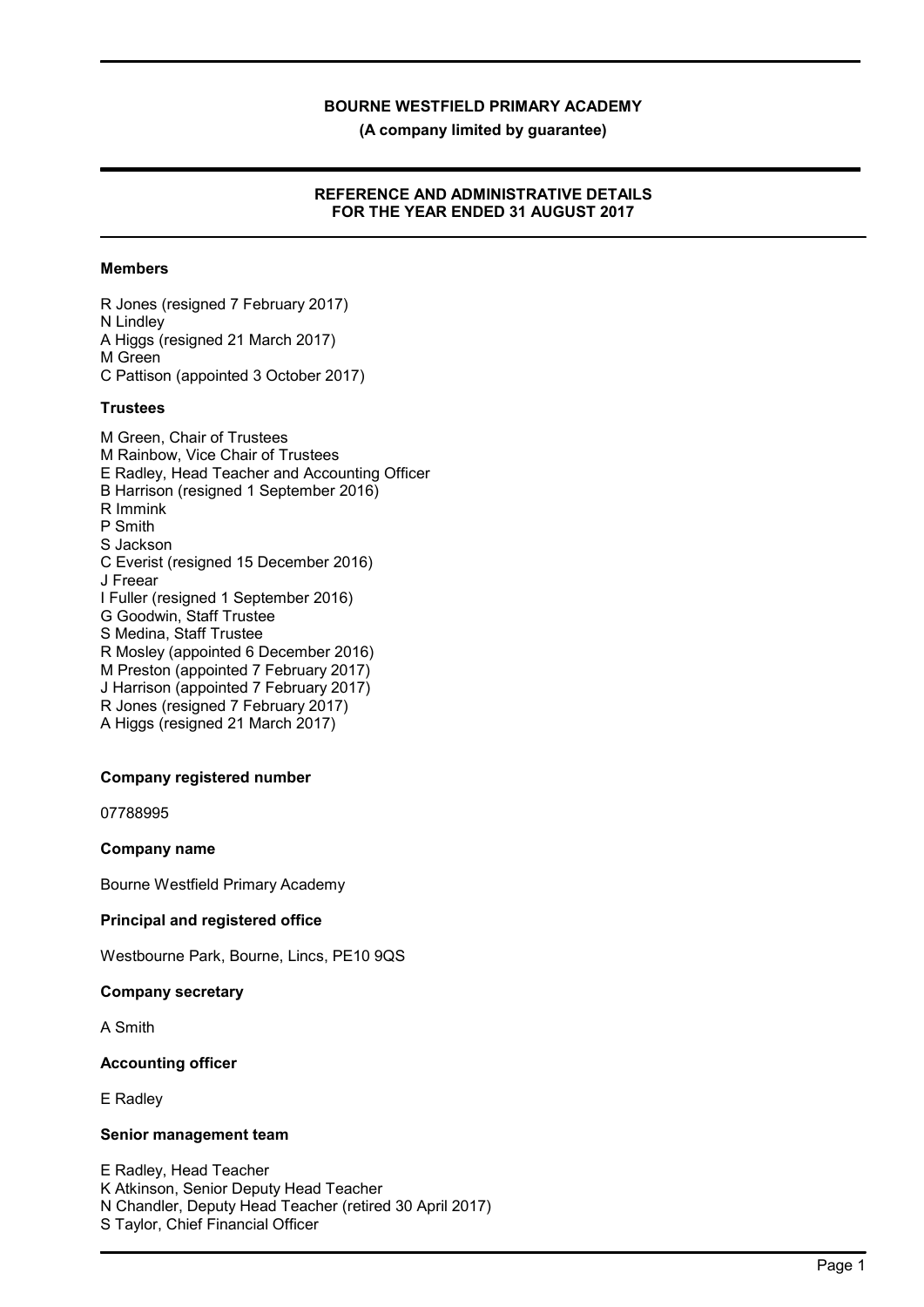### (A company limited by guarantee)

### REFERENCE AND ADMINISTRATIVE DETAILS OF THE ACADEMY, ITS TRUSTEES AND ADVISERS FOR THE YEAR ENDED 31 AUGUST 2017

# Advisers (continued)

### Independent auditors

Streets Audit LLP, Windsor House, A1 Business Park at Long Bennington, Notts, NG23 5JR

### Bankers

Lloyds Bank Plc, Business Centre, PO Box 1000, Spalding

### **Solicitors**

Greenwoods, Monkstone House, City Road, Peterborough, PE1 1JE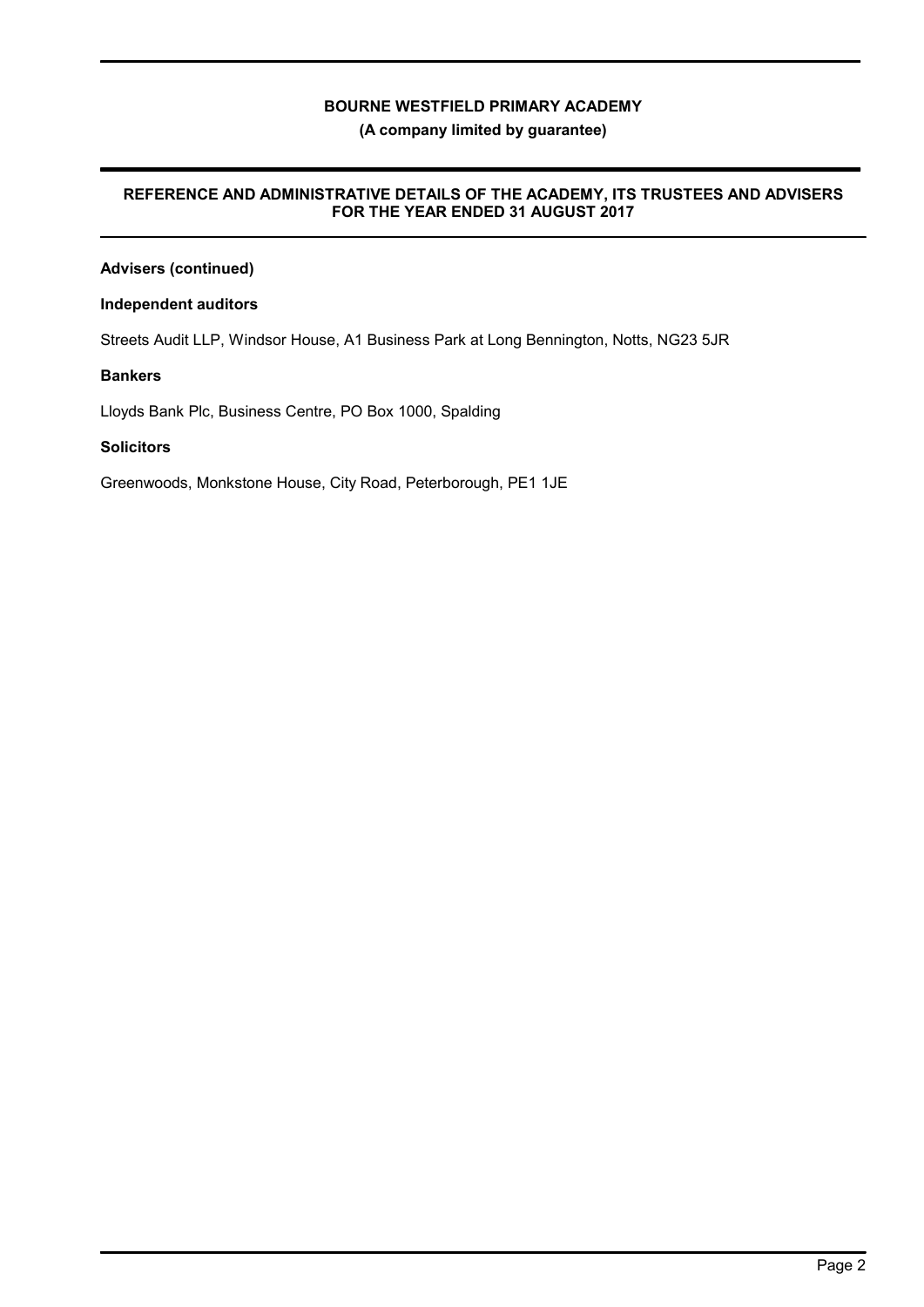#### (A company limited by guarantee)

### TRUSTEES' REPORT FOR THE YEAR ENDED 31 AUGUST 2017

The trustees present their annual report together with the financial statements and auditor's report of the charitable company for the period 1 September 2016 to 31 August 2017. The annual report serves the purposes of both a trustees' report, and a directors' report under company law.

The trust operates an academy for pupils aged 3 to 11 serving a catchment area in Bourne, Lincolnshire including a nursery for 3 and 4 year olds. It has a pupil capacity of 630 (plus 52 nursery places) and had a roll of 656 (including 29 nursery) in the school census on 6 October 2016.

#### STRUCTURE, GOVERNANCE AND MANAGEMENT

#### **CONSTITUTION**

The academy trust is a company limited by guarantee and an exempt charity. The charitable company's memorandum and articles of association are the primary governing documents of the academy trust.

The trustees of Bourne Westfield Primary Academy are also the directors of the charitable company for the purposes of company law. The charitable company is known as Bourne Westfield Primary Academy.

Details of the trustees who served during the year are included in the Reference and Administrative Details on page 1.

#### MEMBERS' LIABILITY

Each member of the charitable company undertakes to contribute to the assets of the charitable company in the event of it being wound up while they are a member, or within one year after they cease to be a member, such amount as may be required, not exceeding £10, for the debts and liabilities contracted before they ceased to be a member.

#### TRUSTEES' INDEMNITIES

In accordance with normal commercial practice the academy has purchased insurance to protect the Trustees and Officers from claims arising from negligent acts, errors or omissions occurring whilst on academy business. The insurance provides cover up to £2,000,000 on any one claim.

#### METHOD OF RECRUITMENT AND APPOINTMENT OR ELECTION OF TRUSTEES

The Articles outline the different types of Trustees/Governors; each category has slightly different election processes, as outlined below:

- The term of office for any Governor shall be four years, save that this time limit shall not apply to the Principal or any post which is held ex officio. Subject to the remaining eligible to be a particular type of Governor, any Governor may be re-appointed or re-elected.
- The Governing Body may appoint up to six Governors.
- A minimum of two Parent Governors shall be elected by parents of registered pupils of the academy. A Parent Governor must be a parent of a pupil at the Academy at the time when he is elected. The term of office of a Parent Governor should end when they complete their term of office.
- Up to three Staff Governors shall be elected by a ballot of all staff employed under a contract of employment or a contract for services or otherwise engaged to provide services to the Academy (excluding the Principal). If a Staff Governor ceases to work at the academy then he shall be deemed to have resigned and shall cease to be a Governor automatically on termination of his work at the Academy. Any election of a Staff Governor which is contested shall be held by secret ballot.
- The Governors may appoint up to three Co-opted Governors. A 'Co-Opted Governor' means a person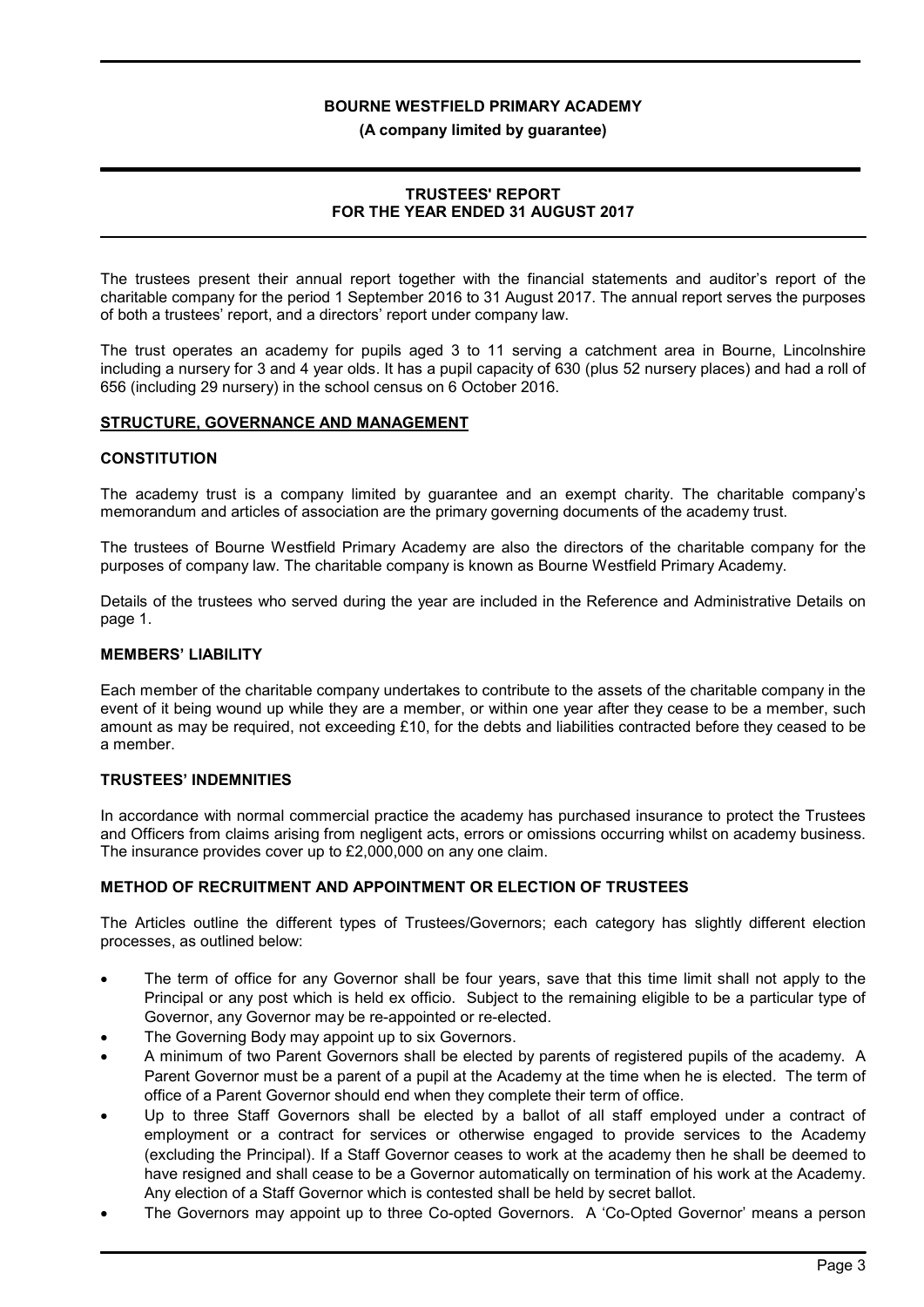(A company limited by guarantee)

### TRUSTEES' REPORT (continued) FOR THE YEAR ENDED 31 AUGUST 2017

who is appointed to be a Governor by being co-opted by the Governors who have not themselves been so appointed.

Governors are subject to retirement or re-election at the end of their four year term of office unless the eligibility conditions listed above prevail.

#### POLICIES AND PROCEDURES ADOPTED FOR THE INDUCTION AND TRAINING OF TRUSTEES

The training and induction provided to new Trustees will depend on their existing experience. Where necessary, induction will provide training on charity and educational legal and financial matters. All new Members and Trustees are given a tour of the academy and the chance to meet with staff and pupils.

The Trustees are provided with copies of policies, procedures, minutes, accounts, budgets, plans and other documents that they will need to undertake their role as Trustees. As there are normally few new Trustees a year, induction tends to be done informally and is tailored specifically to the individual.

#### ORGANISATIONAL STRUCTURE

The structure of the academy consists of three senior levels: the Members, the Board of Trustees (Governing Body) and the Head Teacher leading the Senior Leadership Team which includes a Senior Deputy Head Teacher, a Deputy Head Teacher, and the Chief Financial Officer

An aim of this management structure is to distribute responsibility and accountability and to encourage the involvement in decision making at all levels so that the Academy nurtures the talents of its entire staff to support continual improvement and excellence.

The Board of Trustees is responsible for setting the academy's policies, adopting the School Improvement Plan and budget, monitoring performance against those plans and making major decisions about the direction of the academy including its curriculum, the achievement and welfare of pupils and staffing.

The Head Teacher and Senior Leadership Team control the academy at an executive level, implementing the policies set by the Board of Trustees and reporting back to them.

The Senior Leadership Team lead two Assistant Head Teachers and is responsible for day to day performance and practice.

The Board of Trustees has established two sub-committees. Each sub-committee has its own terms of reference detailing the responsibilities discharged to the sub-committee, to the Head Teacher (the Accounting Officer) and to the Senior Leadership Team.

The terms of reference and meeting frequency for each sub-committee is reviewed and approved by the Board of Trustees annually. The academy has approved Finance policies and procedures which detail the academy's authorised spending limits.

The sub-committees of the Governing Body are:

- Finance & Assets Committee
- Performance and Improvement Committee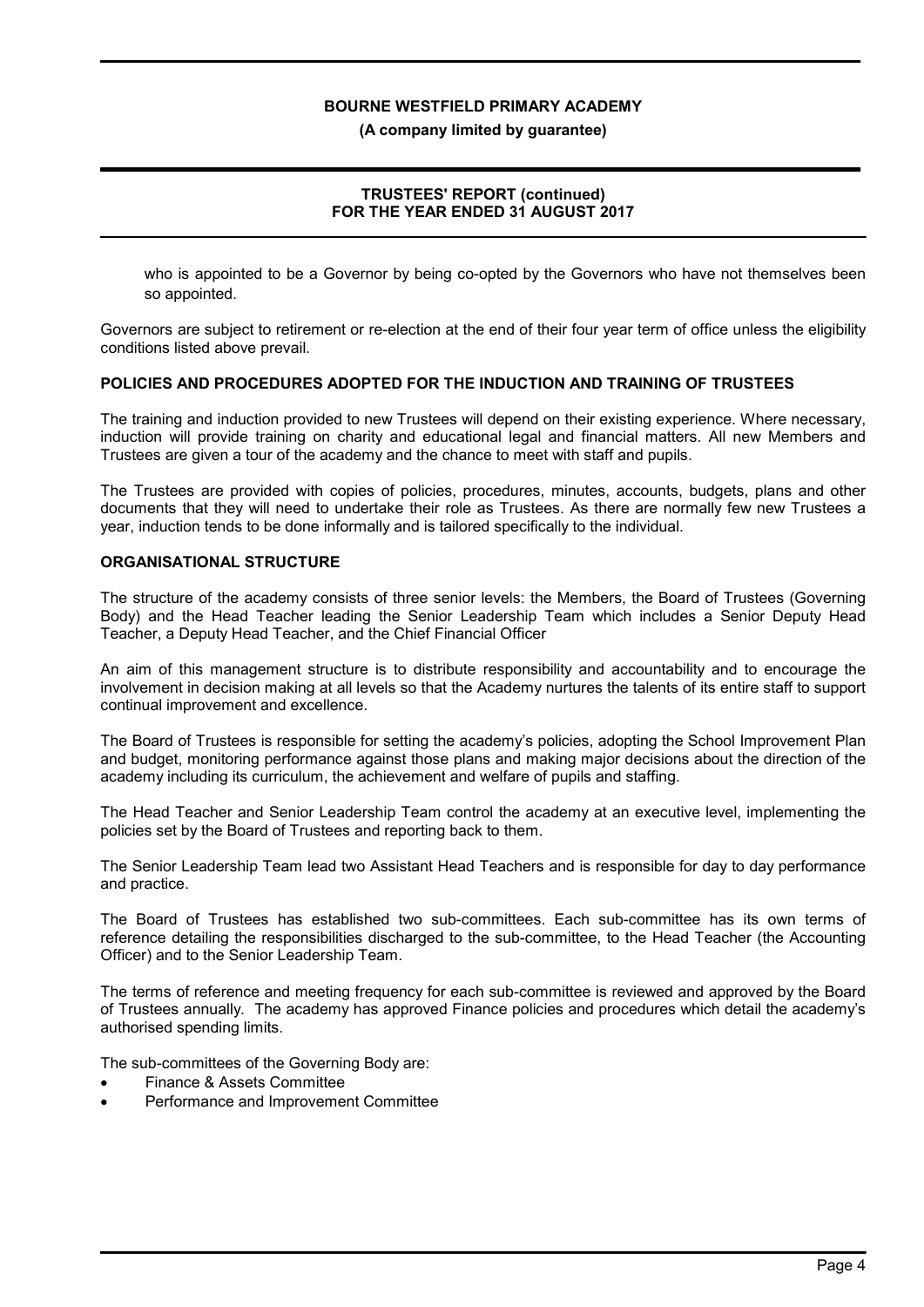#### (A company limited by guarantee)

#### TRUSTEES' REPORT (continued) FOR THE YEAR ENDED 31 AUGUST 2017

#### ARRANGEMENTS FOR SETTING PAY AND REMUNERATION OF KEY MANAGEMENT PERSONNEL

The structure and pay ranges for the Senior Leadership Team are set by the Full Governing Body at the time of appointment. The pay ranges cover a five point scale with the Head Teacher's salary established against the ISR. The ISR is recalculated annually by the Pay and Remuneration Committee. Any variations beyond this (for any members of the Senior Leadership Team) are made by the Full Governing Body following the recommendation by the Pay and Remuneration Committee. Recommendations for pay increases or salary regarding are made by the Head Teacher to the Pay and Remuneration Committee, following performance management, where a final decision will be made on whether to award the pay increase.

#### RELATED PARTIES AND OTHER CONNECTED CHARITIES AND ORGANISATIONS

The school is connected to two other charities:

- Slippers Extended Provision (charity number: 1149399) Slippers charity provided wraparound and holiday care until 31 March 2017 after which the aims of the charity changed to fundraising for the extended provision. On 1 April 2017 the school took on the activity of wraparound and holiday care.
- The Friends of Westfield (PFTA) (charity number: 1048383)

During the year the Academy engaged in transactions with the above as follows:

- Donations received from the PFTA
- Rental charged to Slippers for accommodation costs (until 31 March 2017)
- Incidental administrative costs charged to Slippers (until 31 March 2017)

#### OBJECTIVES AND ACTIVITIES

#### OBJECTS AND AIMS

The principal object and activity of the charitable company is the operation of Bourne Westfield Primary Academy to provide education for pupils of different abilities between the ages of three and eleven with emphasis on particular specialisms.

In accordance with the Articles of Association the charitable company has adopted a "Scheme of Government" approved by the Secretary of State for Education and Skills. The Scheme of the Government specifies, amongst other things, the basis for admitting students to the academy, and that the curriculum should comply with the substance of the national curriculum.

#### OBJECTIVES, STRATEGIES AND ACTIVITIES

#### **OBJECTIVES**

The main objectives of the academy during the year ended 31 August 2017 are summarised below:

- Improve quality of writing generally and for higher attainers
- Develop guided reading to improve inference and deduction skills
- Embed Mastery approach in Maths in order to improve progress for FSM and SEN
- To achieve Arts Mark platinum status
- To utilise current research to deploy Teaching Assistants effectively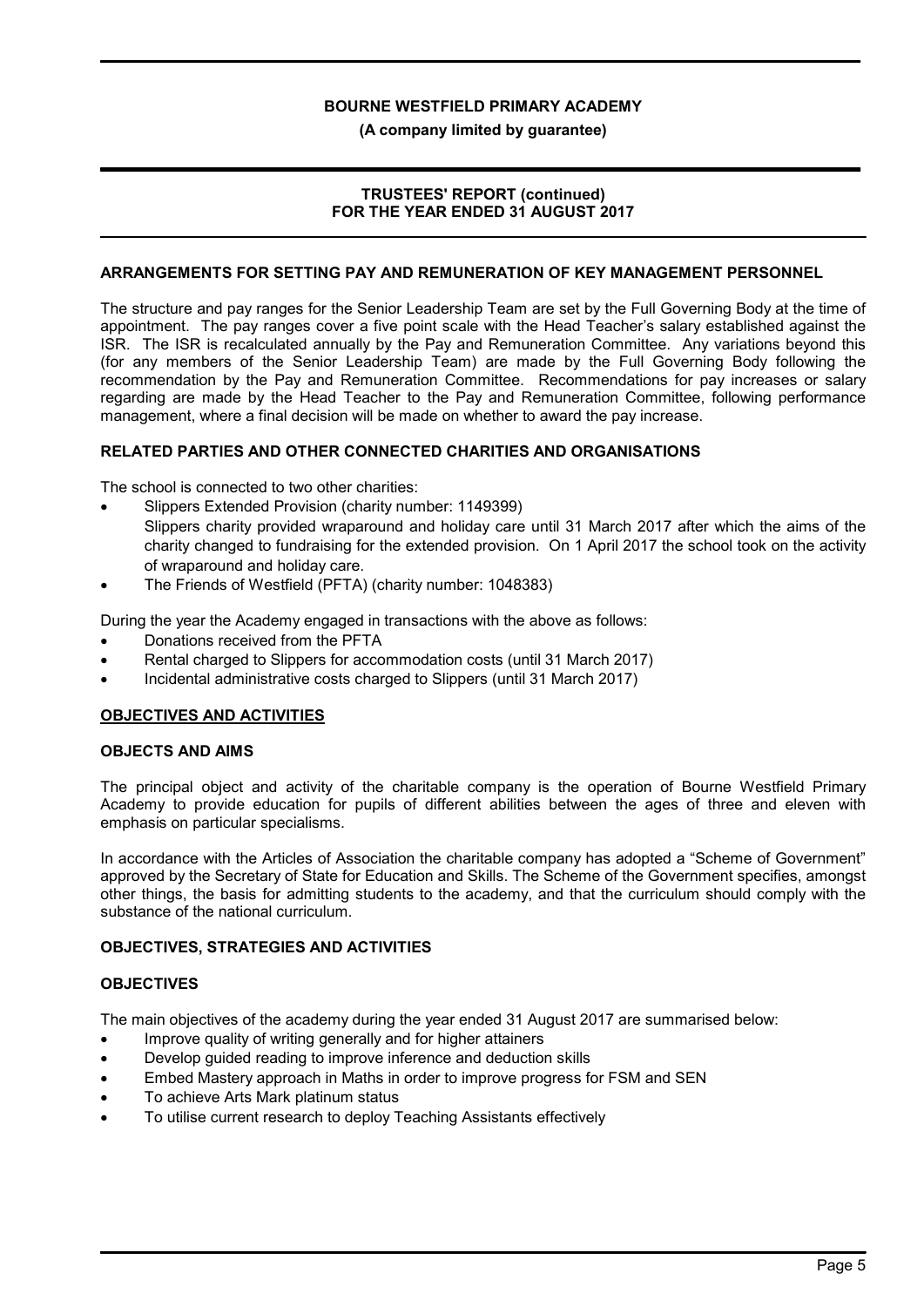(A company limited by guarantee)

### TRUSTEES' REPORT (continued) FOR THE YEAR ENDED 31 AUGUST 2017

#### STRATEGIES AND ACTIVITIES

The main strategies and activities in the year included:

- Continue to build the use of visits and visitors to inspire learning
- Embed the IPEEL EEF Research Project to improve writing
- Introduce a new approach to teaching reading inference
- Embed the use of Inspire Maths in years 1 and 2 and the mastery approach across KS2
- To run termly staff training on areas of the arts
- To develop links with a school from different cultural backgrounds

#### PUBLIC BENEFIT

The Trustees confirm that they have complied with the duty to have due regard to the Charity Commission's general guidance on public benefit.

The academy's public benefit is enshrined in its charitable objects, which are:

- To advance for the public benefit education in the town of Bourne and the surrounding area, in particular, but without prejudice, to the generality of the foregoing by estimating, maintaining, carrying on, managing and developing schools, offering a broad curriculum with a strong emphasis on, but in no way limited to, either one or a combination of specialisms. The current specialisms of the Academy are music, sport and the arts.
- To provide facilities for recreational and other leisure time occupation for the community at large in the interests of social welfare and with the interest of improving the life of the said community.

#### STRATEGIC REPORT

#### ACHIEVEMENTS AND PERFORMANCE

#### **OUTCOMES**

The school took on the ownership and management of the on-site nursery from September 2016. A successful capital funding bid was secured to extend the nursery building to accommodate additional 30 hours government funded places and double the size of the provision.

From 1 April 2017 the school took on the running of the Slippers wraparound care and holiday club. With the planned physical expansion of the nursery, the Slippers charity will be making a capital donation to the school to further extend the new nursery build to provide a purpose build new area for Slippers children.

The academy successfully built a new classroom to be used for music provision and replaced hall windows and roofing as part of two successful CIF bids.

The academy successfully trained 23 ITT trainees throughout the year of which 17 have gained local employment. In addition 20 ITT trainees were recruited by the academy and are currently deployed across South Lincolnshire schools.

The Trustees are very proud of the achievements and recognise the tremendous hard work and commitment put in by the Head Teacher, Senior Leadership Team, all teaching and support staff over the last year.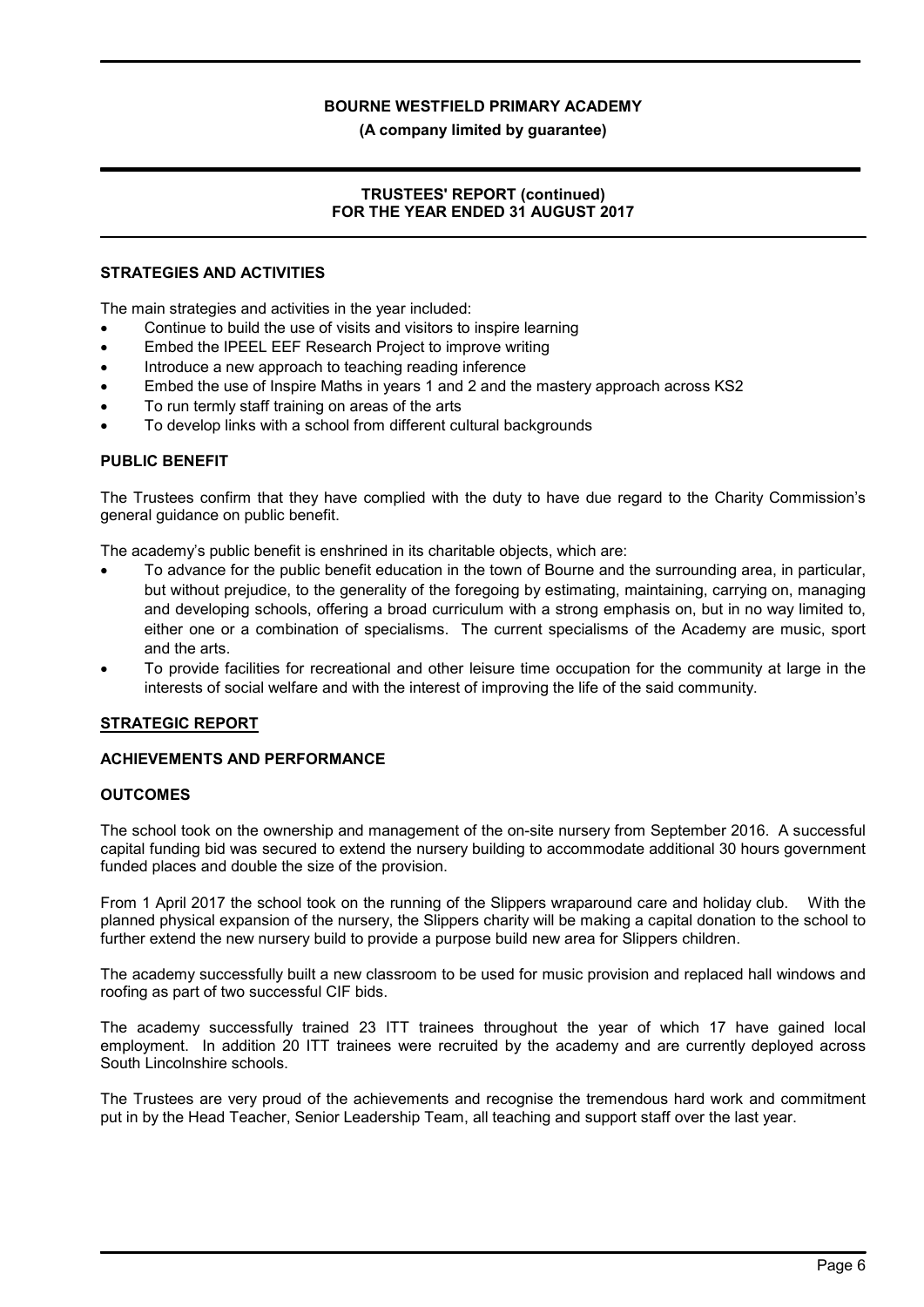#### (A company limited by guarantee)

#### TRUSTEES' REPORT (continued) FOR THE YEAR ENDED 31 AUGUST 2017

#### ACADEMIC ACHIEVEMENTS AND PERFORMANCE

Pupils entered Westfield below National Expectations. Outstanding teaching and high quality provision ensured that more pupils met the expected level of development by the time they entered year one than seen nationally.

At the end of year one 87% of pupils attained the level necessary to pass the phonics screening check compared to a national average of 81%. Over years 1 and 2 97% of pupils attain the required phonics level compared to 92% nationally.

Results in tests at the end of year 2 and year 6 were above National averages in all areas.

#### OTHER CURRICULUM ACHIEVEMENTS AND PERFORMANCE

Major achievements included:

- Sporting success in indoor athletics, hockey, tennis and football
- Visits from the adventurer Sarah Outen and Ecologist Mike Dilger
- New classroom built and used to deliver the music provision
- Arts success by achieving the Creative Learning Award at the Mighty Creatives Gala and a highly commended award from the Willoughby Memorial Trust
- Choir performance at Skegness Proms
- Art exhibition in Bourne Town Hall as part of a collaboration with other local schools

#### KEY PERFORMANCE INDICATORS

- EYFS outcomes; Year One Phonic Check outcomes; end of Key Stage One outcomes; end of Key Stage Two outcomes, Ofsted outcomes, pupil premium statement outcomes
- Staff costs as a percentage of income and a percentage of expenditure
- Sporting achievements
- Musical achievements
- Financial returns and grants obtained

#### GOING CONCERN

After making appropriate enquiries, the Governing Body has a reasonable expectation that the academy trust has adequate resources to continue in operational existence for the foreseeable future. For this reason it continues to adopt the going concern basis in preparing the financial statements. Further details regarding the adoption of the going concern basis can be found in the Statement of Accounting Policies.

#### FINANCIAL REVIEW

Most of the academy's income is obtained from the ESFA in the form of recurrent grants, the use of which is restricted to particular purposes. The grants received from the ESFA during the year ended 31 August 2017 and the associated expenditure are shown as restricted funds in the statement of financial activities.

During the year ended 31 August 2017, total expenditure of £2,625,766 was less than recurrent restricted grant funding from the ESFA together with other restricted incoming resources. The excess of income over expenditure for the period was £123,068.

The main financial performance indictor is the level of reserves held at the Balance Sheet date. In particular, the management of spending against General Annual Grant (GAG) requires special attention as the amount of carry forward is restricted. In the period under review there was £223,690 of GAG carried forward. Another key financial performance indicator is staffing costs as a percentage of recurrent income. For 2017 this was 88.4% and this will be monitored in future periods.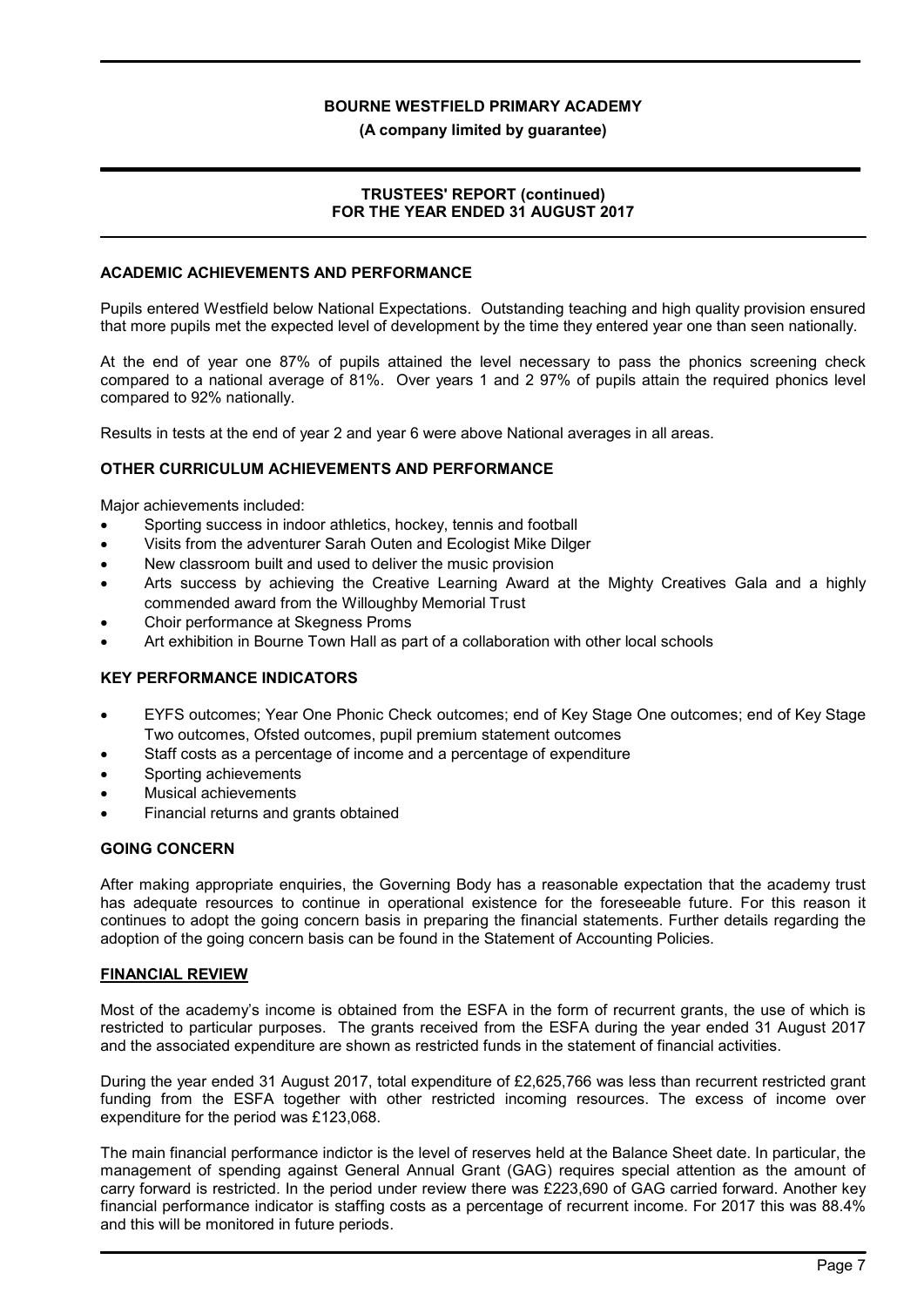(A company limited by guarantee)

#### TRUSTEES' REPORT (continued) FOR THE YEAR ENDED 31 AUGUST 2017

The trust's non-teaching staff are entitled to membership of the Local Government Pension Scheme. The Trust's share of the Scheme's assets is currently assessed to be less than its liabilities in the Scheme, and consequently the academy balance sheet shows a net liability of £780,000.

#### RESERVES POLICY

The academy's 'free' reserves are its funds after excluding restricted funds. 'Reserves' are therefore the resources that the academy has or can make available to spend for any or all of the academy's purposes once it has met its commitments and covered its other planned expenditure. More specifically 'free reserves' represent income to the academy which is to be spent at the Trustees' discretion in furtherance of any of the academy's objects but which is not yet spent, committed or designated.

The trustees review the reserves levels of the academy annually. The review encompasses the nature of the income and expenditure streams. The trustees have determined that the appropriate level of free reserves should be equivalent to two percent of the annual grant funding, which is approximately £45,000. The reason for this is to provide sufficient working capital to cover delays between spending and receipt of grants and to provide a cushion to deal with unexpected emergencies such as urgent maintenance. The academy's current level of free reserves is £184,680.

At 31 August 2017, free reserves held amount to £184,680 and restricted general funds amount to £303,908.

The amount of funds which can only be realised by disposing of tangible fixed assets amounted to £4,722,774.

The pension fund is in deficit by £780,000.

Total funds at 31 August 2017 amount to £4,431,362, and the balance on restricted general funds plus unrestricted general funds at 31 August 2017 results in a net surplus of £488,588.

### INVESTMENT POLICY

The academy aims to manage its cash balances for the day to day working capital requirements of its operations, whilst protecting the real long-term value of any surplus cash balances against inflation. In addition, the Academy aims to invest surplus cash funds to optimise returns while ensuring the investment instruments are such that there is no material risk to the loss of these cash funds.

#### PRINCIPAL RISKS AND UNCERTAINTIES

The academy has a comprehensive Risk Register, which is used in conjunction with regular financial reporting to monitor the operational and financial performance of the academy. Based on the strategic plan, the governing body undertakes a comprehensive review of the risks to which the academy is exposed. The governing body identifies systems and procedures, including specific preventable actions which should mitigate any potential negative impact on the academy.

A thorough appraisal is undertaken in the subsequent year of the existing risks and any emerging risks, for example, those arising from changes to national funding policy and/or local circumstances. In additional to the annual review, the governing body will also consider any risks which arise during the year, for example, as a result of a new area of work being undertaken by the academy.

An Internal Auditor performs thorough testing of the financial and compliance systems and reports back to the governing body with recommendations.

A Risk Register, covering low, medium, and high level risks, is maintained at academy level. The Risk Register identifies the key risks, the likelihood or those risks occurring, their potential impact on the academy and the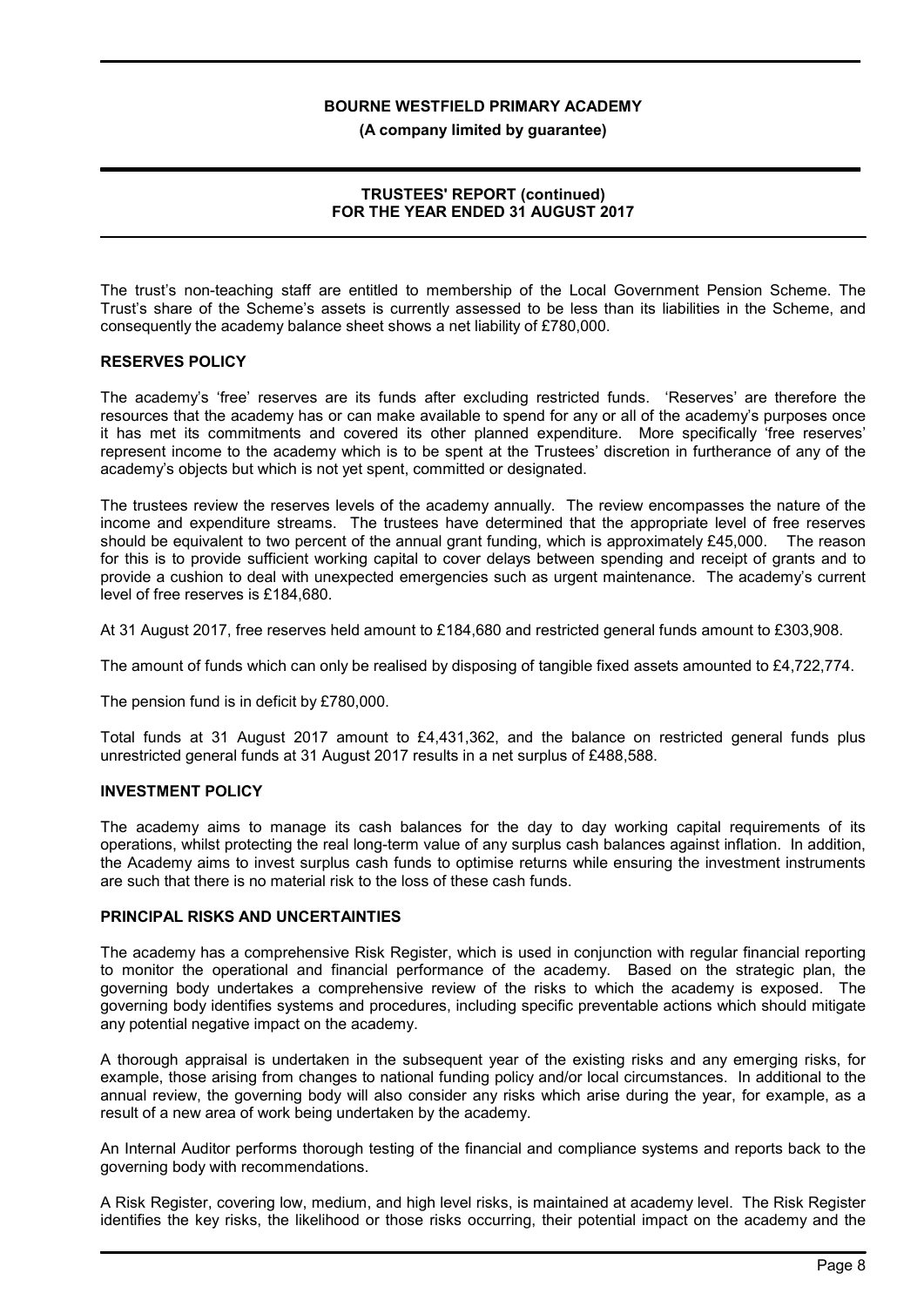(A company limited by guarantee)

### TRUSTEES' REPORT (continued) FOR THE YEAR ENDED 31 AUGUST 2017

actions being taken to reduce and mitigate the risks. Risks are prioritised as low, medium and high using a consistent scoring system.

The academy's approach to risk management is supported by a risk management training programme which raised awareness of risk throughout the academy. In addition the Senior Leadership Team incorporate risk management in their self-assessment reports and quality improvement plans.

Outlined below is a description of the principal risk factors that may affect the academy. However, not all factors are within the academy's control and other factors besides those listed may also adversely affect the academy:

Funding Levels: The unfunded increases to salaries and pension contributions, alongside changes to National Insurance and increased inflation, exposes the school to a higher risk of having a deficit budget and needing to make redundancies on the current funding levels.

Government Funding – The Academy is fundamentally reliant on continued government funding through the Education Funding Agency (EFSA) and the Local Authority. The risk has and will be mitigated in a number of ways:

- Considerable focus and investment is placed on maintaining and managing key relationships with the various funding bodies
- Ensuring that the academy is focused on those priority sectors which will continue to benefit from public funding
- Contingency planning embedded into the academy budget process

The Local Government Pension Scheme (LGPS) deficit presents a financial risk and a pension reserve has been created within the statutory accounts. At the end of August 2017 the scheme deficit had decreased from £901,000 to £780,000. The financial statements report the share of the LGPS deficit on the academy's balance sheet in line with the requirements of FRS17. The academy takes professional advice on this position, including guidance from Lincolnshire County Council and makes appropriate contributions on the basis of that advice to ensure that the deficit does not become unmanageable.

#### PLANS FOR FUTURE PERIODS

The academy intends to continue achieving its aims and objectives through the aforementioned activities. In addition the academy will develop its newly opened nursery, wraparound care and teaching school activities.

#### FUNDS HELD CUSTODIAN TRUSTEE ON BEHALF OF OTHERS

The Academy does not hold any such funds.

#### AUDITOR

Insofar as the trustees are aware:

- there is no relevant audit information of which the charitable company's auditor is unaware; and
- the trustees have taken all steps that they ought to have taken to make themselves aware of any relevant audit information and to establish that the auditor is aware of that information.

Trustees' report, incorporating a strategic report, approved by order of the board of trustees, as the company directors, on 5 December 2017 and signed on the board's behalf by: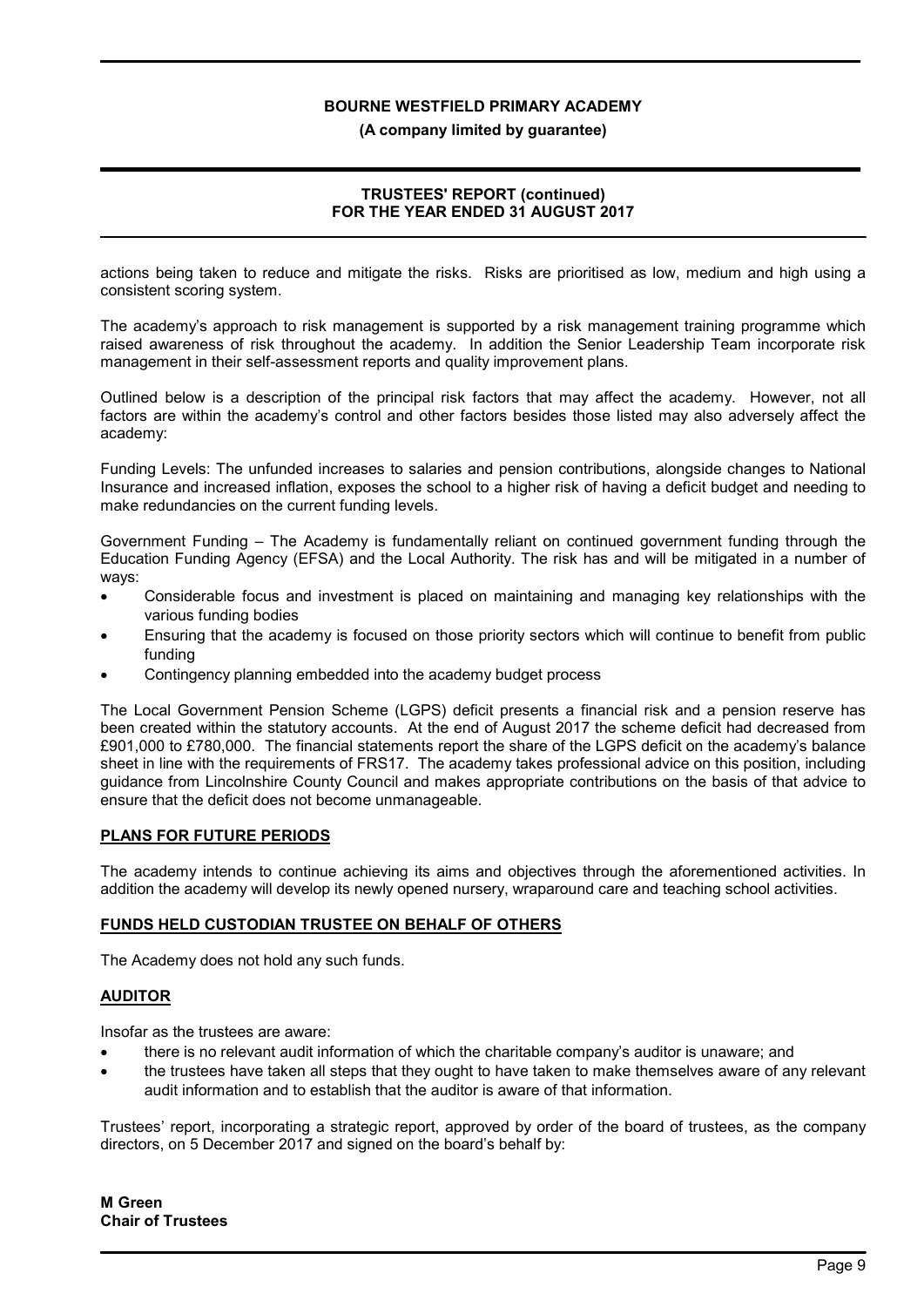(A company limited by guarantee)

### GOVERNANCE STATEMENT

#### SCOPE OF RESPONSIBILITY

As trustees, we acknowledge we have overall responsibility for ensuring that Bourne Westfield Primary Academy has an effective and appropriate system of control, financial and otherwise. However such a system is designed to manage rather than eliminate the risk of failure to achieve business objectives, and can provide only reasonable and not absolute assurance against material misstatement or loss.

The board of trustees has delegated the day-to-day responsibility to the Head Teacher, as Accounting Officer, for ensuring financial controls conform with the requirements of both propriety and good financial management and in accordance with the requirements and responsibilities assigned to it in the funding agreement between Bourne Westfield Primary Academy and the Secretary of State for Education. They are also responsible for reporting to the board of trustees any material weaknesses or breakdowns in internal control.

#### **GOVERNANCE**

The information on governance included here supplements that described in the Trustees' report and in the Statement of trustees' responsibilities. The board of trustees has formally met 5 times during the year. Attendance during the year at meetings of the board of trustees was as follows:

| <b>Trustee</b>                                | Meetings attended | Out of a possible |
|-----------------------------------------------|-------------------|-------------------|
| M Green, Chair of Trustees                    | 5                 | 5                 |
| M Rainbow, Vice Chair of Trustees             | 4                 | 5                 |
| E Radley, Head Teacher and Accounting Officer | 5                 | 5                 |
| <b>B</b> Harrison                             |                   |                   |
| R Immink                                      |                   | 5                 |
| P Smith                                       |                   | 5                 |
| S Jackson                                     |                   | 5                 |
| C Everist                                     |                   | 2                 |
| J Freear                                      |                   | 5                 |
| I Fuller                                      |                   |                   |
| G Goodwin, Staff Trustee                      | 5                 | 5                 |
| S Medina, Staff Trustee                       | 5                 | 5                 |
| R Mosley                                      | 2                 | 3                 |
| M Preston                                     | 3                 |                   |
| J Harrison                                    |                   | 2                 |
| R Jones                                       |                   | 3                 |
| A Higgs                                       |                   | 3                 |

There were a number of changes to the Governing Body throughout the year. Mrs B Harrison and Mr I Fuller resigned on 1 September 2016. Mrs C Everist resigned on 15 December 2016, Mr R Jones resigned on 7 February 2017 and Mrs A Higgs resigned on 21 March 2017. Mr R Mosley was appointed on 6 December 2017, Mrs M Preston was appointed on 7 February 2017 and Mrs J Harrison was appointed on 10 February 2017. The trustees would like to thank all the retiring governors for their support to the academy, their dedication and enthusiasm that has had such a positive impact over the years they have served.

The Governing Body routinely evaluates and refines its practice. It currently evaluates itself as good or outstanding in every area of its work. Over the last academic year there has been a turnover of some of the key trustees and members. This has required a refocusing on roles and responsibilities and the recruitment of three new trustees and a new member. The Governing Body has been successful in recruiting governors with some of the key desired skills. The Governing Body receives numerous data reports that reflect the full range of available data sets. These include school versus national attainment and progress data produced by Raise online (next year ASP), FFT data, Ofsted data, attendance data and a full range of financial reports. The data that the Governing Body considers allows it to fully evaluate the school's effectiveness and ensure it is providing good value for money.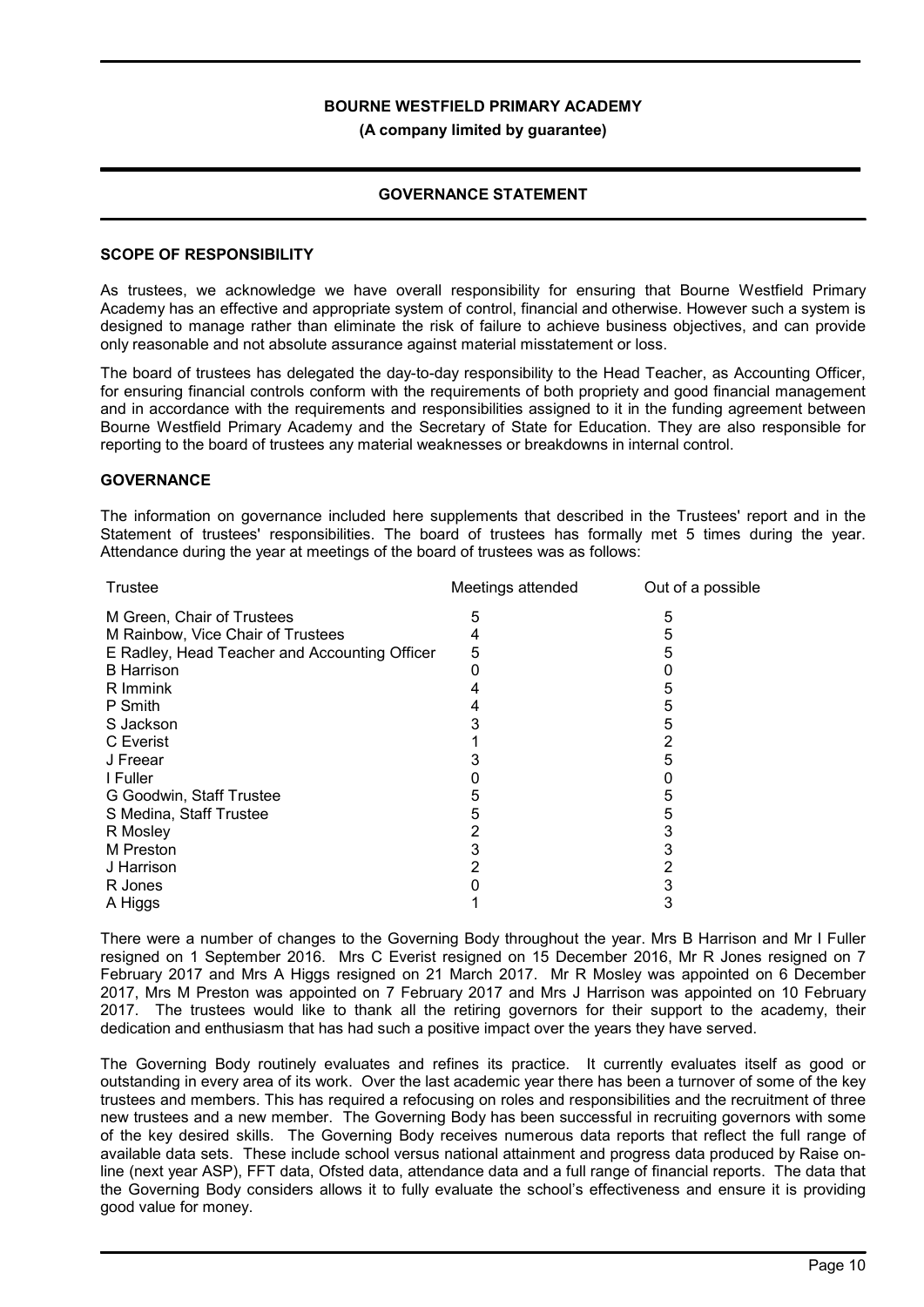### (A company limited by guarantee)

# GOVERNANCE STATEMENT (continued)

The Finance and Asset Committee is a sub-committee of the main board of trustees. Its purpose is to:

- Assist the decision making of the Governing Body by enabling more detailed consideration to be given to the best means of fulfilling the Governing Body's responsibility to ensure sound management of the academy's finance and resources, including proper planning, monitoring and probity.
- To make appropriate comments and recommendations on such matters to the Governing Body on a regular basis.
- Review and monitor procedures for Health & Safety.
- Responsible for internal audit.
- Major issues will be referred to the full Governing Body for ratification, these included:
	- o Funding and budgetary constraints
	- o Integration of Slippers
	- o Management of CIF building grant
	- o Unfunded salary increases.

Attendance at meetings in the year was as follows:

| Trustee   | Meetings attended | Out of a possible |
|-----------|-------------------|-------------------|
| M Rainbow | 3                 | 5                 |
| R Immink  | 4                 | 6                 |
| J Freear  | 5                 | 6                 |
| E Radley  | 6                 | 6                 |
| G Goodwin | 5                 | 6                 |

The Performance and Improvement Committee is also a sub-committee of the main board of trustees. Its purpose is to:

- Monitor and challenge the academic performance of the academy;
- Review and monitor procedures for safeguarding.

Attendance at meetings in the year was as follows:

| Trustee    | Meetings attended | Out of a possible |
|------------|-------------------|-------------------|
| E Radley   | 5                 | 6                 |
| G Goodwin  | 6                 | 6                 |
| P Smith    | 5                 | 6                 |
| C Everist  | 2                 | 2                 |
| S Jackson  | 6                 | 6                 |
| S Medina   | 3                 | 6                 |
| M Rainbow  | 4                 | 6                 |
| R Mosley   | 2                 | 4                 |
| M Preston  | 3                 | 3                 |
| J Harrison | 3                 | 3                 |

#### REVIEW OF VALUE FOR MONEY

As Accounting Officer, the Head Teacher has responsibility for ensuring that the academy delivers good value in the use of public resources. The Accounting Officer understands that value for money refers to the educational and wider societal outcomes achieved in return for the taxpayer resources received.

The Accounting Officer considers how the academy's use of its resources has provided good value for money during each academic year, and reports to the board of trustees where value for money can be improved, including the use of benchmarking data where appropriate. The Accounting Officer for the academy has delivered improved value for money during the year by: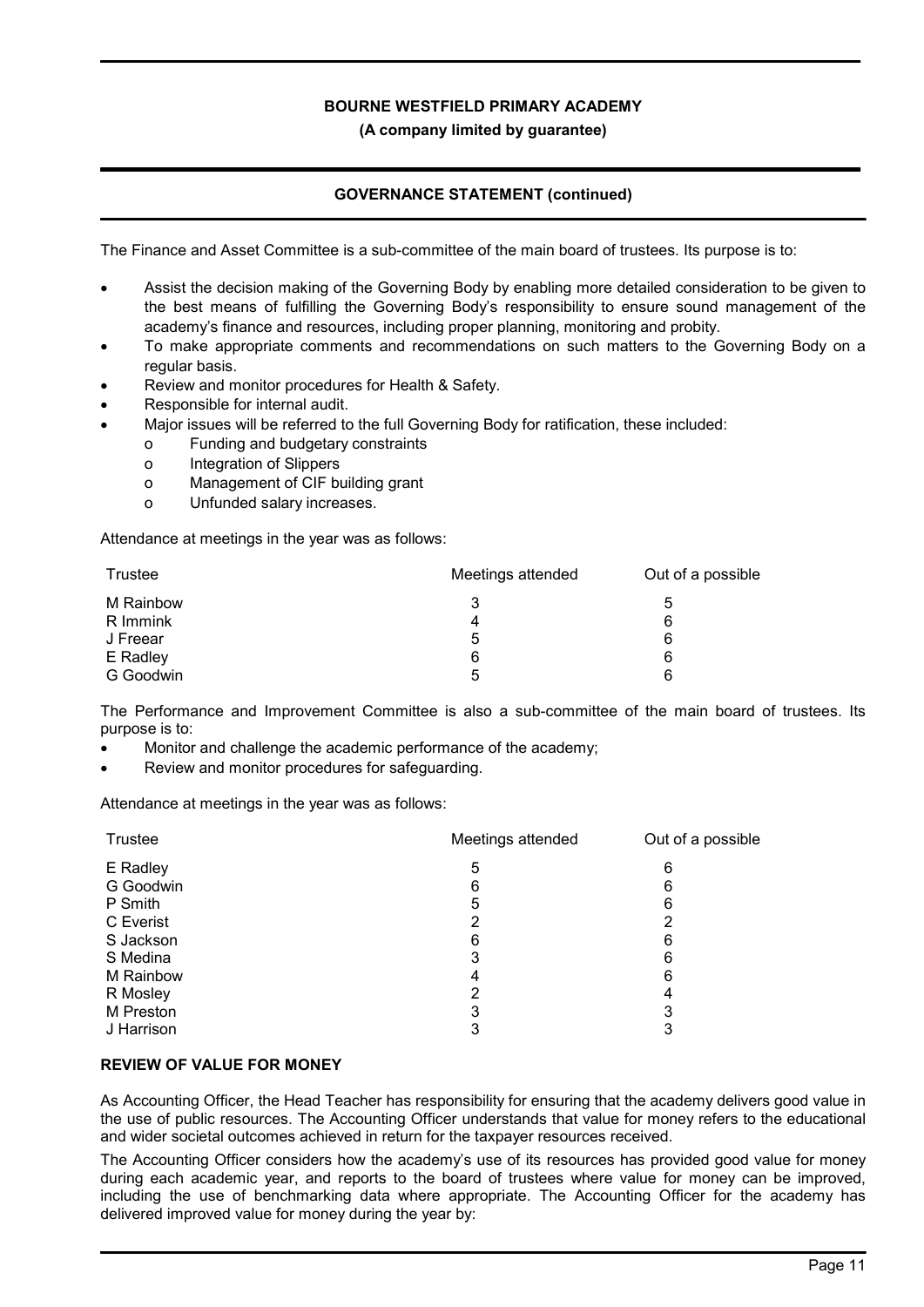(A company limited by guarantee)

# GOVERNANCE STATEMENT (continued)

Improving Educational Results

- The impact of an extensive CPD programme for all staff has resulted in attainment and progress in mathematics, writing and reading showing improvement on previous years in both KS1 and KS2 so that the percentage above the national expectation is higher in all subjects than nationally.
- The continuation of a strong phonics programme and associated staff training has resulted in phonics remaining as a strength.
- The academy introduced "Find Your Voice" LAMDA awards to promote speaking for pupils in receipt of FSM. 100% of these pupils passed their LAMDA examinations, 98% passing at merit or distinction.
- The academy supported a number of other schools to improve the quality of teaching and learning.
- The careful spend of the PE sports premium funding has resulted in a high level of sporting success and increased participation particularly for the female pupils.

Financial Governance and Oversight

- Produce business plans and three year financial plans to ensure that governors have a clear overview of the future projected financial health of the academy so that they can make informed strategic decisions about future expenditure and strategic direction.
- Confirm that purchasing protocols are followed to ensure that best value processes are achieved.
- Perform a comprehensive Internal Audit review and acted upon the recommendations.

#### THE PURPOSE OF THE SYSTEM OF INTERNAL CONTROL

The system of internal control is designed to manage risk to a reasonable level rather than to eliminate all risk of failure to achieve policies, aims and objectives; it can therefore only provide reasonable and not absolute assurance of effectiveness. The system of internal control is based on an ongoing process designed to identify and prioritise the risks to the achievement of academy policies, aims and objectives, to evaluate the likelihood of those risks being realised and the impact should they be realised, and to manage them efficiently, effectively and economically. The system of internal control has been in place in Bourne Westfield Primary Academy for the year 1 September 2016 to 31 August 2017 and up to the date of approval of the annual report and financial statements.

#### CAPACITY TO HANDLE RISK

The board of trustees has reviewed the key risks to which the academy is exposed together with the operating, financial and compliance controls that have been implemented to mitigate those risks. The board of trustees is of the view that there is a formal ongoing process for identifying, evaluating and managing the academy's significant risks, that has been in place for the year 1 September 2016 to 31 August 2017 and up to the date of approval of the annual report and financial statements. This process is regularly reviewed by the board of trustees.

#### THE RISK AND CONTROL FRAMEWORK

The academy's system of internal financial control is based on a framework of regular management information and administrative procedures including the segregation of duties and a system of delegation and accountability. In particular, it includes:

- comprehensive budgeting and monitoring systems with an annual budget and periodic financial reports which are reviewed and agreed by the board of trustees;
- regular reviews by the Finance and Asset Committee of reports which indicate financial performance against the forecasts and of major purchase plans, capital works and expenditure programmes;
- setting targets to measure financial and other performance;
- clearly defined purchasing (asset purchase or capital investment) guidelines.
- delegation of authority and segregation of duties;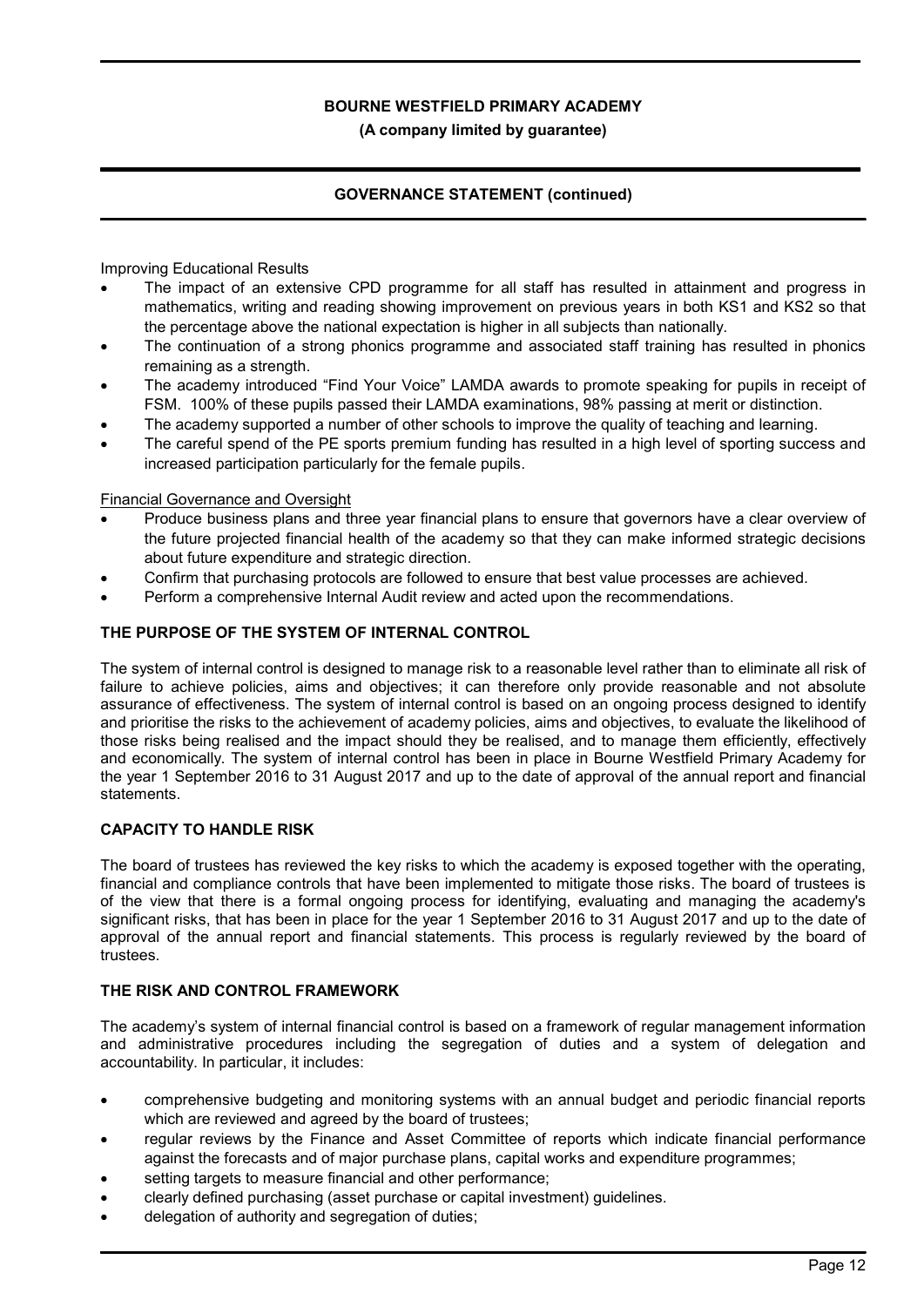(A company limited by guarantee)

# GOVERNANCE STATEMENT (continued)

identification and management of risks.

The board of trustees has considered the need for a specific internal audit function and has decided to appoint Julia Raftery Consulting Limited as internal auditor.

The internal auditor's role includes giving advice on financial matters and performing a range of checks on the academy's financial systems. In particular the checks carried out in the current period included:

- governance arrangements;
- cash management and banking arrangements;
- purchase procedures and tendering arrangements:
- payroll procedures.

On a semi-annual basis, the internal auditor reports to the board of trustees through the audit committee on the operation of the systems of control and on the discharge of the board of trustees' financial responsibilities.

The Internal Auditor has completed their schedule of work as planned and presented their latest report in September 2017 where no material control issues were noted. Remedial actions on the other areas noted are already adopted or underway.

#### REVIEW OF EFFECTIVENESS

As Accounting Officer, the Head Teacher has responsibility for reviewing the effectiveness of the system of internal control. During the year in question the review has been informed by:

- the work of the internal auditor;
- the work of the external auditors;
- the work of the executive managers within the academy who have responsibility for the development and maintenance of the internal control framework.

The Accounting Officer has been advised of the implications of the result of their review of the system of internal control by the internal auditor and a plan to address weaknesses and ensure continuous improvement of the system is in place.

Approved by order of the members of the board of trustees on 5 December 2017 and signed on their behalf, by:

M Green Chair of Trustees E Radley Accounting Officer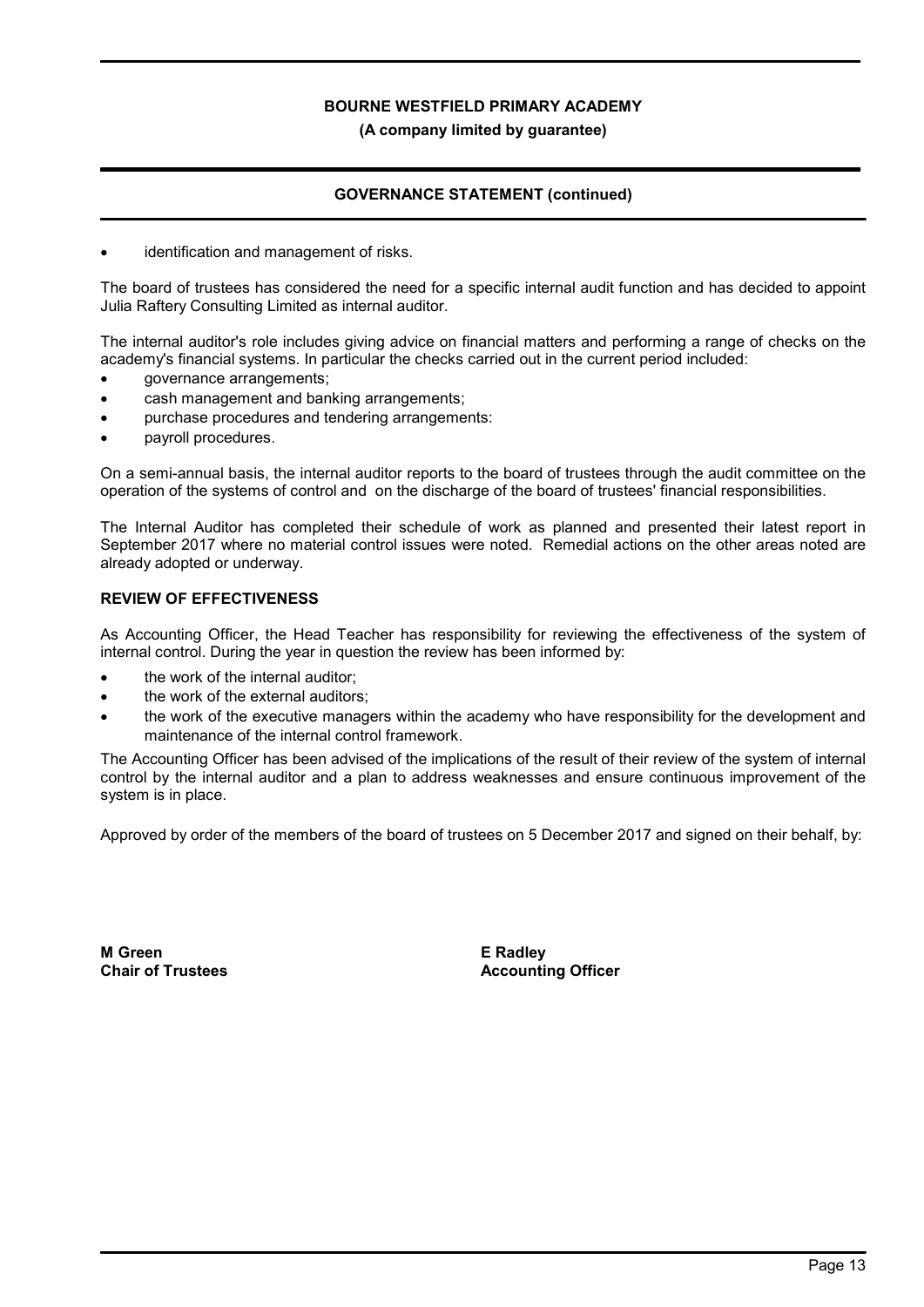#### (A company limited by guarantee)

### STATEMENT ON REGULARITY, PROPRIETY AND COMPLIANCE

As Accounting Officer of Bourne Westfield Primary Academy I have considered my responsibility to notify the academy trust board of trustees and the Education and Skills Funding Agency (ESFA) of material irregularity, impropriety and non-compliance with ESFA terms and conditions of funding, under the funding agreement in place between the academy trust and the Secretary of State for Education. As part of my consideration I have had due regard to the requirements of the Academies Financial Handbook 2016.

I confirm that I and the academy trust board of trustees are able to identify any material irregular or improper use of funds by the academy trust, or material non-compliance with the terms and conditions of funding under the academy trust's funding agreement and the Academies Financial Handbook 2016.

I confirm that no instances of material irregularity, impropriety or funding non-compliance have been discovered to date. If any instances are identified after the date of this statement, these will be notified to the board of trustees and ESFA.

#### E Radley Accounting Officer

Date: 5 December 2017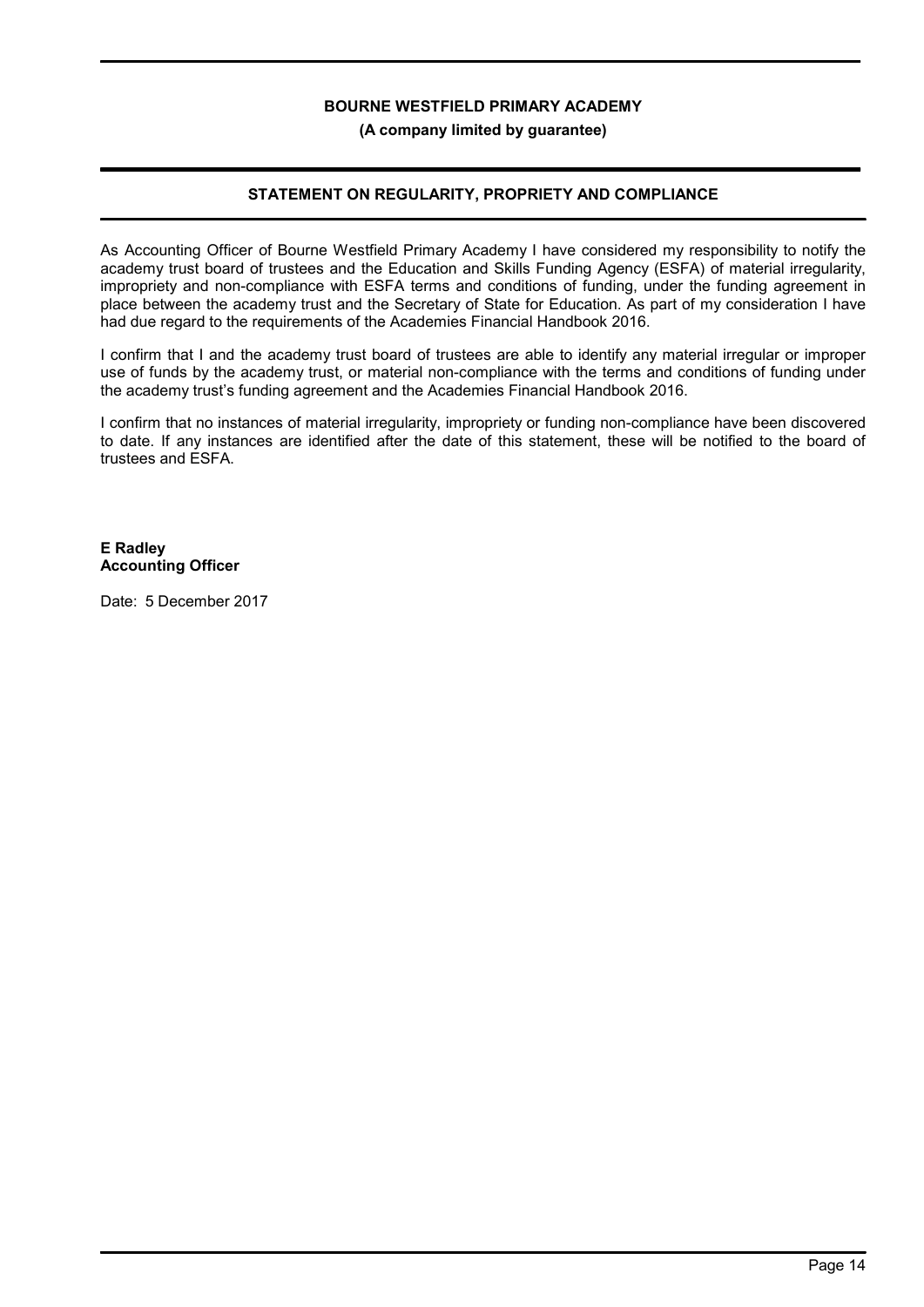#### (A company limited by guarantee)

### STATEMENT OF TRUSTEES' RESPONSIBILITIES FOR THE YEAR ENDED 31 AUGUST 2017

The trustees (who act as governors of Bourne Westfield Primary Academy and are also the directors of the charitable company for the purposes of company law) are responsible for preparing the Strategic report, the Trustees' report and the financial statements in accordance with the Annual Accounts Direction issued by the Education and Skills Funding Agency, United Kingdom Accounting Standards (United Kingdom Generally Accepted Accounting Practice) and applicable law and regulations.

Company law requires the trustees to prepare financial statements for each financial year. Under company law the trustees must not approve the financial statements unless they are satisfied that they give a true and fair view of the state of affairs of the charitable company and of its incoming resources and application of resources, including its income and expenditure, for that period. In preparing these financial statements, the trustees are required to:

- select suitable accounting policies and then apply them consistently;
- observe the methods and principles of the Charities SORP 2015 and the Academies Accounts Direction 2016 to 2017;
- make judgments and accounting estimates that are reasonable and prudent;
- state whether applicable UK Accounting Standards (FRS 102) have been followed, subject to any material departures disclosed and explained in the financial statements;
- prepare the financial statements on the going concern basis unless it is inappropriate to presume that the charitable company will continue in business.

The trustees are responsible for keeping adequate accounting records that are sufficient to show and explain the charitable company's transactions and disclose with reasonable accuracy at any time the financial position of the charitable company and enable them to ensure that the financial statements comply with the Companies Act 2006. They are also responsible for safeguarding the assets of the charitable company and hence for taking reasonable steps for the prevention and detection of fraud and other irregularities.

The trustees are responsible for ensuring that in its conduct and operation the charitable company applies financial and other controls, which conform with the requirements both of propriety and of good financial management. They are also responsible for ensuring grants received from ESFA/DfE have been applied for the purposes intended.

The trustees are responsible for the maintenance and integrity of the corporate and financial information included on the charitable company's website. Legislation in the United Kingdom governing the preparation and dissemination of financial statements may differ from legislation in other jurisdictions.

Approved by order of the members of the board of trustees on 5 December 2017 and signed on its behalf by:

M Green Chair of Trustees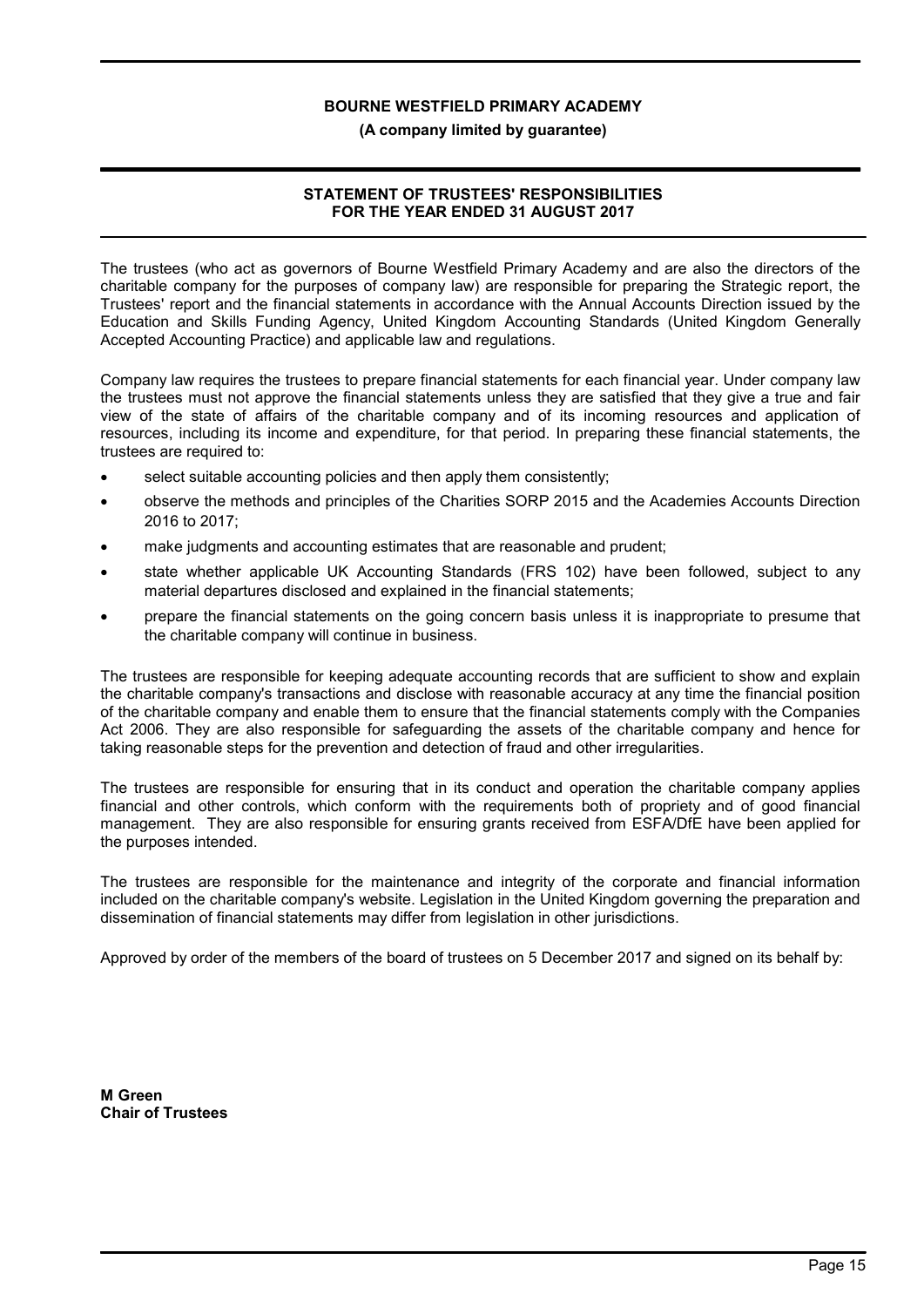#### (A company limited by guarantee)

#### INDEPENDENT AUDITORS' REPORT ON THE FINANCIAL STATEMENTS TO THE MEMBERS OF BOURNE WESTFIELD PRIMARY ACADEMY

#### OPINION

We have audited the financial statements of Bourne Westfield Primary Academy for the year ended 31 August 2017 which comprise the Statement of financial activities incorporating income and expenditure account, the Balance sheet, the Statement of cash flows and the related notes, including a summary of significant accounting policies. The financial reporting framework that has been applied in their preparation is applicable law, United Kingdom Accounting Standards (United Kingdom Generally Accepted Accounting Practice), including FRS 102 'The Financial Reporting Standard applicable in the UK and Republic of Ireland', the Charities SORP 2015 and the Academies Accounts Direction 2016 to 2017 issued by the Education and Skills Funding Agency.

This report is made solely to the academy's members, as a body, in accordance with Chapter 3 of Part 16 of the Companies Act 2006. Our audit work has been undertaken so that we might state to the academy's members those matters we are required to state to them in an Auditor's report and for no other purpose. To the fullest extent permitted by law, we do not accept or assume responsibility to anyone other than the academy and its members, as a body, for our audit work, for this report, or for the opinions we have formed.

In our opinion the financial statements:

- give a true and fair view of the state of the academy's affairs as at 31 August 2017 and of its incoming resources and application of resources, including its income and expenditure for the year then ended;
- have been properly prepared in accordance with United Kingdom Generally Accepted Accounting Practice; and
- have been prepared in accordance with the requirements of the Companies Act 2006, the Charities SORP 2015 and the Academies Accounts Direction 2016 to 2017 issued by the Education and Skills Funding Agency.

#### BASIS OF OPINION

We conducted our audit in accordance with International Standards on Auditing (UK) (ISAs (UK)) and applicable law. Our responsibilities under those standards are further described in the Auditor's responsibilities for the audit of the financial statements section of our report. We are independent of the academy in accordance with the ethical requirements that are relevant to our audit of the financial statements in the United Kingdom, including the Financial Reporting Council's Ethical Standard, and we have fulfilled our other ethical responsibilities in accordance with these requirements. We believe that the audit evidence we have obtained is sufficient and appropriate to provide a basis for our opinion.

#### CONCLUSIONS RELATING TO GOING CONCERN

We have nothing to report in respect of the following matters in relation to which the ISAs (UK) require us to report to you where:

- the trustees' use of the going concern basis of accounting in the preparation of the financial statements is not appropriate; or
- the trustees have not disclosed in the financial statements any identified material uncertainties that may cast significant doubt about the academy's ability to continue to adopt the going concern basis of accounting for a period of at least twelve months from the date when the financial statements are authorised for issue.

#### OTHER INFORMATION

The trustees are responsible for the other information. The other information comprises the information included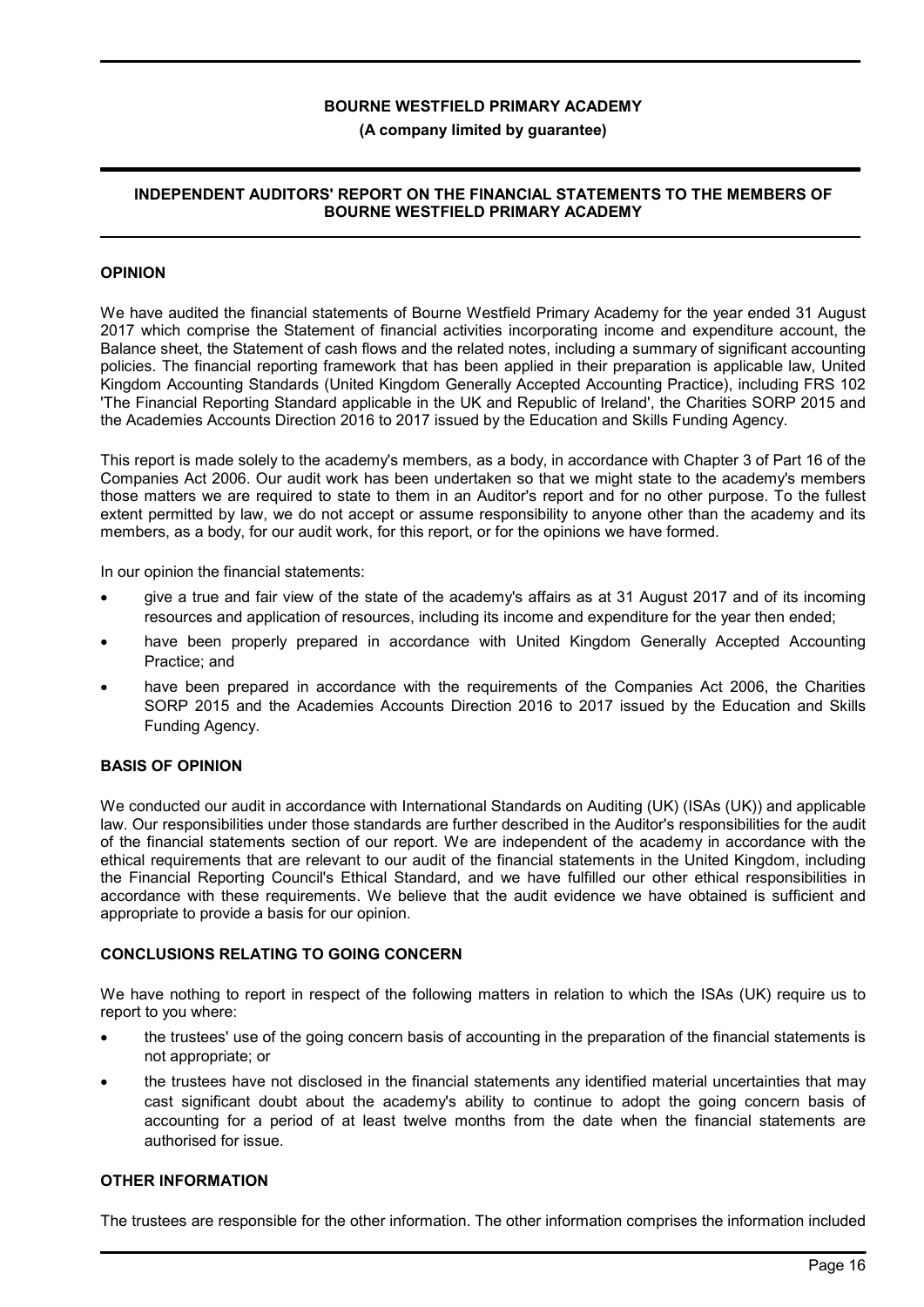#### (A company limited by guarantee)

### INDEPENDENT AUDITORS' REPORT ON THE FINANCIAL STATEMENTS TO THE MEMBERS OF BOURNE WESTFIELD PRIMARY ACADEMY

in the Annual report, other than the financial statements and our Auditor's report thereon. Our opinion on the financial statements does not cover the information and, except to the extent otherwise explicitly stated in our report, we do not express any form of assurance conclusion thereon.

In connection with our audit of the financial statements, our responsibility is to read the other information and, in doing so, consider whether the other information is materially inconsistent with the financial statements or our knowledge obtained in the audit or otherwise appears to be materially misstated. If we identify such material inconsistencies or apparent material misstatements, we are required to determine whether there is a material misstatement in the financial statements or a material misstatement of the other information. If, based on the work we have performed, we conclude that there is a material misstatement of this other information, we are required to report that fact.

We have nothing to report in this regard.

#### OPINION ON OTHER MATTERS PRESCRIBED BY THE COMPANIES ACT 2006

In our opinion, based on the work undertaken in the course of the audit:

- the information given in the Trustees' report including the Strategic report for which the financial statements are prepared is consistent with the financial statements.
- the Trustees' report and the Strategic report have been prepared in accordance with applicable legal requirements.

#### MATTERS ON WHICH WE ARE REQUIRED TO REPORT BY EXCEPTION

In the light of our knowledge and understanding of the academy and its environment obtained in the course of the audit, we have not identified material misstatements in the Trustees' report including the Strategic report.

We have nothing to report in respect of the following matters in relation to which the Companies Act 2006 requires us to report to you if, in our opinion:

- adequate accounting records have not been kept, or returns adequate for our audit have not been received from branches not visited by us; or
- the financial statements are not in agreement with the accounting records and returns; or
- certain disclosures of trustees' remunerations specified by law not made; or
- we have not received all the information and explanations we require for our audit.

#### RESPONSIBILITIES OF TRUSTEES

As explained more fully in the Statement of trustees' responsibilities, the trustees (who are also the directors of the academy for the purposes of company law) are responsible for the preparation of the financial statements and for being satisfied that they give a true and fair view, and for such internal control as the trustees determine is necessary to enable the preparation of financial statements that are free from material misstatement, whether due to fraud or error.

In preparing the financial statements, the trustees are responsible for assessing the academy's ability to continue as a going concern, disclosing, as applicable, matters related to going concern and using the going concern basis of accounting unless the trustees either intend to liquidate the academy's or to cease operations, or have no realistic alternative but to do so.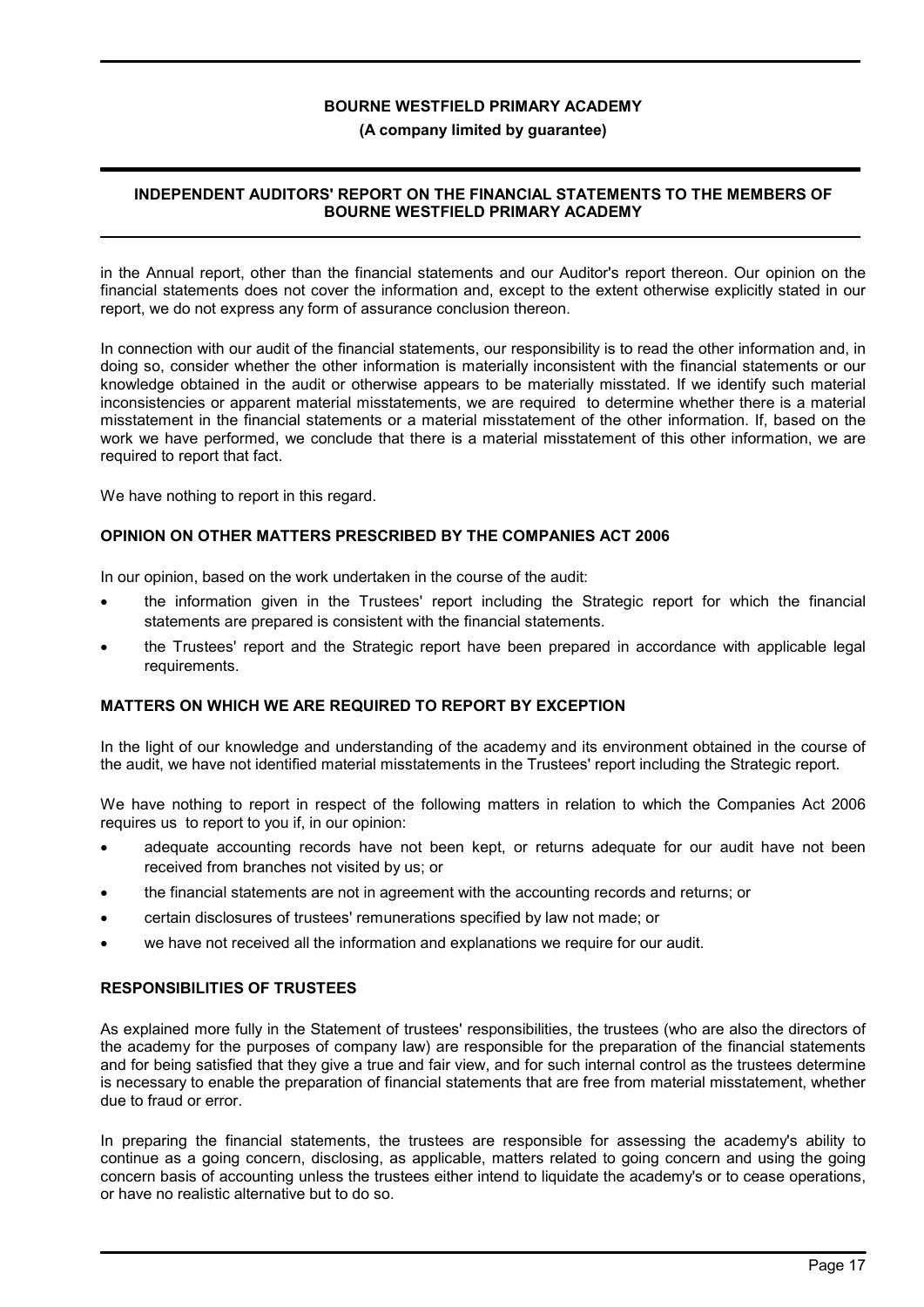#### (A company limited by guarantee)

#### INDEPENDENT AUDITORS' REPORT ON THE FINANCIAL STATEMENTS TO THE MEMBERS OF BOURNE WESTFIELD PRIMARY ACADEMY

#### AUDITOR'S RESPONSIBILITIES FOR THE AUDIT OF THE FINANCIAL STATEMENTS

Our objectives are to obtain reasonable assurance about whether the financial statements as a whole are free from material misstatement, whether due to fraud or error, and to issue an Auditor's report that includes our opinion. Reasonable assurance is a high level of assurance, but is not a guarantee that an audit conducted in accordance with ISAs (UK) will always detect a material misstatement when it exists. Misstatements can arise from fraud or error and are considered material if, individually or in the aggregate, they could reasonably be expected to influence the economic decisions of users taken on the basis of these financial statements.

A further description of our responsibilities for the audit of the financial statements is located on the Financial Reporting Council's website at: www.frc.org.uk/auditorsresponsibilities. The description forms part of our Auditor's report.

Mark Bradshaw (Senior statutory auditor)

for and on behalf of

Streets Audit LLP

Windsor House A1 Business Park at Long Bennington **Notts** NG23 5JR 14 December 2017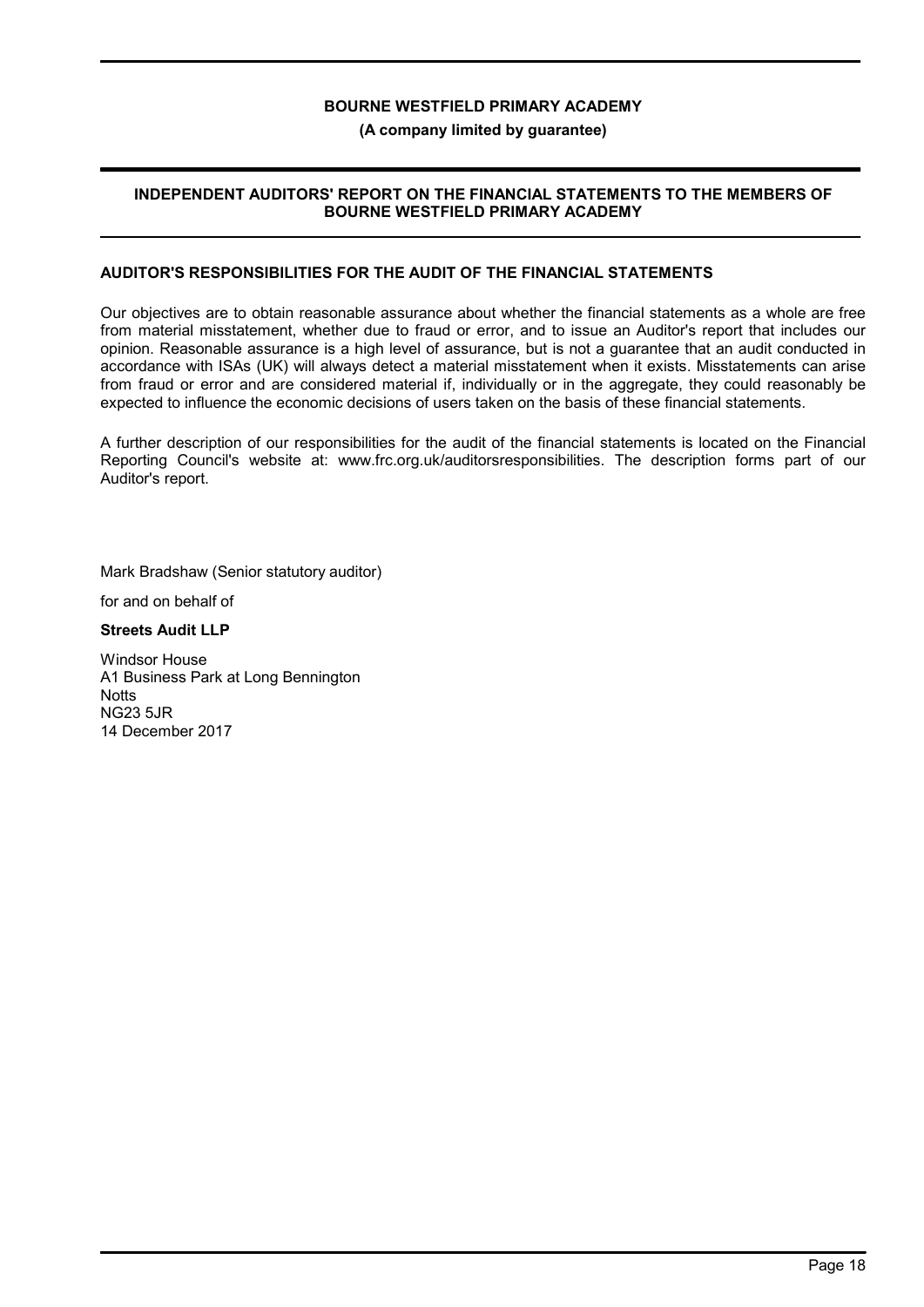#### (A company limited by guarantee)

#### INDEPENDENT REPORTING AUDITORS' ASSURANCE REPORT ON REGULARITY TO BOURNE WESTFIELD PRIMARY ACADEMY AND THE EDUCATION AND SKILLS FUNDING AGENCY

In accordance with the terms of our engagement letter dated 28 September 2017 and further to the requirements of the Education and Skills Funding Agency (ESFA) as included in the Academies Accounts Direction 2016 to 2017, we have carried out an engagement to obtain limited assurance about whether the expenditure disbursed and income received by Bourne Westfield Primary Academy during the year 1 September 2016 to 31 August 2017 have been applied to the purposes identified by Parliament and the financial transactions conform to the authorities which govern them.

This report is made solely to Bourne Westfield Primary Academy and the ESFA in accordance with the terms of our engagement letter. Our work has been undertaken so that we might state to Bourne Westfield Primary Academy and the ESFA those matters we are required to state in a report and for no other purpose. To the fullest extent permitted by law, we do not accept or assume responsibility to anyone other than Bourne Westfield Primary Academy and the ESFA, for our work, for this report, or for the conclusion we have formed.

#### RESPECTIVE RESPONSIBILITIES OF BOURNE WESTFIELD PRIMARY ACADEMY'S ACCOUNTING OFFICER AND THE REPORTING AUDITORS

The Accounting Officer is responsible, under the requirements of Bourne Westfield Primary Academy's funding agreement with the Secretary of State for Education dated 23 September 2011, and the Academies Financial Handbook extant from 1 September 2016, for ensuring that expenditure disbursed and income received is applied for the purposes intended by Parliament and the financial transactions conform to the authorities which govern them.

Our responsibilities for this engagement are established in the United Kingdom by our profession's ethical guidance and are to obtain limited assurance and report in accordance with our engagement letter and the requirements of the Academies Accounts Direction 2016 to 2017. We report to you whether anything has come to our attention in carrying out our work which suggests that in all material respects, expenditure disbursed and income received during the year 1 September 2016 to 31 August 2017 have not been applied to purposes intended by Parliament or that the financial transactions do not conform to the authorities which govern them.

#### APPROACH

We conducted our engagement in accordance with the Academies Accounts Direction 2016 to 2017 issued by the ESFA. We performed a limited assurance engagement as defined in our engagement letter.

The objective of a limited assurance engagement is to perform such procedures as to obtain information and explanations in order to provide us with sufficient appropriate evidence to express a negative conclusion on regularity.

A limited assurance engagement is more limited in scope than a reasonable assurance engagement and consequently does not enable us to obtain assurance that we would become aware of all significant matters that might be identified in a reasonable assurance engagement. Accordingly, we do not express a positive opinion.

Our engagement includes examination, on a test basis, of evidence relevant to the regularity and propriety of the academy's income and expenditure.

Our audit work involved:

- a review of the Academy systems and controls and confirmation of their operation and effectiveness during the year;

- a detailed review of purchase transactions confirming the purpose, value for money and that appropriate tendering or quotation procedures had been followed in line with the Academy finance policy; and - a review of the Internal Audit reports.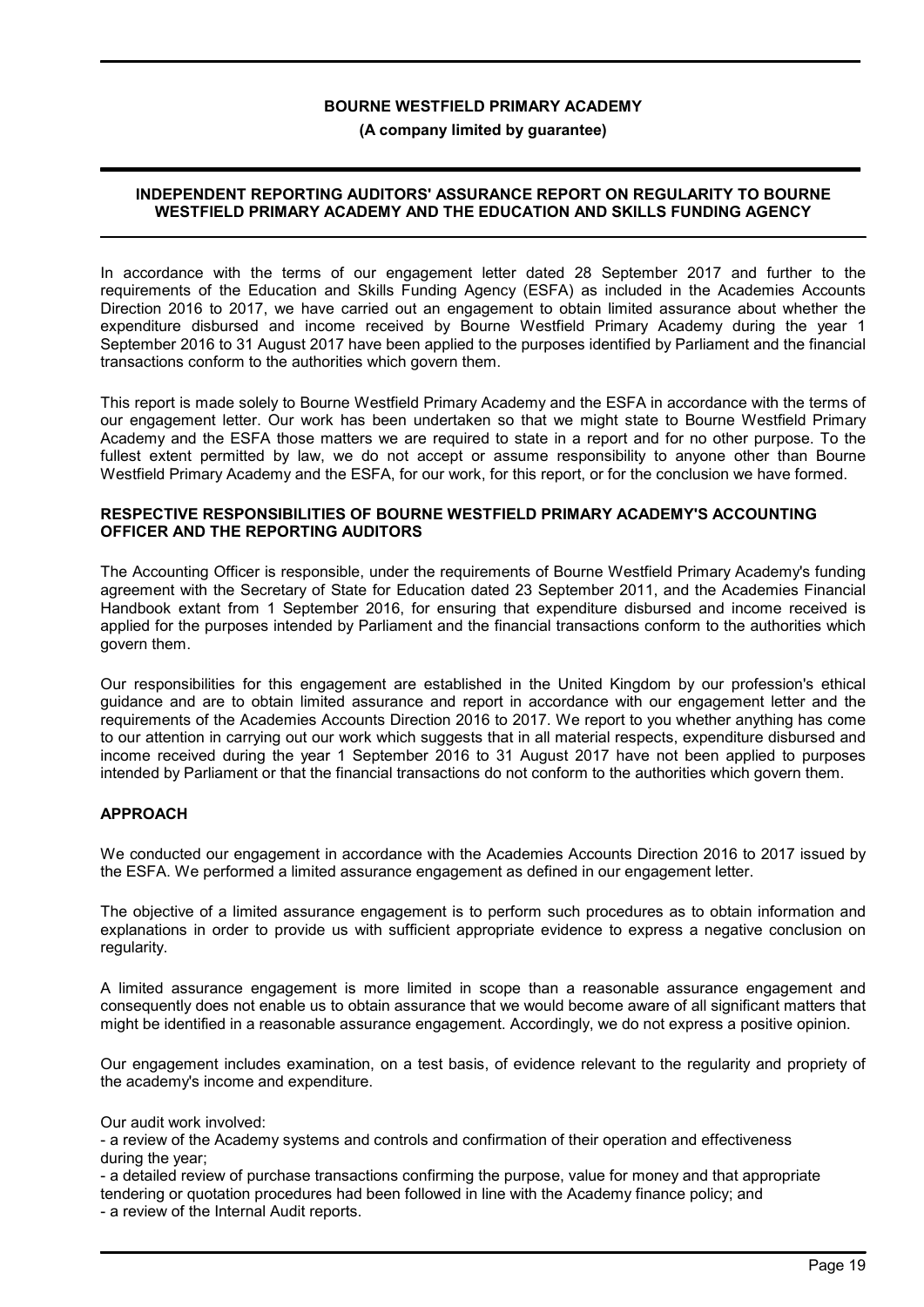#### (A company limited by guarantee)

#### INDEPENDENT REPORTING AUDITORS' ASSURANCE REPORT ON REGULARITY TO BOURNE WESTFIELD PRIMARY ACADEMY AND THE EDUCATION AND SKILLS FUNDING AGENCY (continued)

### **CONCLUSION**

In the course of our work, nothing has come to our attention which suggests that in all material respects the expenditure disbursed and income received during the year 1 September 2016 to 31 August 2017 have not been applied to purposes intended by Parliament and the financial transactions do not conform to the authorities which govern them.

Mark Bradshaw (Senior statutory auditor)

for and on behalf of

Streets Audit LLP

Windsor House A1 Business Park at Long Bennington **Notts** NG23 5JR

14 December 2017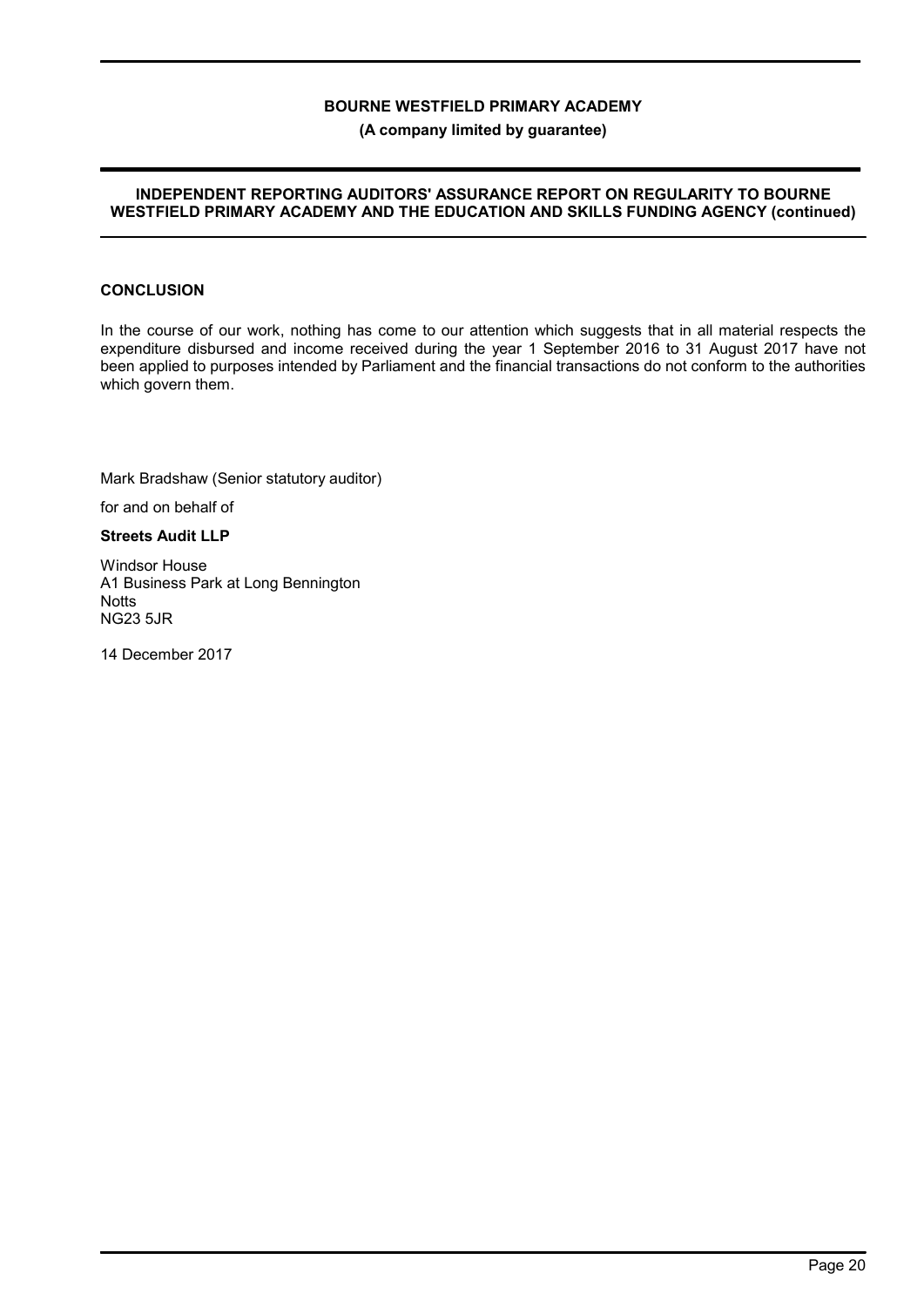(A company limited by guarantee)

|                                                                                                   | <b>Note</b>           | <b>Unrestricted</b><br>funds<br>2017<br>£ | <b>Restricted</b><br>funds<br>2017<br>£ | <b>Restricted</b><br>fixed asset<br>funds<br>2017<br>£ | Total<br>funds<br>2017<br>£ | Total<br>funds<br>2016<br>£ |
|---------------------------------------------------------------------------------------------------|-----------------------|-------------------------------------------|-----------------------------------------|--------------------------------------------------------|-----------------------------|-----------------------------|
| <b>INCOME FROM:</b>                                                                               |                       |                                           |                                         |                                                        |                             |                             |
| Donations and capital grants<br>Charitable activities                                             | $\boldsymbol{2}$<br>3 | 1,517<br>131,211                          | 18,946<br>2,277,918                     | 389,354                                                | 409,817<br>2,409,129        | 16,307<br>2,431,031         |
| Other trading<br>Teaching school<br>Investments                                                   | 4<br>5                | 67,345<br>1,182                           | 63,587<br>388,383                       |                                                        | 130,932<br>388,383<br>1,182 | 24,711<br>201,148<br>1,350  |
| <b>TOTAL INCOME</b>                                                                               |                       | 201,255                                   | 2,748,834                               | 389,354                                                | 3,339,443                   | 2,674,547                   |
| <b>EXPENDITURE ON:</b>                                                                            |                       |                                           |                                         |                                                        |                             |                             |
| Charitable activities<br>Teaching school                                                          |                       | 215,835                                   | 2,413,134<br>319,632                    | 111,601                                                | 2,740,570<br>319,632        | 2,463,024<br>192,591        |
| <b>TOTAL EXPENDITURE</b>                                                                          | $\,6$                 | 215,835                                   | 2,732,766                               | 111,601                                                | 3,060,202                   | 2,655,615                   |
| <b>NET INCOME /</b><br>(EXPENDITURE) BEFORE<br><b>TRANSFERS</b><br><b>Transfers between Funds</b> | 16                    | (14, 580)                                 | 16,068<br>(68, 331)                     | 277,753<br>68,331                                      | 279,241                     | 18,932                      |
| <b>NET INCOME /</b><br>(EXPENDITURE) BEFORE<br><b>OTHER RECOGNISED</b><br><b>GAINS AND LOSSES</b> |                       | (14, 580)                                 | (52, 263)                               | 346,084                                                | 279,241                     | 18,932                      |
| Actuarial gains/(losses) on<br>defined benefit pension<br>schemes                                 | 21                    |                                           | 228,000                                 |                                                        | 228,000                     | (360,000)                   |
| <b>NET MOVEMENT IN FUNDS</b>                                                                      |                       | (14, 580)                                 | 175,737                                 | 346,084                                                | 507,241                     | (341,068)                   |
| <b>RECONCILIATION OF FUNDS:</b>                                                                   |                       |                                           |                                         |                                                        |                             |                             |
| Total funds brought forward                                                                       |                       | 199,260                                   | (651, 829)                              | 4,376,690                                              | 3,924,121                   | 4,265,189                   |
| <b>TOTAL FUNDS CARRIED</b><br><b>FORWARD</b>                                                      |                       | 184,680                                   | (476, 092)                              | 4,722,774                                              | 4,431,362                   | 3,924,121                   |

#### STATEMENT OF FINANCIAL ACTIVITIES INCORPORATING INCOME AND EXPENDITURE ACCOUNT FOR THE YEAR ENDED 31 AUGUST 2017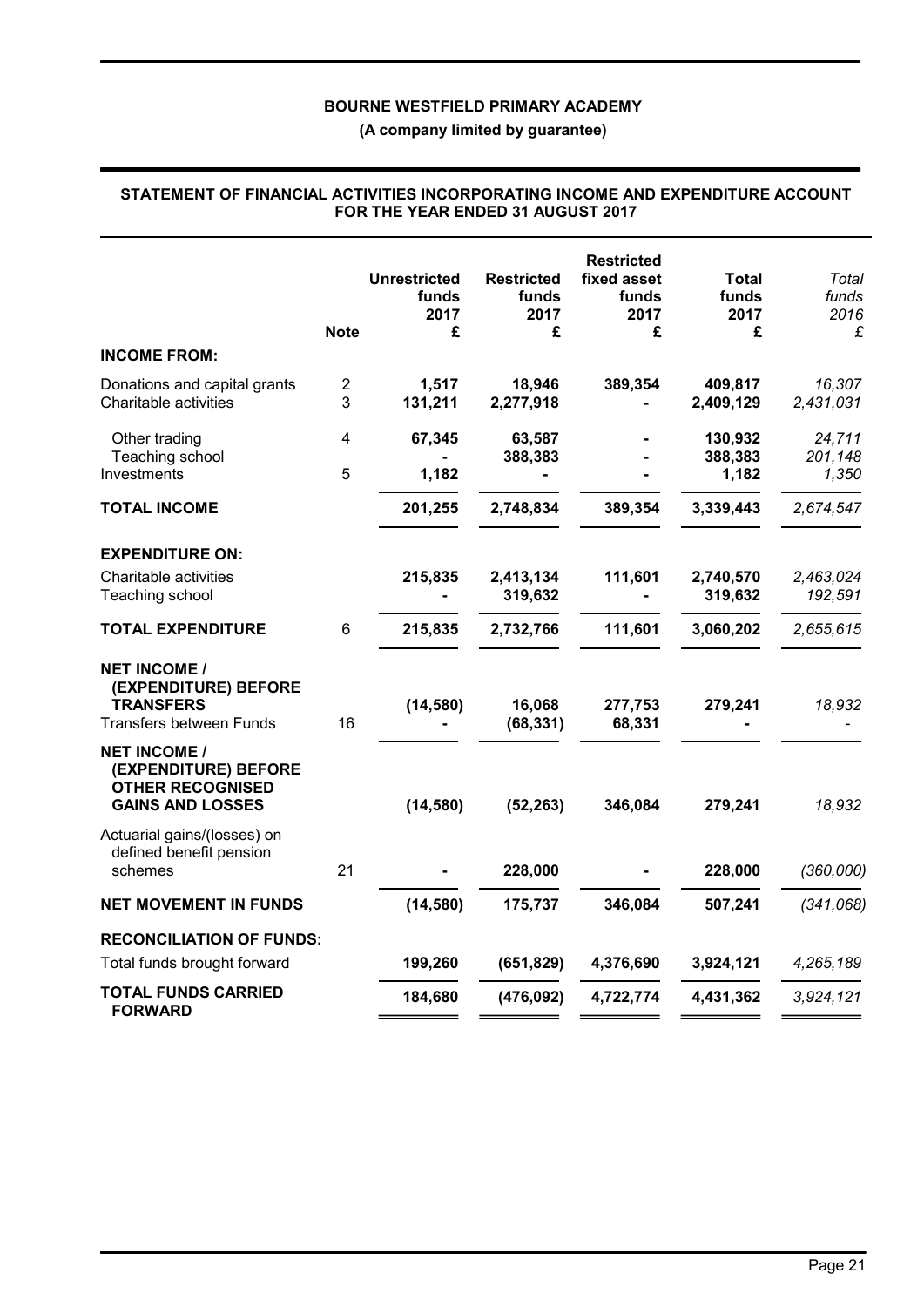#### (A company limited by guarantee) REGISTERED NUMBER: 07788995

| <b>BALANCE SHEET</b><br>AS AT 31 AUGUST 2017                                      |             |            |                        |            |                        |
|-----------------------------------------------------------------------------------|-------------|------------|------------------------|------------|------------------------|
|                                                                                   | <b>Note</b> | £          | 2017<br>£              | £          | 2016<br>£              |
| <b>FIXED ASSETS</b>                                                               |             |            |                        |            |                        |
| Tangible assets                                                                   | 12          |            | 4,709,754              |            | 4,376,690              |
| <b>CURRENT ASSETS</b>                                                             |             |            |                        |            |                        |
| <b>Stocks</b>                                                                     | 13          | 9,275      |                        | 14,028     |                        |
| <b>Debtors</b>                                                                    | 14          | 166,199    |                        | 46,462     |                        |
| Cash at bank and in hand                                                          |             | 555,927    |                        | 891,800    |                        |
|                                                                                   |             | 731,401    |                        | 952,290    |                        |
| <b>CREDITORS: amounts falling due within</b><br>one year                          | 15          | (229, 793) |                        | (503, 859) |                        |
| <b>NET CURRENT ASSETS</b>                                                         |             |            | 501,608                |            | 448,431                |
| TOTAL ASSETS LESS CURRENT LIABILITIES<br>Defined benefit pension scheme liability | 21          |            | 5,211,362<br>(780,000) |            | 4,825,121<br>(901,000) |
| <b>NET ASSETS INCLUDING PENSION</b><br><b>SCHEME LIABILITIES</b>                  |             |            | 4,431,362              |            | 3,924,121              |
| <b>FUNDS OF THE ACADEMY</b>                                                       |             |            |                        |            |                        |
| Restricted income funds:                                                          |             |            |                        |            |                        |
| Restricted income funds                                                           | 16          | 303,908    |                        | 249,171    |                        |
| Restricted fixed asset funds                                                      | 16          | 4,722,774  |                        | 4,376,690  |                        |
| Restricted income funds excluding pension                                         |             |            |                        |            |                        |
| liability                                                                         |             | 5,026,682  |                        | 4,625,861  |                        |
| Pension reserve                                                                   |             | (780,000)  |                        | (901,000)  |                        |
| Total restricted income funds                                                     |             |            | 4,246,682              |            | 3,724,861              |
| Unrestricted income funds                                                         | 16          |            | 184,680                |            | 199,260                |
| <b>TOTAL FUNDS</b>                                                                |             |            | 4,431,362              |            | 3,924,121              |

The financial statements on pages 21 to 46 were approved by the trustees, and authorised for issue, on 5 December 2017 and are signed on their behalf, by:

M Green Chair of Trustees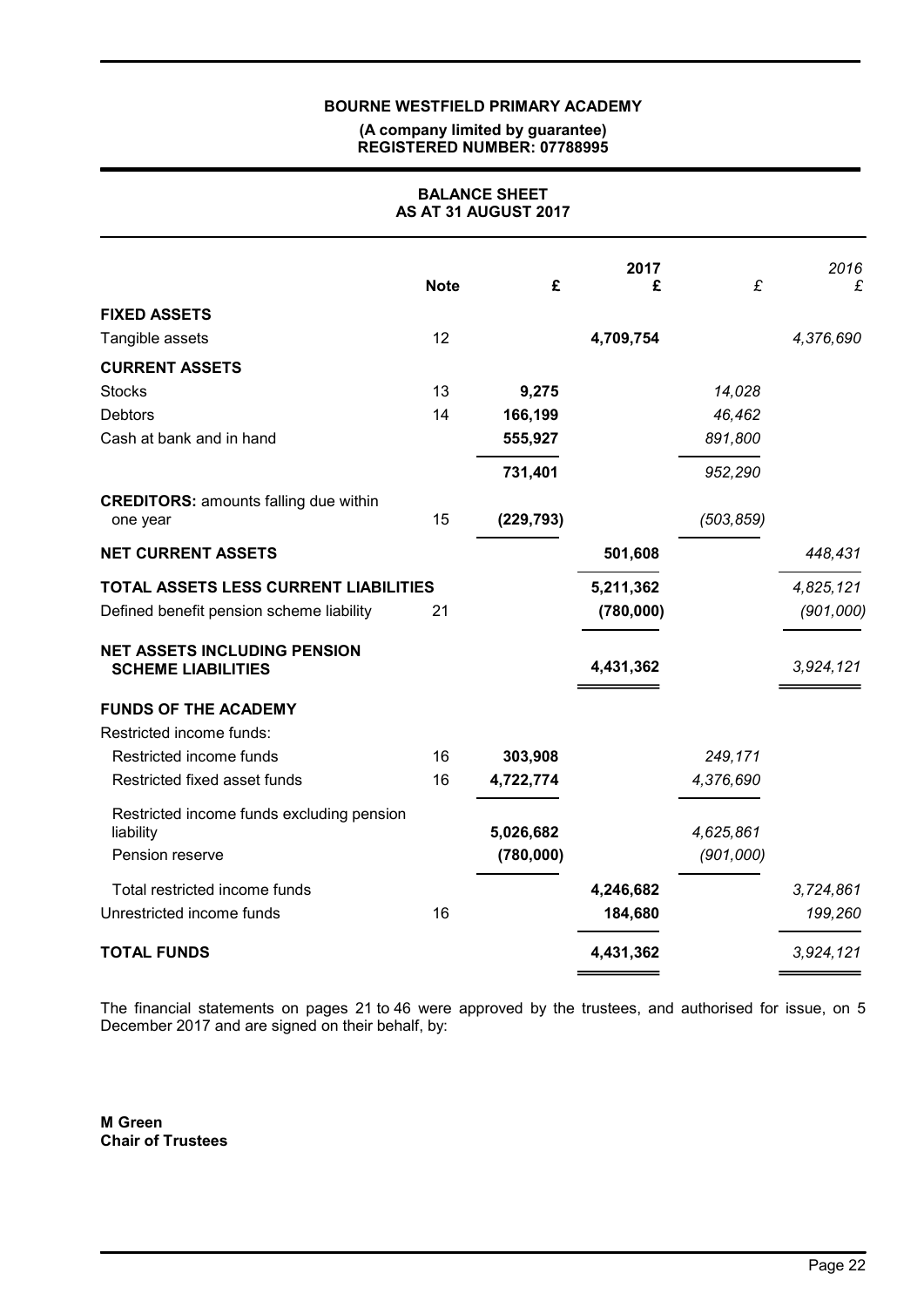(A company limited by guarantee)

### STATEMENT OF CASH FLOWS FOR THE YEAR ENDED 31 AUGUST 2017

|                                                                                                                                                              | <b>Note</b> | 2017<br>£                      | 2016<br>£          |
|--------------------------------------------------------------------------------------------------------------------------------------------------------------|-------------|--------------------------------|--------------------|
| Cash flows from operating activities                                                                                                                         |             |                                |                    |
| Net cash (used in)/provided by operating activities                                                                                                          | 18          | (281, 744)                     | 435,458            |
| Cash flows from investing activities:<br>Dividends, interest and rents from investments<br>Purchase of tangible fixed assets<br>Capital grants from DfE/ESFA |             | 1,182<br>(444, 665)<br>389,354 | 1,350<br>(91, 644) |
| Net cash used in investing activities                                                                                                                        |             | (54, 129)                      | (90, 294)          |
| Change in cash and cash equivalents in the year                                                                                                              |             | (335, 873)                     | 345,164            |
| Cash and cash equivalents brought forward                                                                                                                    |             | 891,800                        | 546,636            |
| Cash and cash equivalents carried forward                                                                                                                    |             | 555,927                        | 891,800            |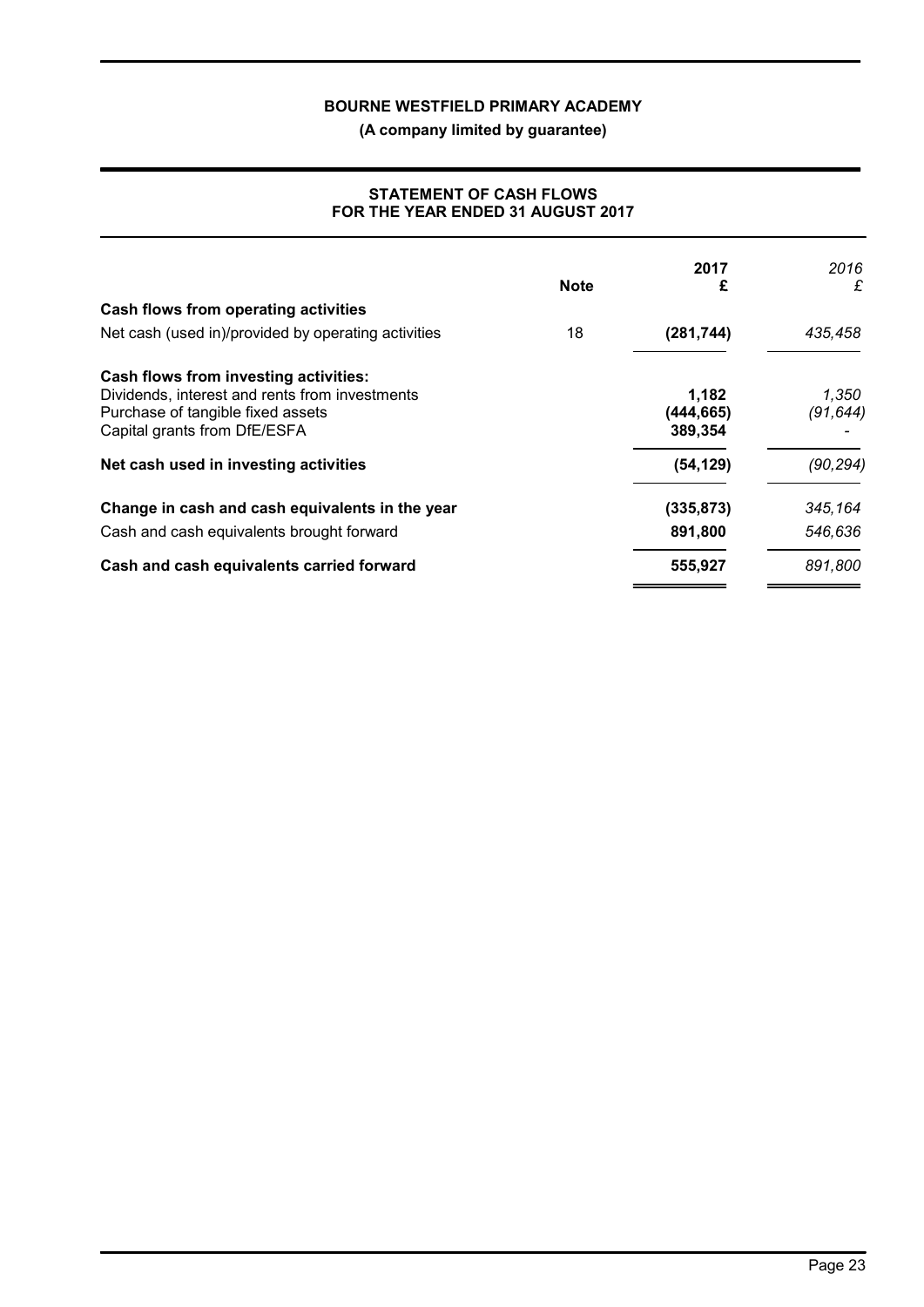(A company limited by guarantee)

### NOTES TO THE FINANCIAL STATEMENTS FOR THE YEAR ENDED 31 AUGUST 2017

#### 1. ACCOUNTING POLICIES

A summary of the principal accounting policies adopted (which have been applied consistently, except where noted), judgments and key sources of estimation uncertainty, is set out below.

### 1.1 Basis of preparation of financial statements

The financial statements of the academy trust, which is a public benefit entity under FRS 102, have been prepared under the historical cost convention in accordance with the Financial Reporting Standard Applicable in the UK and Republic of Ireland (FRS 102), the Accounting and Reporting by Charities: Statement of Recommended Practice applicable to charities preparing their accounts in accordance with the Financial Reporting Standard applicable in the UK and Republic of Ireland (FRS 102) (Charities SORP (FRS 102)), the Academies Accounts Direction 2016 to 2017 issued by ESFA, the Charities Act 2011 and the Companies Act 2006.

Bourne Westfield Primary Academy constitutes a public benefit entity as defined by FRS 102.

#### 1.2 Going concern

The trustees assess whether the use of going concern is appropriate, i.e. whether there are any material uncertainties related to events or conditions that may cast significant doubt on the ability of the academy to continue as a going concern. The trustees make this assessment in respect of a period of at least one year from the date of authorisation for issue of the financial statements and have concluded that the academy trust has adequate resources to continue in operational existence for the foreseeable future and there are no material uncertainties about the academy trust's ability to continue as a going concern, thus they continue to adopt the going concern basis of accounting in preparing the financial statements.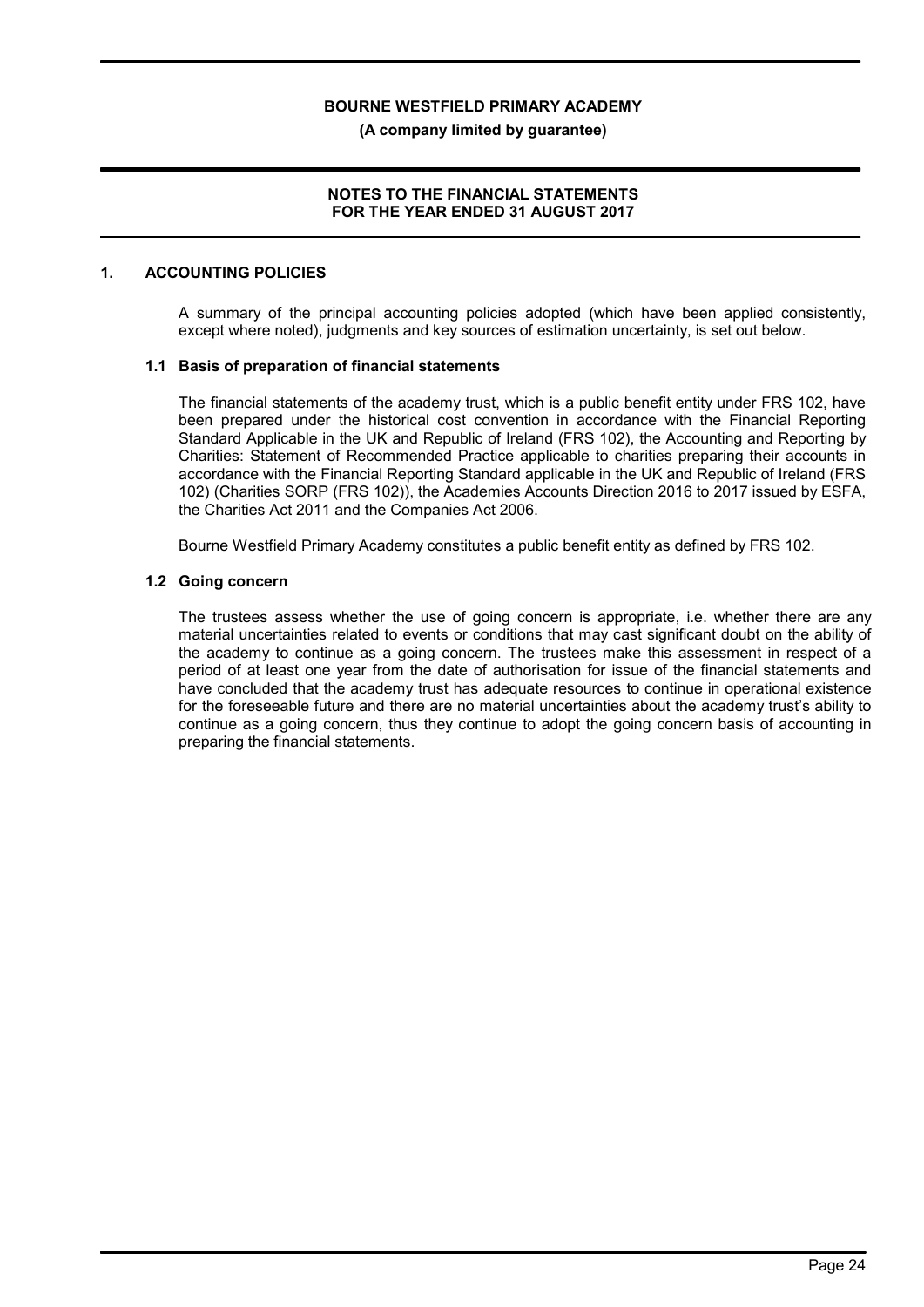(A company limited by guarantee)

### NOTES TO THE FINANCIAL STATEMENTS FOR THE YEAR ENDED 31 AUGUST 2017

#### 1. ACCOUNTING POLICIES (continued)

#### 1.3 Income

All income is recognised once the academy has entitlement to the income, it is probable that the income will be received and the amount of income receivable can be measured reliably.

Grants are included in the Statement of financial activities incorporating income and expenditure account on a receivable basis. The balance of income received for specific purposes but not expended during the period is shown in the relevant funds on the Balance sheet. Where income is received in advance of entitlement of receipt, its recognition is deferred and included in creditors as deferred income. Where entitlement occurs before income is received, the income is accrued.

General Annual Grant is recognised in full in the Statement of financial activities incorporating income and expenditure account in the year for which it is receivable and any abatement in respect of the period is deducted from income and recognised as a liability.

Capital grants are recognised when there is entitlement and are not deferred over the life of the asset on which they are expended. Unspent amounts of capital grant are reflected in the balance in the restricted fixed asset fund.

Sponsorship income provided to the academy which amounts to a donation is recognised in the Statement of financial activities incorporating income and expenditure account in the period in which it is receivable, where receipt is probable and it is measurable.

Donations are recognised on a receivable basis where receipt is probable and the amount can be reliably measured.

Income tax recoverable in relation to investment income is recognised at the time the investment income is receivable.

Other income, including the hire of facilities, is recognised in the period in which it is receivable and to the extent the goods have been provided or on completion of the service.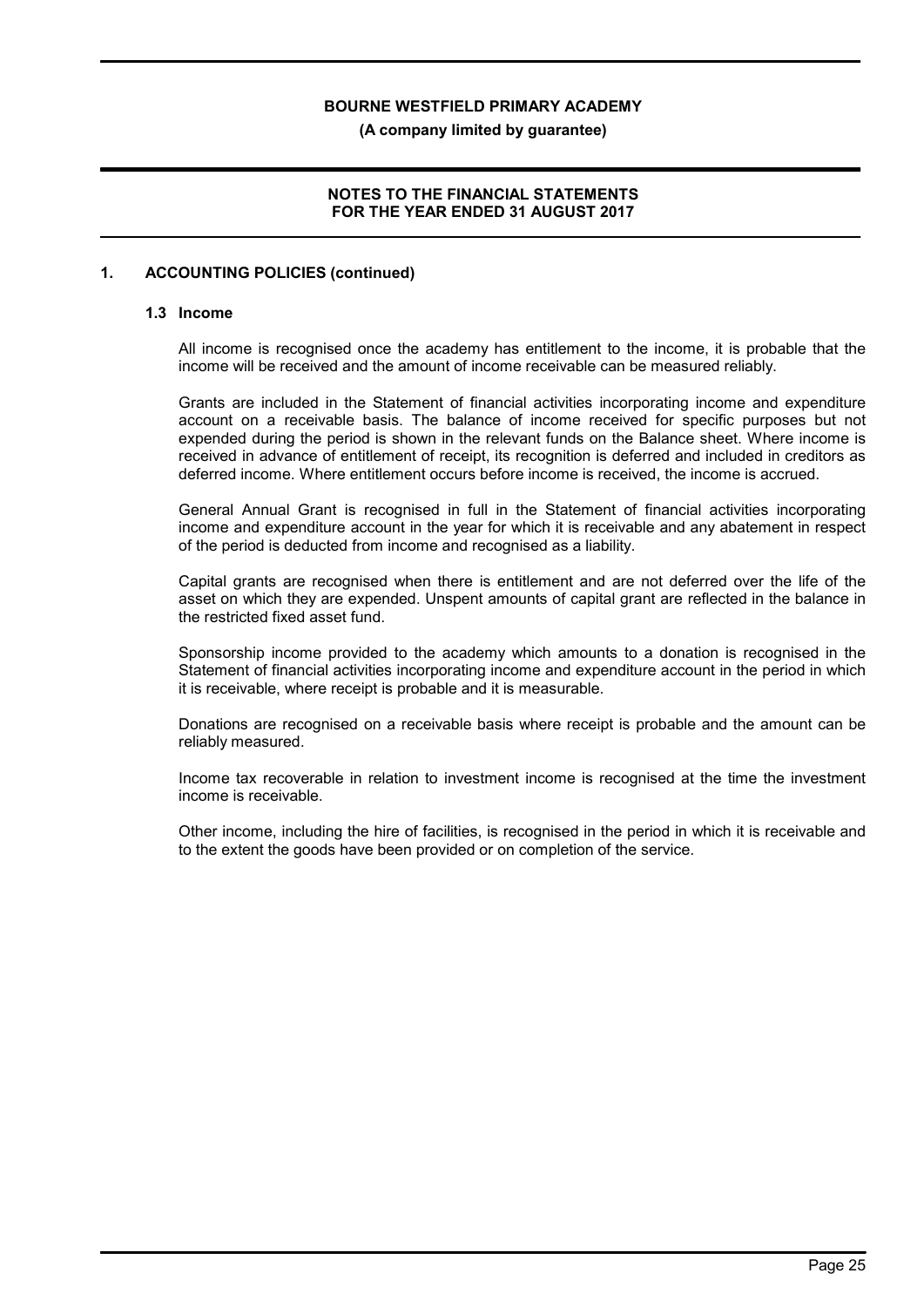(A company limited by guarantee)

### NOTES TO THE FINANCIAL STATEMENTS FOR THE YEAR ENDED 31 AUGUST 2017

#### 1. ACCOUNTING POLICIES (continued)

#### 1.4 Expenditure

Expenditure is recognised once there is a legal or constructive obligation to transfer economic benefit to a third party, it is probable that a transfer of economic benefits will be required in settlement and the amount of the obligation can be measured reliably. Expenditure is classified by activity. The costs of each activity are made up of the total of direct costs and shared costs, including support costs involved in undertaking each activity. Direct costs attributable to a single activity are allocated directly to that activity. Shared costs which contribute to more than one activity and support costs which are not attributable to a single activity are apportioned between those activities on a basis consistent with the use of resources. Central staff costs are allocated on the basis of time spent, and depreciation charges allocated on the portion of the asset's use.

Expenditure on charitable activities are costs incurred on the academy's educational operations, including support costs and those costs relating to the governance of the academy appointed to charitable activities.

All expenditure is inclusive of irrecoverable VAT.

#### 1.5 Turnover

Turnover comprises revenue recognised by the academy in respect of goods and services supplied during the year, exclusive of Value Added Tax and trade discounts.

#### 1.6 Tangible fixed assets and depreciation

All assets costing more than £2,000 are capitalised and are carried at cost, net of depreciation and any provision for impairment.

Where tangible fixed assets have been acquired with the aid of specific grants, either from the government or from the private sector, they are included in the Balance sheet at cost and depreciated over their expected useful economic life. Where there are specific conditions attached to the funding requiring the continued use of the asset, the related grants are credited to a restricted fixed asset fund in the Statement of financial activities incorporating income and expenditure account and carried forward in the Balance sheet. Depreciation on the relevant assets is charged directly to the restricted fixed asset fund in the Statement of financial activities incorporating income and expenditure account.

Depreciation is provided on all tangible fixed assets other than freehold land, at rates calculated to write off the cost of these assets, less their estimated residual value, over their expected useful lives on the following bases: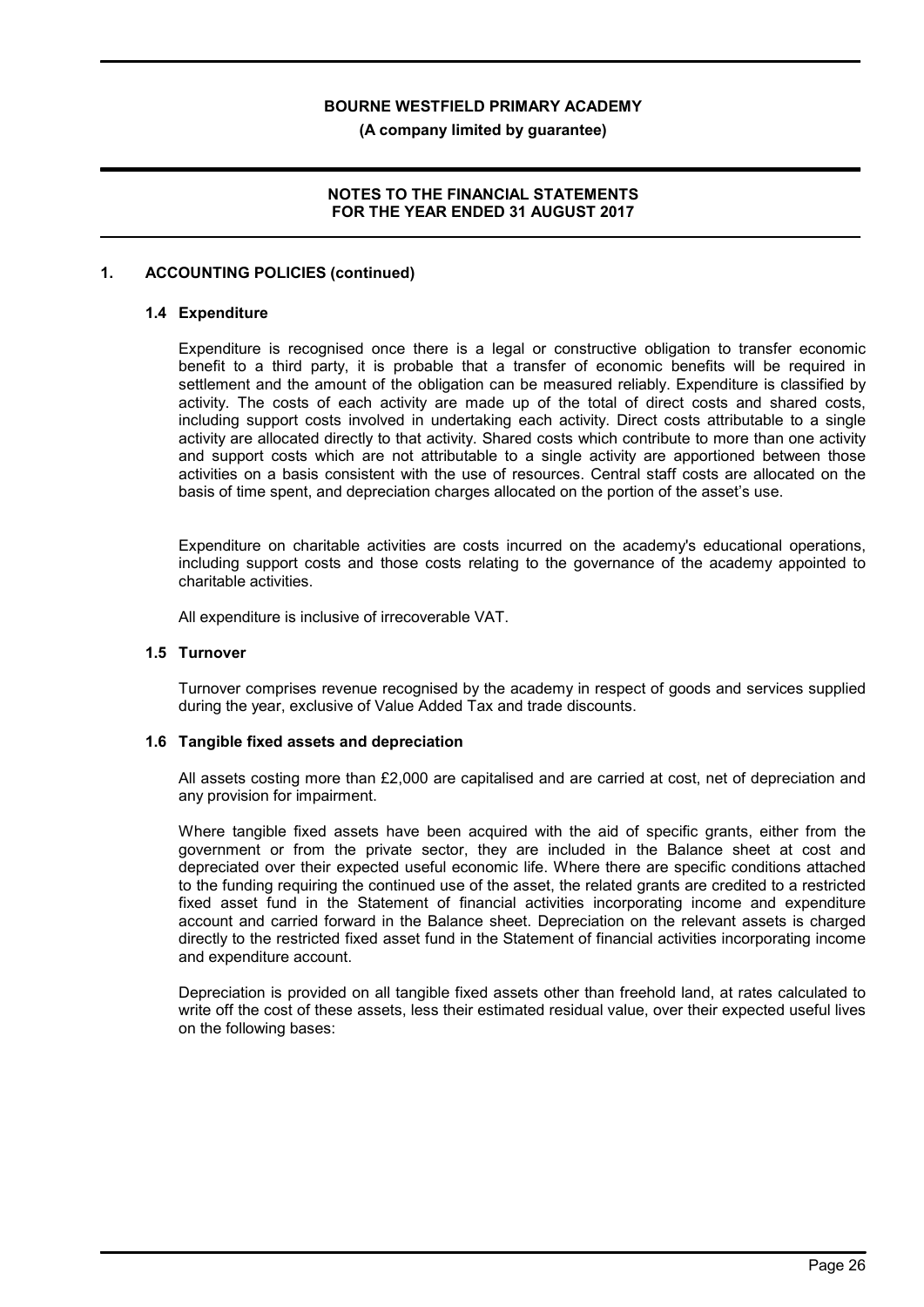(A company limited by guarantee)

### NOTES TO THE FINANCIAL STATEMENTS FOR THE YEAR ENDED 31 AUGUST 2017

### 1. ACCOUNTING POLICIES (continued)

Tangible fixed assets are carried at cost, net of depreciation and any provision for impairment. Depreciation is not charged on freehold land. Depreciation is provided at rates calculated to write off the cost of fixed assets, less their estimated residual value, over their expected useful lives on the following bases:

| Freehold property            | 5% on cost and 2% on cost |
|------------------------------|---------------------------|
| <b>Fixtures and fittings</b> | 25% on cost               |
| Computer equipment           | 33% on cost               |

A review for impairment of a fixed asset is carried out if events or changes in circumstances indicate that the carrying value of any fixed asset may not be recoverable. Shortfalls between the carrying value of fixed assets and their recoverable amounts are recognised as impairments. Impairment losses are recognised in the Statement of financial activities incorporating income and expenditure account.

#### 1.7 Operating leases

Rentals under operating leases are charged to the Statement of financial activities incorporating income and expenditure account on a straight line basis over the lease term.

#### 1.8 Stocks

Stocks are valued at the lower of cost and net realisable value after making due allowance for obsolete and slow-moving stocks. Cost includes all direct costs and an appropriate proportion of fixed and variable overheads.

#### 1.9 Debtors

Trade and other debtors are recognised at the settlement amount after any trade discount offered. Prepayments are valued at the amount prepaid net of any trade discounts due.

#### 1.10 Cash at Bank and in hand

Cash at bank and in hand includes cash and short term highly liquid investments with a short maturity of three months or less from the date of acquisition or opening of the deposit or similar account.

#### 1.11 Liabilities and provisions

Liabilities and provisions are recognised when there is an obligation at the Balance sheet date as a result of a past event, it is probable that a transfer of economic benefit will be required in settlement, and the amount of the settlement can be estimated reliably. Liabilities are recognised at the amount that the academy anticipates it will pay to settle the debt or the amount it has received as advanced payments for the goods or services it must provide. Provisions are measured at the best estimate of the amounts required to settle the obligation. Where the effect of the time value of money is material, the provision is based on the present value of those amounts, discounted at the pre-tax discount rate that reflects the risks specific to the liability. The unwinding of the discount is recognised within interest payable and similar charges.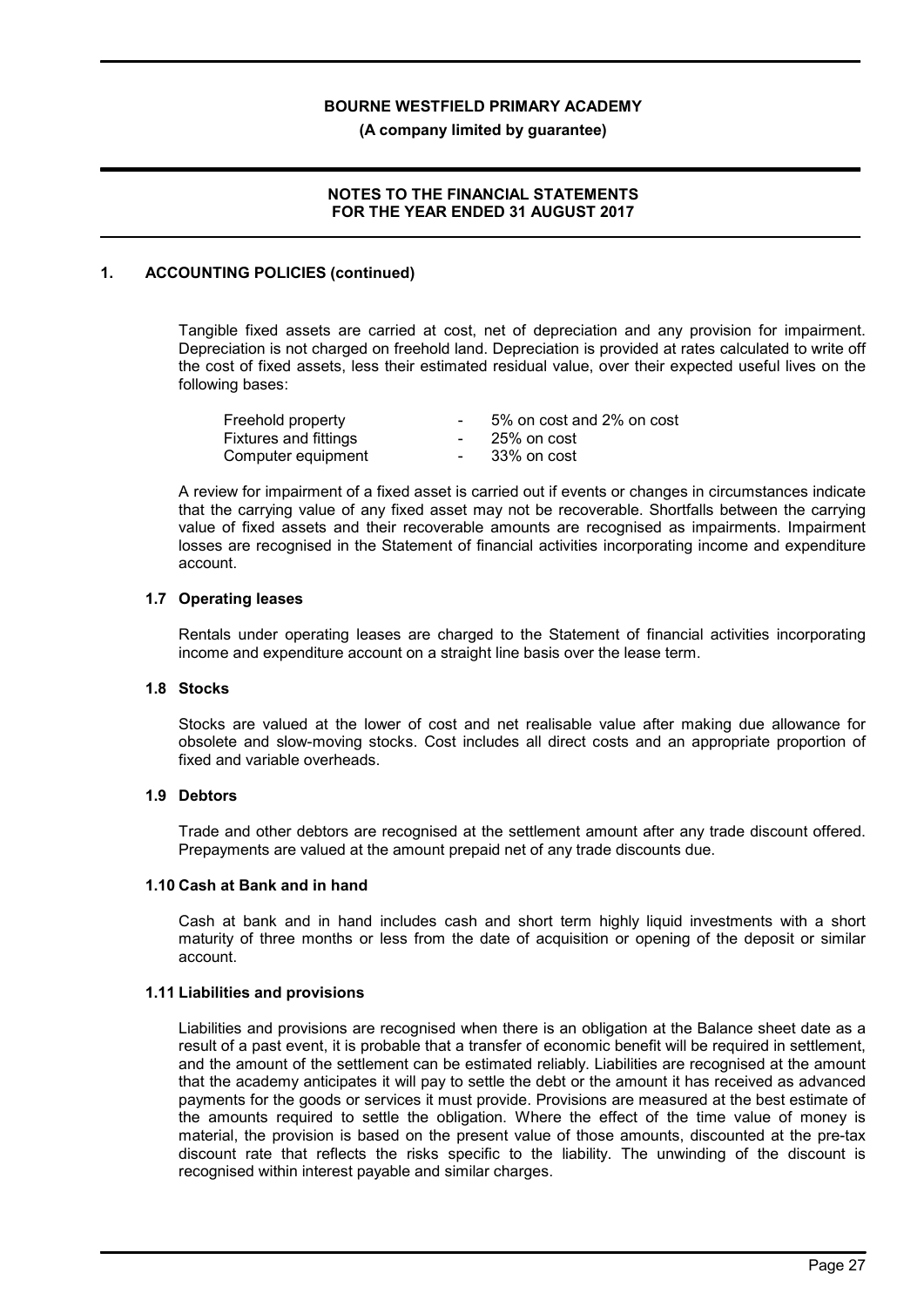(A company limited by guarantee)

### NOTES TO THE FINANCIAL STATEMENTS FOR THE YEAR ENDED 31 AUGUST 2017

#### 1. ACCOUNTING POLICIES (continued)

#### 1.12 Financial instruments

The academy only holds basic financial instruments as defined in FRS 102. The financial assets and financial liabilities of the academy and their measurement basis are as follows:

Financial assets - trade and other debtors are basic financial instruments and are debt instruments measured at amortised cost as detailed in note 14. Prepayments are not financial instruments. Cash at bank is classified as a basic financial instrument and is measured at face value.

Financial liabilities - trade creditors, accruals and other creditors are financial instruments, and are measured at amortised costs as detailed in note 15. Taxation and social security are not included in the financial instruments disclosure definition. Deferred income is not deemed to be a financial liability, as the cash settlement has already taken place and there is an obligation to deliver services rather than cash or another financial instruments. .

#### 1.13 Taxation

The academy is considered to pass the tests set out in Paragraph 1 Schedule 6 of the Finance Act 2010 and therefore it meets the definition of a charitable company for UK corporation tax purposes. Accordingly, the academy is potentially exempt from taxation in respect of income or capital gains received within categories covered by Chapter 3 Part 11 of the Corporation Tax Act 2010 or Section 256 of the Taxation of Chargeable Gains Act 1992, to the extent that such income or gains are applied exclusively to charitable purposes.

#### 1.14 Pensions

Retirement benefits to employees of the academy trust are provided by the Teachers' Pension Scheme ("TPS") and the Local Governments Pension Scheme ("LGPS"). These are defined benefit schemes.

The TPS is an unfunded scheme and contributions are calculated so as to spread the cost of pensions over employees' working lives with the academy in such a way that the pension cost is a substantially level percentage of current and future pensionable payroll. The contributions are determined by the Government Actuary on the basis of quadrennial valuations using a prospective unit credit method. As stated in note 21, the TPS is a multi-employer scheme and there is insufficient information available to use defined benefit accounting. The TPS is therefore treated as a defined contribution scheme for accounting purposes and the contributions recognised in the period to which they relate.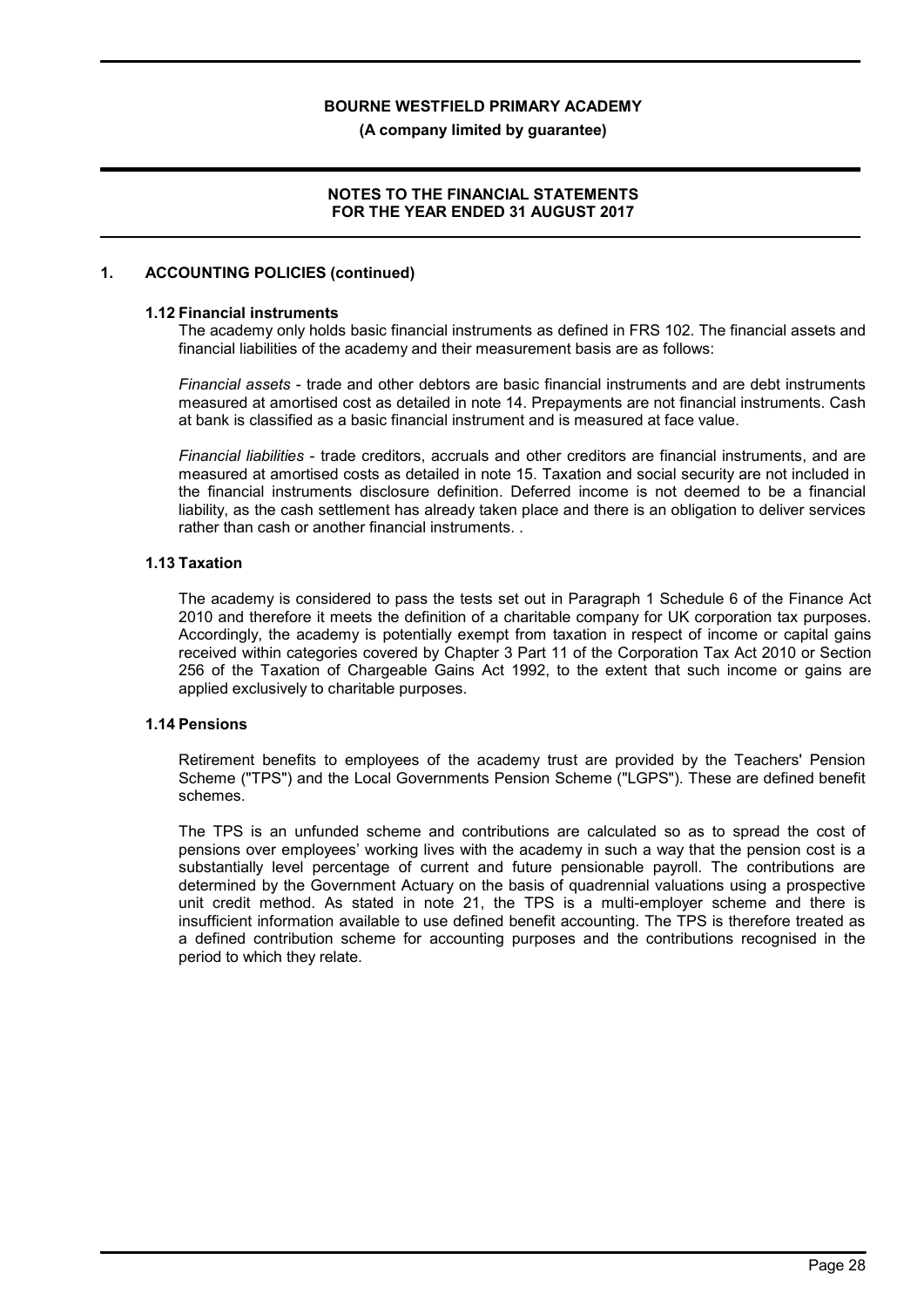(A company limited by guarantee)

### NOTES TO THE FINANCIAL STATEMENTS FOR THE YEAR ENDED 31 AUGUST 2017

### 1. ACCOUNTING POLICIES (continued)

The LGPS is a funded scheme and the assets are held separately from those of the academy trust in separate trustee administered funds. Pension scheme assets are measured at fair value and liabilities are measured on an actuarial basis using the projected unit credit method and discounted at a rate equivalent to the current rate of return on a high quality corporate bond of equivalent term and currency to the liabilities. The actuarial valuations are obtained at least triennially and are updated at each Balance sheet date. The amounts charged to operating surplus are the current service costs and the costs of scheme introductions, benefit changes, settlements and curtailments. They are included as part of staff costs as incurred. Net interest on the net defined benefit liability/asset is also recognised in the Statement of financial activities incorporating income and expenditure account and comprises the interest cost on the defined benefit obligation and interest income on the scheme assets, calculated by multiplying the fair value of the scheme assets at the beginning of the period by the rate used to discount the benefit obligations. The difference between the interest income on the scheme assets and the actual return on the scheme assets is recognised in other recognised gains and losses.

Actuarial gains and losses are recognised immediately in other recognised gains and losses.

#### 1.15 Fund accounting

Unrestricted income funds represent those resources which may be used towards meeting any of the charitable objects of the academy at the discretion of the trustees.

Restricted fixed asset funds are resources which are to be applied to specific capital purposes imposed by the Department for Education where the asset acquired or created is held for a specific purpose.

Restricted general funds comprise all other restricted funds received with restrictions imposed by the funder and include grants from the Department for Education.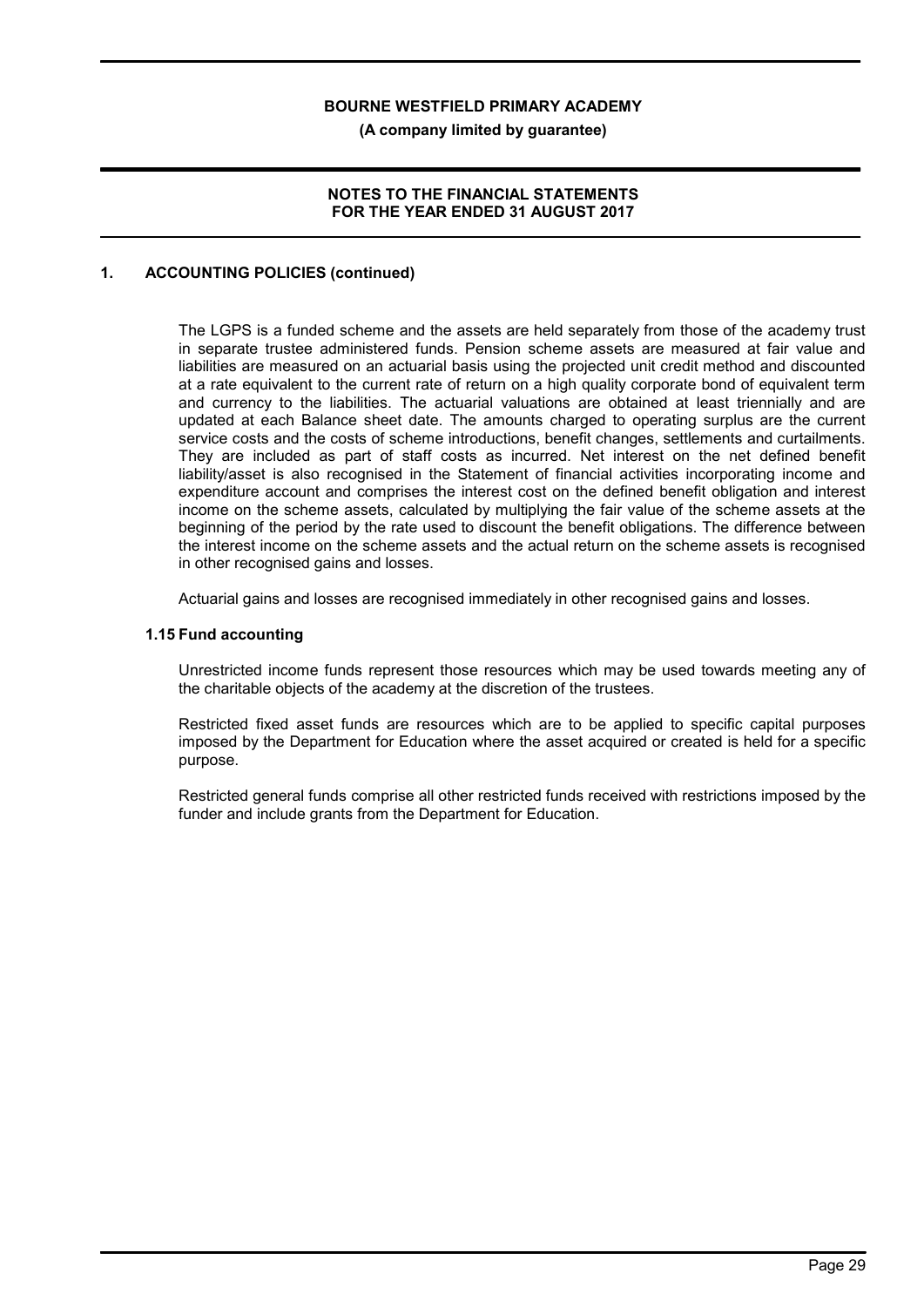(A company limited by guarantee)

### NOTES TO THE FINANCIAL STATEMENTS FOR THE YEAR ENDED 31 AUGUST 2017

#### 1. ACCOUNTING POLICIES (continued)

#### 1.16 Critical accounting estimates and areas of judgment

Estimates and judgments are continually evaluated and are based on historical experience and other factors, including expectations of future events that are believed to be reasonable under the circumstances.

Critical accounting estimates and assumptions:

The academy trust makes estimates and assumptions concerning the future. The resulting accounting estimates and assumptions will, by definition, seldom equal the related actual results. The estimates and assumptions that have a significant risk of causing a material adjustment to the carrying amounts of assets and liabilities within the next financial year are discussed below.

The present value of the Local Government Pension Scheme defined benefit liability depends on a number of factors that are determined on an actuarial basis using a variety of assumptions. The assumptions used in determining the net cost (income) for pensions include the discount rate. Any changes in these assumptions, which are disclosed in note 21, will impact the carrying amount of the pension liability. Furthermore a roll forward approach which projects results from the latest full actuarial valuation performed at 31 March 2016 has been used by the actuary in valuing the pensions liability at 31 August 2017. Any differences between the figures derived from the roll forward approach and a full actuarial valuation would impact on the carrying amount of the pension liability.

Critical areas of judgment:

There have been no judgements that the trustees have made in the process of applying the entity's accounting policies that have made a significant effect on the amounts recognised in the financial statements.

#### 2. INCOME FROM DONATIONS AND CAPITAL GRANTS

|                             | <b>Unrestricted</b><br>funds<br>2017<br>£ | <b>Restricted</b><br>funds<br>2017<br>£ | <b>Restricted</b><br>fixed asset<br>funds<br>2017<br>£ | Total<br>funds<br>2017<br>£ | Total<br>funds<br>2016<br>£ |
|-----------------------------|-------------------------------------------|-----------------------------------------|--------------------------------------------------------|-----------------------------|-----------------------------|
| Donations<br>Capital grants | 1,517<br>$\blacksquare$                   | 18,946                                  | 389,354                                                | 20,463<br>389,354           | 16,307                      |
| <b>Total 2016</b>           | 2,234                                     | 14,073                                  |                                                        | 16,307                      |                             |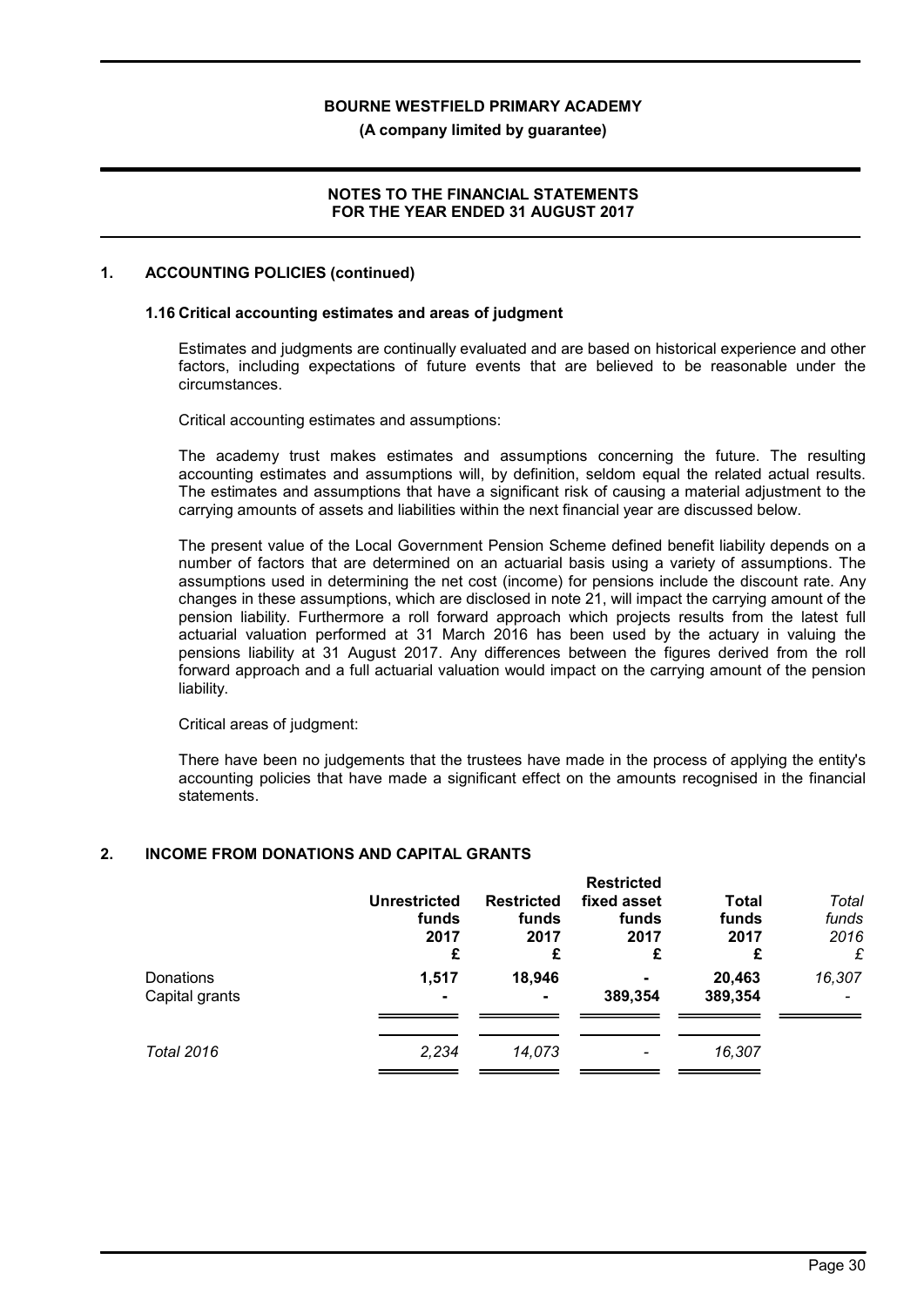(A company limited by guarantee)

### NOTES TO THE FINANCIAL STATEMENTS FOR THE YEAR ENDED 31 AUGUST 2017

# 3. FUNDING FOR ACADEMY'S EDUCATIONAL OPERATIONS

| <b>Unrestricted</b><br>funds<br>2017<br>£ | <b>Restricted</b><br>funds<br>2017<br>£ | <b>Total</b><br>funds<br>2017<br>£ | Total<br>funds<br>2016<br>£ |
|-------------------------------------------|-----------------------------------------|------------------------------------|-----------------------------|
|                                           |                                         |                                    |                             |
|                                           | 1,975,406<br>239,780                    | 1,975,406<br>239,780               | 2,023,016<br>247,727        |
|                                           | 2,215,186                               | 2,215,186                          | 2,270,743                   |
|                                           |                                         |                                    |                             |
|                                           | 56,899                                  | 56,899                             | 33,389                      |
|                                           | 56,899                                  | 56,899                             | 33,389                      |
|                                           |                                         |                                    |                             |
| 60,560<br>61,891<br>8,760                 | 3,476<br>2,357                          | 60,560<br>65,367<br>11,117         | 61,011<br>56,937<br>8,951   |
| 131,211                                   | 5,833                                   | 137,044                            | 126,899                     |
| 131,211                                   | 2,277,918                               | 2,409,129                          | 2,431,031                   |
| 121,675                                   | 2,309,356                               | 2,431,031                          |                             |
|                                           |                                         |                                    |                             |

### 4. OTHER TRADING ACTIVITIES

|                                                                                   | <b>Unrestricted</b><br>funds<br>2017<br>£ | <b>Restricted</b><br>funds<br>2017<br>£ | <b>Total</b><br>funds<br>2017<br>£ | Total<br>funds<br>2016<br>£ |
|-----------------------------------------------------------------------------------|-------------------------------------------|-----------------------------------------|------------------------------------|-----------------------------|
| Lettings income<br>Sale of goods<br>Nursery and after school club<br>Other income | 2,970<br>19,389<br>44,986                 | 63,587                                  | 2,970<br>19,389<br>108,573         | 5,435<br>14,597<br>4,679    |
|                                                                                   | 67,345                                    | 63,587                                  | 130,932                            | 24,711                      |
| <b>Total 2016</b>                                                                 | 24,711                                    |                                         | 24,711                             |                             |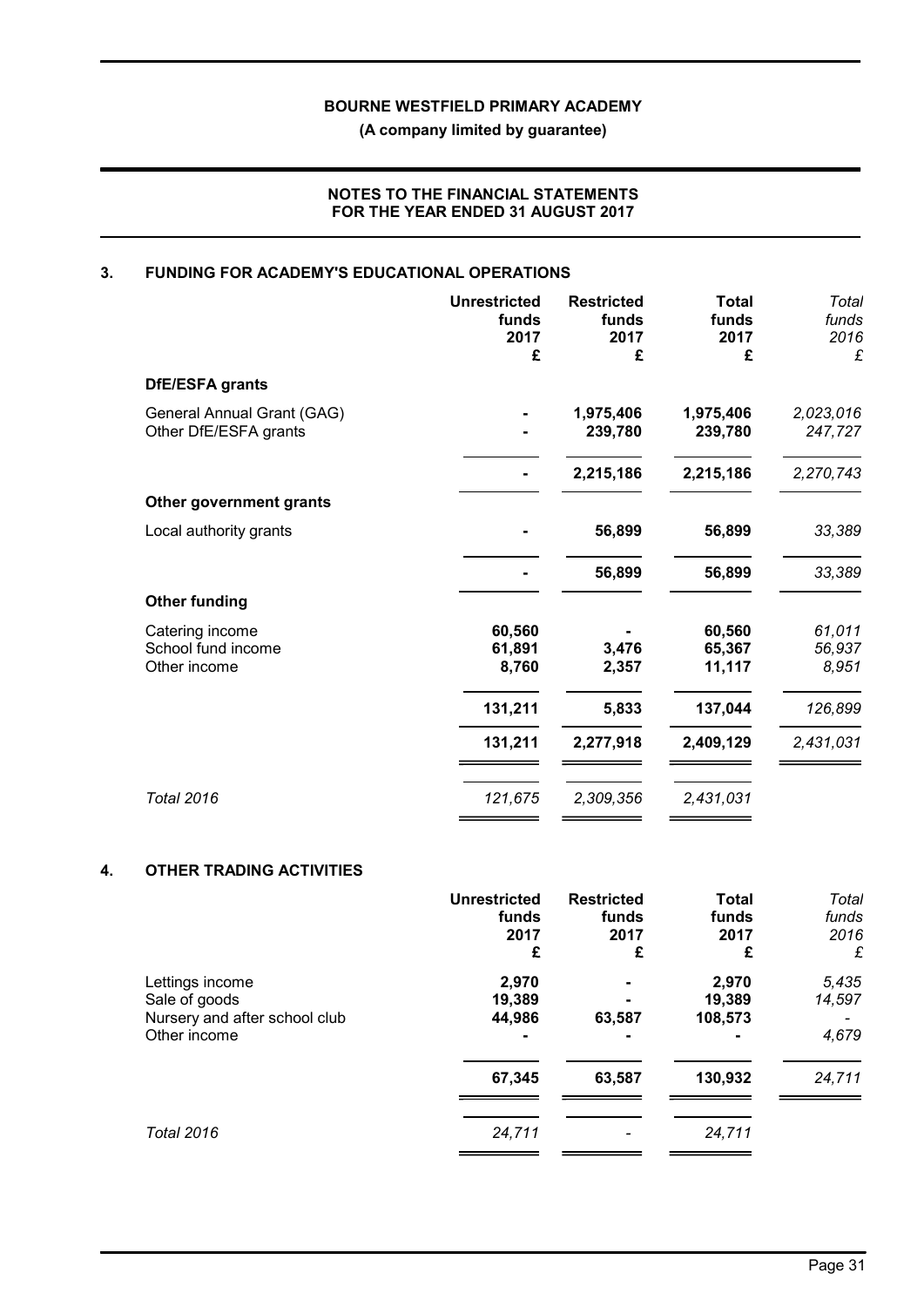(A company limited by guarantee)

### NOTES TO THE FINANCIAL STATEMENTS FOR THE YEAR ENDED 31 AUGUST 2017

#### 5. INVESTMENT INCOME

|                       | <b>Unrestricted</b><br>funds<br>2017<br>£ | <b>Restricted</b><br>funds<br>2017<br>£ | <b>Total</b><br>funds<br>2017<br>£ | Total<br>funds<br>2016<br>£ |
|-----------------------|-------------------------------------------|-----------------------------------------|------------------------------------|-----------------------------|
| Bank account interest | 1,182                                     | $\blacksquare$                          | 1,182                              | 1,350                       |
| <b>Total 2016</b>     | 1,350                                     | $\overline{\phantom{0}}$                | 1,350                              |                             |

### 6. EXPENDITURE

|                                                                 | <b>Staff costs</b><br>2017<br>£ | <b>Premises</b><br>2017<br>£        | Other costs<br>2017<br>£ | Total<br>2017<br>£   | Total<br>2016<br>£   |
|-----------------------------------------------------------------|---------------------------------|-------------------------------------|--------------------------|----------------------|----------------------|
| <b>Educational Operations:</b><br>Direct costs<br>Support costs | 1,835,316<br>432,070            | $\overline{\phantom{a}}$<br>118,490 | 85,910<br>268,784        | 1,921,226<br>819,344 | 1,785,362<br>677,662 |
|                                                                 | 2,267,386                       | 118,490                             | 354.694                  | 2,740,570            | 2,463,024            |
| Total 2016                                                      | 1,930,399                       | 111,700                             | 420,925                  | 2,463,024            |                      |

#### 7. ANALYSIS OF EXPENDITURE BY ACTIVITIES

|                               | <b>Activities</b><br>undertaken<br>directly<br>2017<br>£ | <b>Support</b><br>costs<br>2017<br>£ | Total<br>2017<br>£ | Total<br>2016<br>£ |
|-------------------------------|----------------------------------------------------------|--------------------------------------|--------------------|--------------------|
| <b>Educational Operations</b> | 1,921,226                                                | 819,344                              | 2,740,570          | 2,463,024          |
| Total 2016                    | 1,785,362                                                | 677.662                              | 2,463,024          |                    |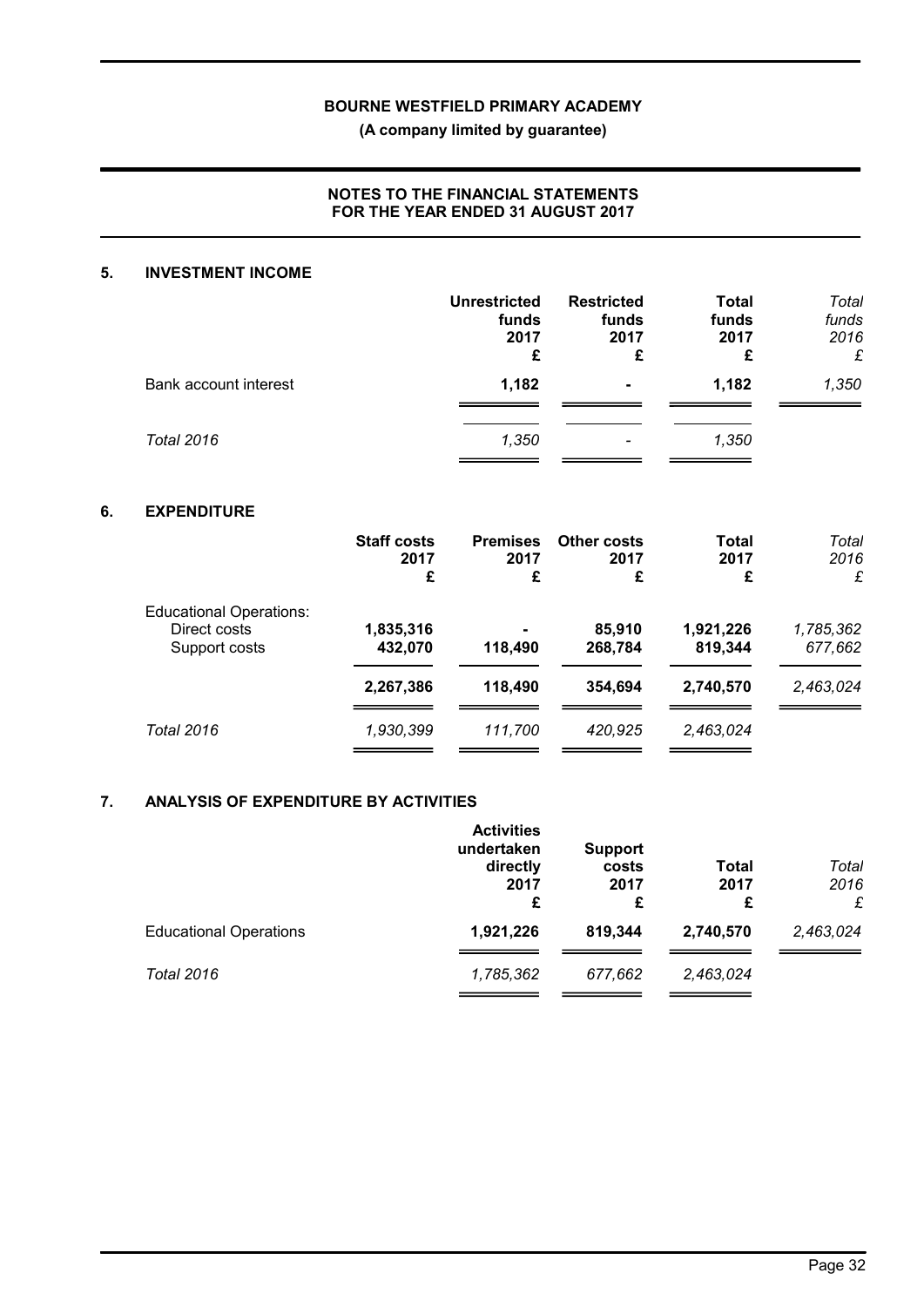(A company limited by guarantee)

### NOTES TO THE FINANCIAL STATEMENTS FOR THE YEAR ENDED 31 AUGUST 2017

# 7. ANALYSIS OF EXPENDITURE BY ACTIVITIES (continued)

### Analysis of support costs

|                     | <b>Educational</b><br><b>Operations</b><br>£ | <b>Total</b><br>2017<br>£ | Total<br>2016<br>£ |
|---------------------|----------------------------------------------|---------------------------|--------------------|
| Staff costs         | 432,070                                      | 432,070                   | 304,805            |
| Technology costs    | 54,380                                       | 54,380                    | 49,262             |
| Premises costs      | 118,490                                      | 118,490                   | 111,700            |
| Other support costs | 200,663                                      | 200,663                   | 186,243            |
| Governance costs    | 13,741                                       | 13,741                    | 25,652             |
|                     | 819,344                                      | 819,344                   | 677,662            |
| At 31 August 2016   | 677,662                                      | 677,662                   |                    |

# 8. NET INCOME/(EXPENDITURE)

This is stated after charging:

|                                        | 2017    | 2016    |
|----------------------------------------|---------|---------|
|                                        |         | £       |
| Depreciation of tangible fixed assets: |         |         |
| - owned by the Academy                 | 111.601 | 104.259 |
| Auditors' remuneration - audit         | 5.125   | 5.125   |
| Auditors' remuneration - non-audit     | 1.025   | 525     |
| Operating lease rentals                | 1.676   | 3.348   |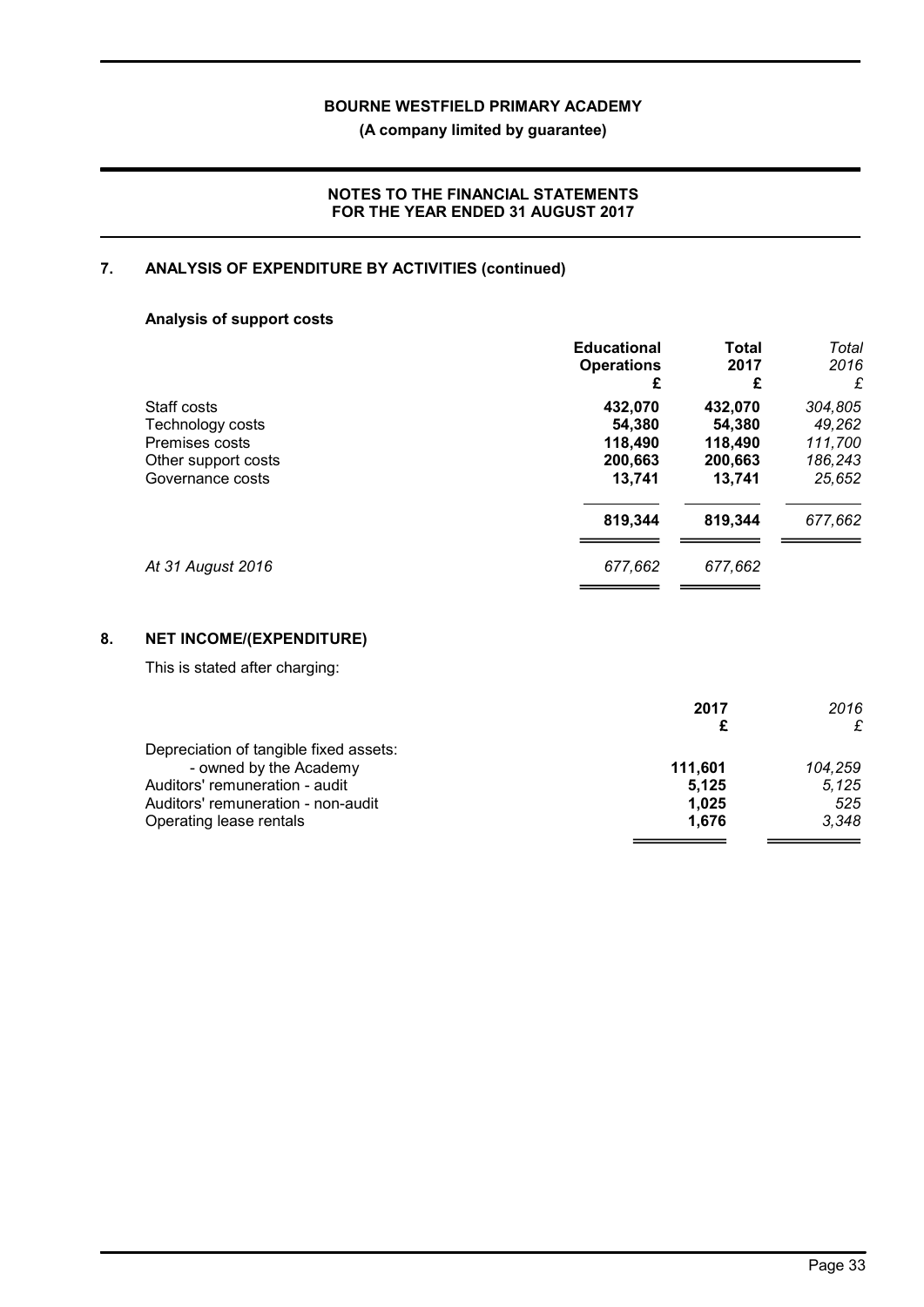(A company limited by guarantee)

### NOTES TO THE FINANCIAL STATEMENTS FOR THE YEAR ENDED 31 AUGUST 2017

#### 9. STAFF COSTS

Staff costs were as follows:

|                                                    | 2017<br>£ | 2016<br>£ |
|----------------------------------------------------|-----------|-----------|
| Wages and salaries                                 | 1,730,345 | 1,534,696 |
| Social security costs                              | 144,453   | 111,273   |
| Operating costs of defined benefit pension schemes | 373,422   | 283,035   |
|                                                    | 2,248,220 | 1,929,004 |
| Supply teacher costs                               | 19,166    | 1.395     |
|                                                    | 2,267,386 | 1,930,399 |
|                                                    |           |           |

The average number of persons employed by the academy during the year was as follows:

|                   | 2017<br>No. | 2016<br>No. |
|-------------------|-------------|-------------|
| <b>Teachers</b>   | 48          | 44          |
| Admin and support | 131         | 113         |
| Management        |             | 1           |
|                   | 180         | 158         |

Average headcount expressed as a full time equivalent:

|                   | 2017<br>No. | 2016<br>No. |
|-------------------|-------------|-------------|
| Teachers          | 32          | 30          |
| Admin and support | 32          | 25          |
| Management        |             |             |
|                   | 65          | 56          |
|                   |             |             |

The number of employees whose employee benefits (excluding employer pension costs) exceeded £60,000 was:

|                               | 2017 | 2016 |
|-------------------------------|------|------|
|                               | No.  | No.  |
| In the band £80,001 - £90,000 |      |      |

The above employee particiated in the Teachers' Pension Scheme.

The key management personnel of the academy trust comprise the staff trustees and the senior management team as listed on page 1. The total amount of employee benefits (including employer pension contributions) received by key management personnel for their services to the academy trust was £311,392 (2016 - £308,786).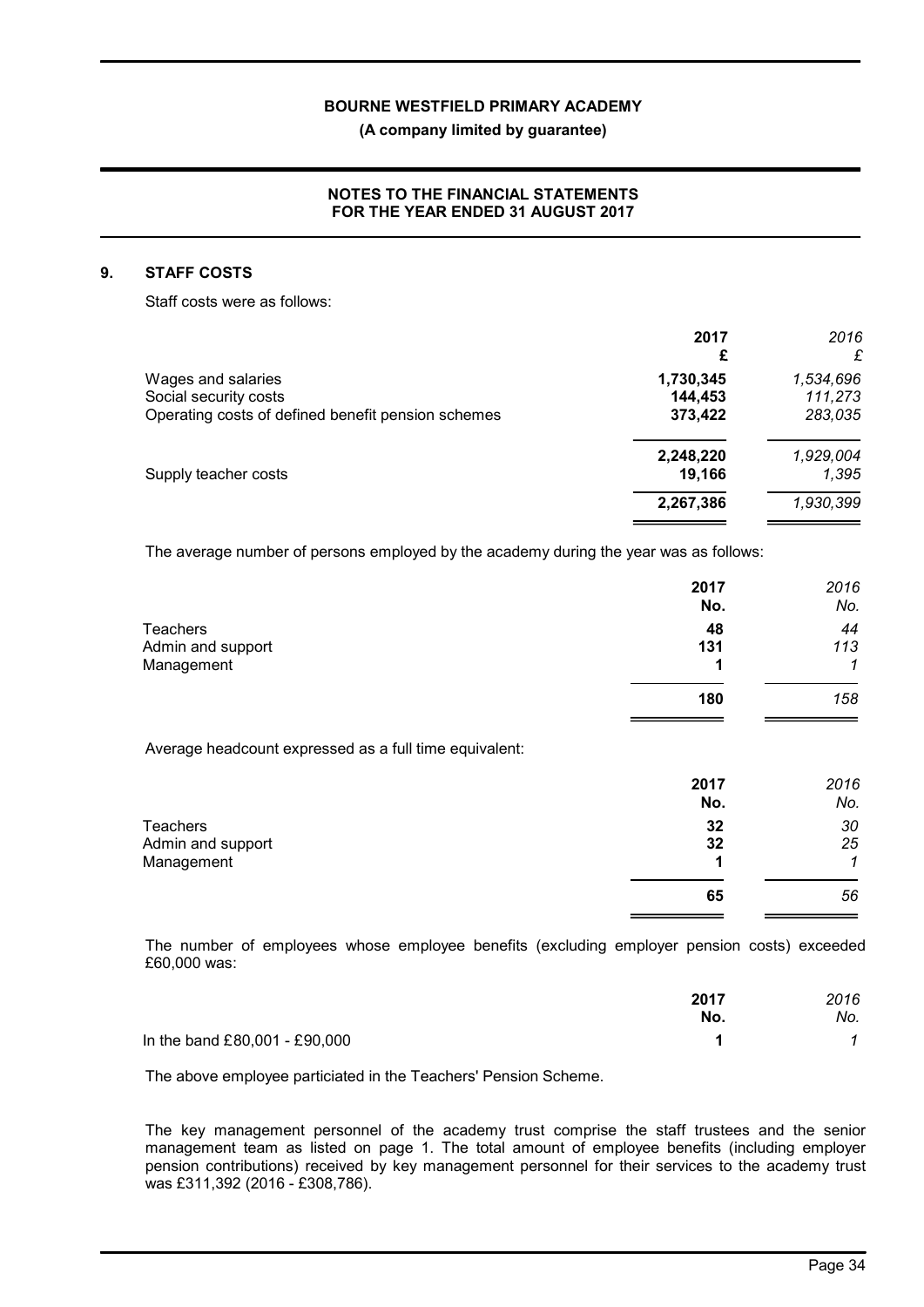(A company limited by guarantee)

#### NOTES TO THE FINANCIAL STATEMENTS FOR THE YEAR ENDED 31 AUGUST 2017

#### 10. TRUSTEES' REMUNERATION AND EXPENSES

One or more trustees has been paid remuneration or has received other benefits from an employment with the academy trust. The Principal and other staff trustees only receive remuneration in respect of services they provide undertaking the roles of principal and other staff members under their contracts of employment, and not in respect of their role as trustees, The value of trustees' remuneration and other benefits was as follows:

|                        |                            | 2017<br>£'000 | 2016<br>£'000 |
|------------------------|----------------------------|---------------|---------------|
| E Radley, Head Teacher | Remuneration               | 80-85         | 80-85         |
|                        | Pension contributions paid | $10 - 15$     | $10 - 15$     |
| S Medina               | Remuneration               | $20 - 25$     | $5 - 10$      |
|                        | Pension contributions paid | $0 - 5$       | $O - 5$       |
| G Goodwin              | Remuneration               | 40-45         | $35 - 40$     |
|                        | Pension contributions paid | $5 - 10$      | $5 - 10$      |
| R Green                | Remuneration               | nil           | $0 - 5$       |
|                        | Pension contributions paid | nil           | $0 - 5$       |

During the year ended 31 August 2017, expenses totalling £512 (2016 - £437) were reimbursed to 2 trustees (2016 - 5).

## 11. TRUSTEES' AND OFFICERS' INSURANCE

In accordance with normal commercial practice the academy has purchased insurance to protect trustees and officers from claims arising from negligent acts, errors or omissions occurring whilst on academy business. The insurance provides cover up to £2,000,000 on any one claim and the cost for the year ended 31 August 2017 was £79 (2016 - £143).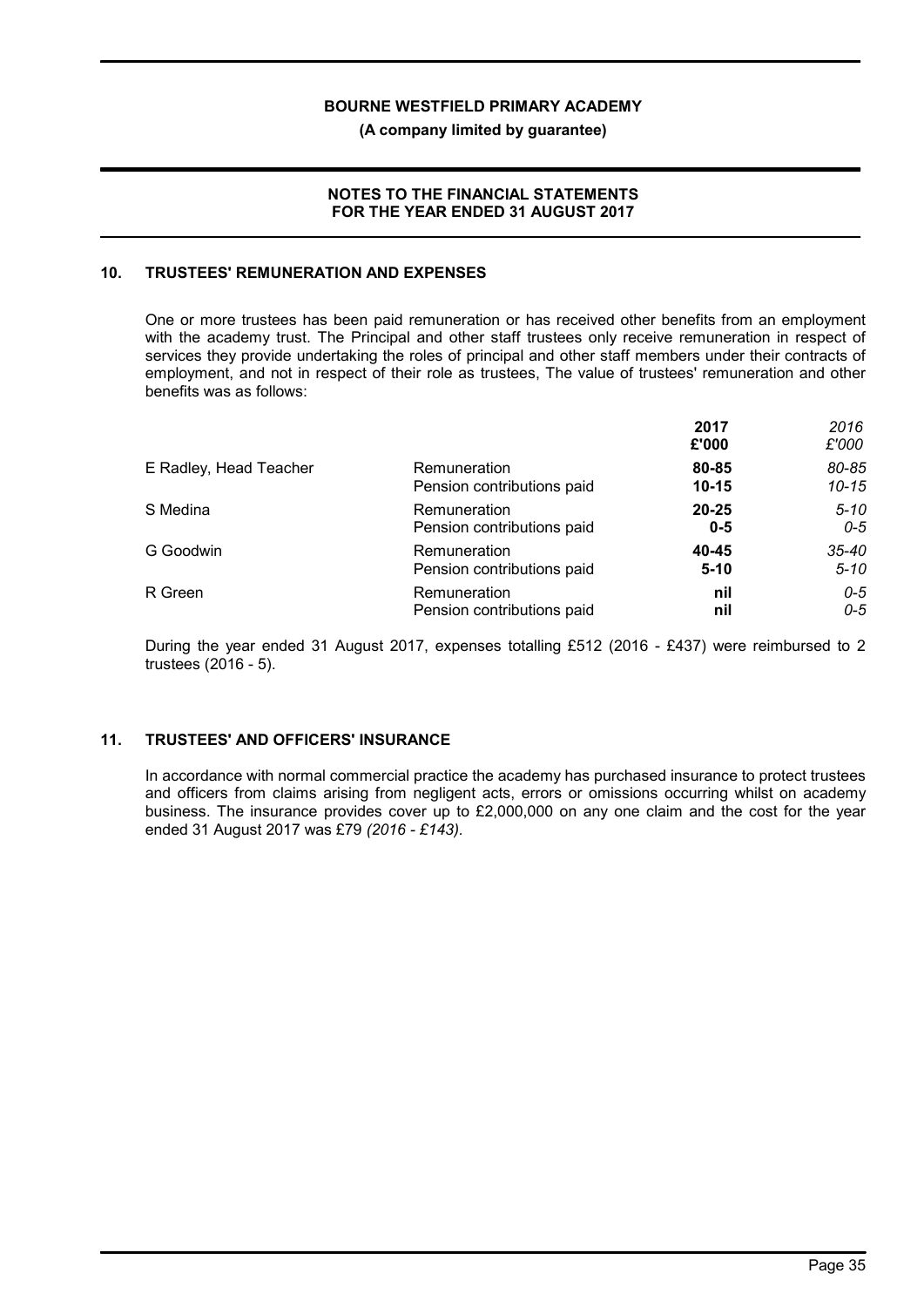(A company limited by guarantee)

### NOTES TO THE FINANCIAL STATEMENTS FOR THE YEAR ENDED 31 AUGUST 2017

#### 12. TANGIBLE FIXED ASSETS

|                     | property<br>£ | Freehold Fixtures and<br>fittings<br>£ | Computer<br>equipment<br>£ | Total<br>£ |
|---------------------|---------------|----------------------------------------|----------------------------|------------|
| Cost                |               |                                        |                            |            |
| At 1 September 2016 | 4,695,395     | 45,436                                 | 67,770                     | 4,808,601  |
| Additions           | 417,943       | 80                                     | 26,642                     | 444,665    |
| At 31 August 2017   | 5,113,338     | 45,516                                 | 94,412                     | 5,253,266  |
| <b>Depreciation</b> |               |                                        |                            |            |
| At 1 September 2016 | 361,252       | 29,929                                 | 40.730                     | 431,911    |
| Charge for the year | 86,153        | 8,315                                  | 17,133                     | 111,601    |
| At 31 August 2017   | 447,405       | 38,244                                 | 57,863                     | 543,512    |
| Net book value      |               |                                        |                            |            |
| At 31 August 2017   | 4,665,933     | 7,272                                  | 36,549                     | 4,709,754  |
| At 31 August 2016   | 4,334,143     | 15,507                                 | 27,040                     | 4,376,690  |

The Academy's freehold property additions during the year relate to a new music room and replacement roof and windows.

# 13. STOCKS

 $14.$ 

|                                | 2017<br>£ | 2016<br>£ |
|--------------------------------|-----------|-----------|
| Uniform and stationery stocks  | 9,275     | 14,028    |
| <b>DEBTORS</b>                 |           |           |
|                                | 2017<br>£ | 2016<br>£ |
| Trade debtors                  | 80,070    | 450       |
| Other debtors                  | 37,852    | 16,700    |
| Prepayments and accrued income | 48,277    | 29,312    |
|                                | 166,199   | 46,462    |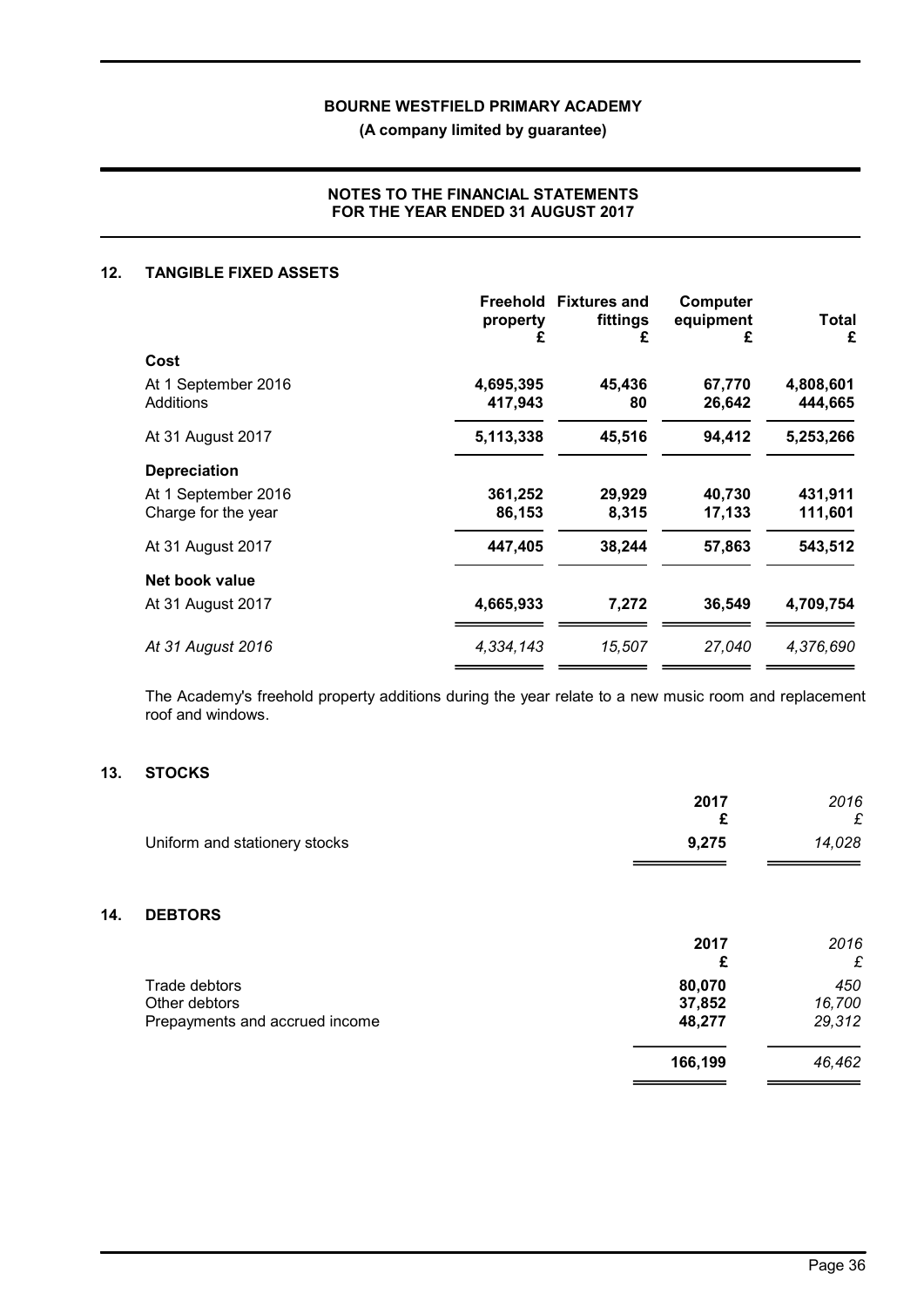(A company limited by guarantee)

### NOTES TO THE FINANCIAL STATEMENTS FOR THE YEAR ENDED 31 AUGUST 2017

### 15. CREDITORS: Amounts falling due within one year

|                                      | 2017<br>£  | 2016<br>£ |
|--------------------------------------|------------|-----------|
| Trade creditors                      | 7,889      | 57,722    |
| Other taxation and social security   | 34,075     | 31,756    |
| Other creditors                      | 130,972    | 35,229    |
| Accruals and deferred income         | 56,857     | 379,152   |
|                                      | 229,793    | 503,859   |
|                                      | 2017       | 2016      |
|                                      | £          | £         |
| Deferred income                      |            |           |
| Deferred income at 1 September 2016  | 351,873    | 69,502    |
| Resources deferred during the year   | 21,837     | 351,873   |
| Amounts released from previous years | (351, 873) | (69, 502) |
| Deferred income at 31 August 2017    | 21,837     | 351,873   |
|                                      |            |           |

Deferred income relates to catering income, Erasmus maths project income and teaching school support income relating to projects in the 2017/18 academic year.

#### 16. STATEMENT OF FUNDS

| <b>Balance at</b><br><b>September</b><br>2016<br>£ | <b>Income</b><br>£ | <b>Expenditure</b><br>£ | <b>Transfers</b><br>in/out<br>£ | Gains/<br>(Losses)<br>£ | <b>Balance at</b><br>31 August<br>2017<br>£ |
|----------------------------------------------------|--------------------|-------------------------|---------------------------------|-------------------------|---------------------------------------------|
|                                                    |                    |                         |                                 |                         |                                             |
| 199,260                                            | 201,255            | (215, 835)              |                                 |                         | 184,680                                     |
|                                                    |                    |                         |                                 |                         |                                             |
|                                                    |                    |                         |                                 |                         |                                             |
|                                                    | 1,975,406          | (1,930,675)             | (58, 331)                       |                         | 223,690                                     |
|                                                    | 239,780            | (239, 780)              |                                 |                         |                                             |
|                                                    | 56,899             | (56,899)                |                                 |                         |                                             |
| 10,322                                             | 388,383            | (319,632)               |                                 |                         | 79,073                                      |
| 1,559                                              | 88,366             | (78, 780)               | (10,000)                        |                         | 1,145                                       |
| (901,000)                                          |                    | (107,000)               |                                 | 228,000                 | (780,000)                                   |
| (651, 829)                                         | 2,748,834          | (2,732,766)             | (68, 331)                       | 228,000                 | (476, 092)                                  |
|                                                    | 237,290            |                         |                                 |                         |                                             |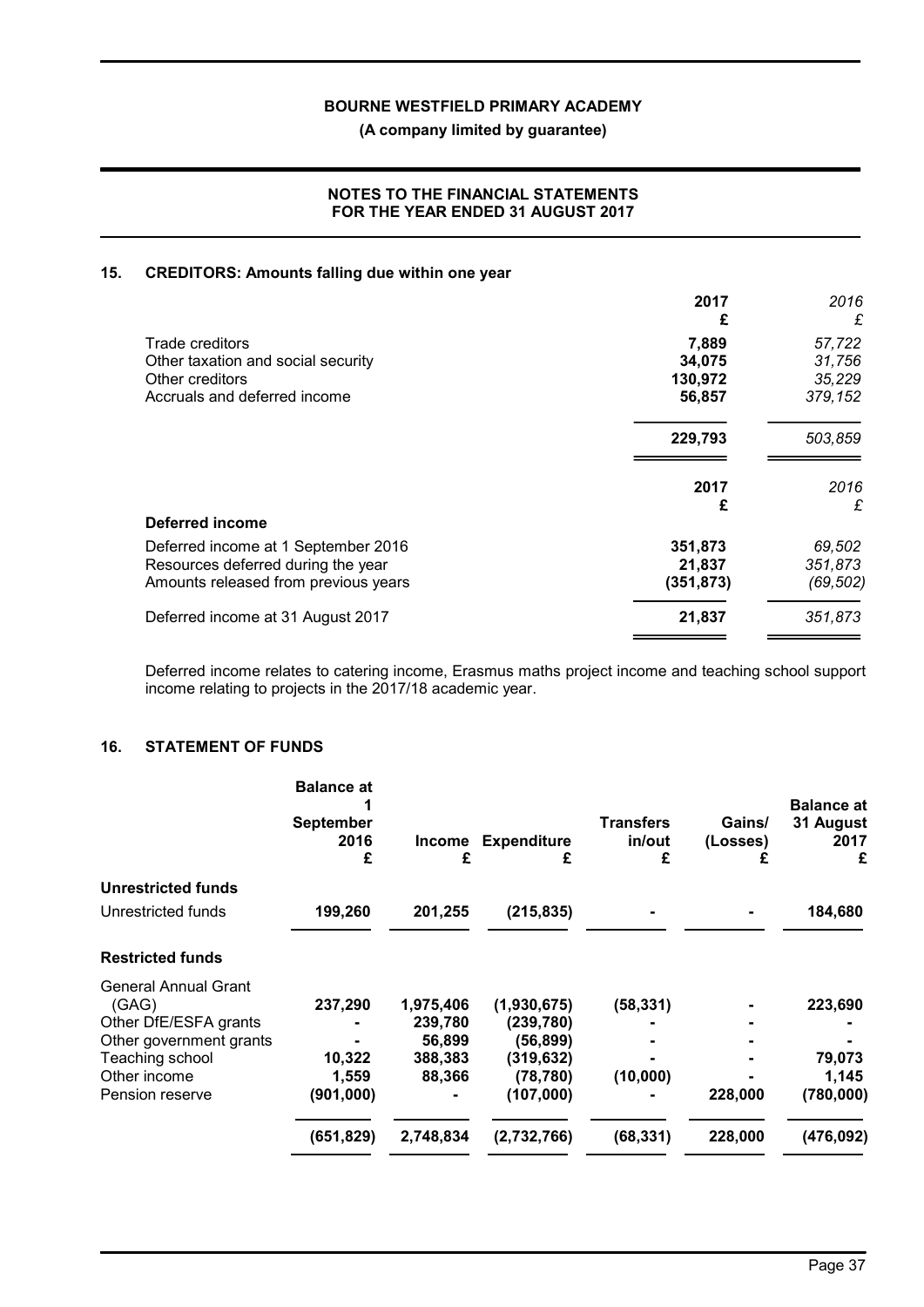(A company limited by guarantee)

# NOTES TO THE FINANCIAL STATEMENTS FOR THE YEAR ENDED 31 AUGUST 2017

### 16. STATEMENT OF FUNDS (continued)

#### Restricted fixed asset funds

| DfE/ESFA capital grants                 | 265,524   | 389,354        | (9, 148)    |        | $\blacksquare$               | 645,730   |
|-----------------------------------------|-----------|----------------|-------------|--------|------------------------------|-----------|
| Capital expenditure from<br><b>GAG</b>  | 231,347   | $\blacksquare$ | (34, 942)   | 58,331 |                              | 254,736   |
| Capital expenditure for<br>other income | 3,879,819 |                | (67, 511)   | 10,000 | $\qquad \qquad \blacksquare$ | 3,822,308 |
|                                         | 4,376,690 | 389,354        | (111, 601)  | 68,331 | $\blacksquare$               | 4,722,774 |
| Total restricted funds                  | 3,724,861 | 3,138,188      | (2,844,367) |        | 228,000                      | 4,246,682 |
| Total of funds                          | 3,924,121 | 3,339,443      | (3,060,202) |        | 228,000                      | 4,431,362 |

# STATEMENT OF FUNDS - PRIOR YEAR

|                                                                                          | <b>Balance at 1</b><br>September<br>2015<br>£ | Income<br>£                    | Expenditure<br>£                       | Transfers<br>in/out<br>£ | Gains/<br>(Losses)<br>£ | Balance at<br>31 August<br>2016<br>£ |
|------------------------------------------------------------------------------------------|-----------------------------------------------|--------------------------------|----------------------------------------|--------------------------|-------------------------|--------------------------------------|
| <b>Unrestricted funds</b>                                                                |                                               |                                |                                        |                          |                         |                                      |
| Unrestricted funds                                                                       | 172,867                                       | 149,970                        | (123, 577)                             |                          |                         | 199,260                              |
|                                                                                          | 172,867                                       | 149,970                        | (123, 577)                             |                          |                         | 199,260                              |
| <b>Restricted funds</b>                                                                  |                                               |                                |                                        |                          |                         |                                      |
| <b>General Annual Grant</b><br>(GAG)<br>Other DfE/ESFA grants<br>Other government grants | 200,452                                       | 2,023,016<br>247,727<br>33,389 | (1,902,334)<br>(247, 727)<br>(33, 389) | (83, 844)                |                         | 237,290                              |
| Teaching school<br>Other income                                                          | 1,765                                         | 201,148<br>19,297              | (192, 591)<br>(8, 738)                 | (9,000)                  |                         | 10,322<br>1,559                      |
| Pension reserve                                                                          | (498,000)                                     |                                | (43,000)                               |                          | (360,000)               | (901,000)                            |
|                                                                                          | (295,783)                                     | 2,524,577                      | (2, 427, 779)                          | (92,844)                 | (360,000)               | (651,829)                            |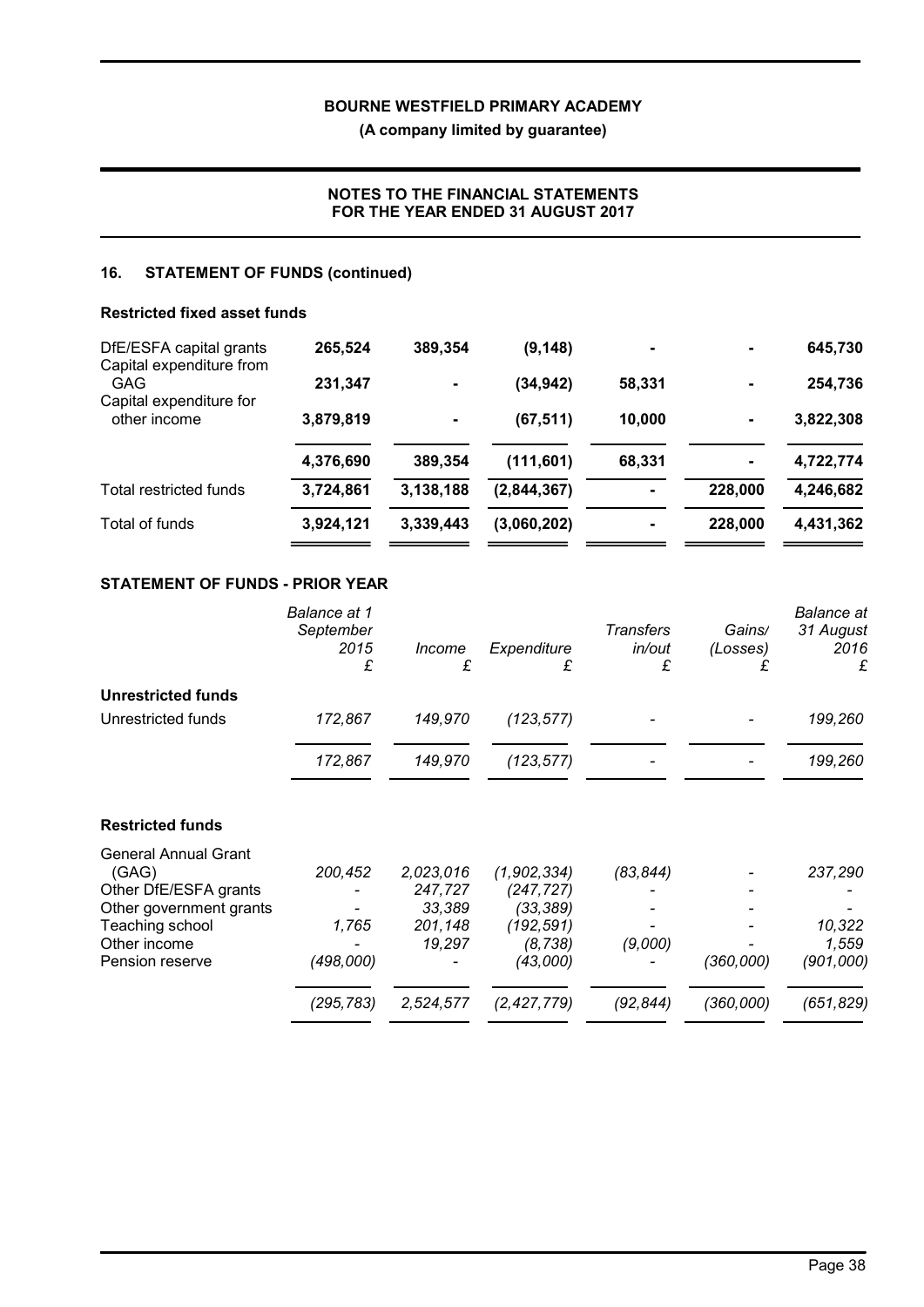(A company limited by guarantee)

# NOTES TO THE FINANCIAL STATEMENTS FOR THE YEAR ENDED 31 AUGUST 2017

#### 16. STATEMENT OF FUNDS (continued)

#### Restricted fixed asset funds

| DfE/ESFA capital grants                                    | 272.861   |           | (7, 337)      |        |           | 265,524   |
|------------------------------------------------------------|-----------|-----------|---------------|--------|-----------|-----------|
| Capital expenditure from<br>GAG<br>Capital expenditure for | 177,058   |           | (29, 555)     | 83.844 |           | 231,347   |
| other income                                               | 3,938,186 |           | (67, 367)     | 9,000  |           | 3,879,819 |
|                                                            | 4,388,105 |           | (104,259)     | 92,844 |           | 4,376,690 |
| Total restricted funds                                     | 4,092,322 | 2,524,577 | (2, 532, 038) |        | (360,000) | 3,724,861 |
| Total of funds                                             | 4,265,189 | 2,674,547 | (2,655,615)   |        | (360,000) | 3,924,121 |

The specific purposes for which the funds are to be applied are as follows:

#### Unrestricted funds

Unrestricted funds represent both those resources, as well as funds transferred to the Academy from the Local Authority upon conversion, which may be used towards meeting any of the objects of the Academy at the discretion of the Governors. These are not currently designated for particular purposes.

#### Restricted Fixed Asset funds

ESFA capital grants represents funding from central government for specific capital projects.

Capital expenditure from GAG represents fixed asset expenditure transferred from other restricted income.

Capital expenditure from other income represents other funding sources transferred from other restricted and unrestricted income.

#### Restricted Revenue funds

General Annual Grant (GAG) is made up of a number of different funding streams, all of which are used to cover the running costs of the Academy.

Other ESFA Grants, other government grants and other restricted funds represent monies received for specific purposes.

Pension Reserve represents the current deficit balance of the Local Government Pension Scheme (LGPS).

Transfers between funds represent capital expenditure made from recurrent income.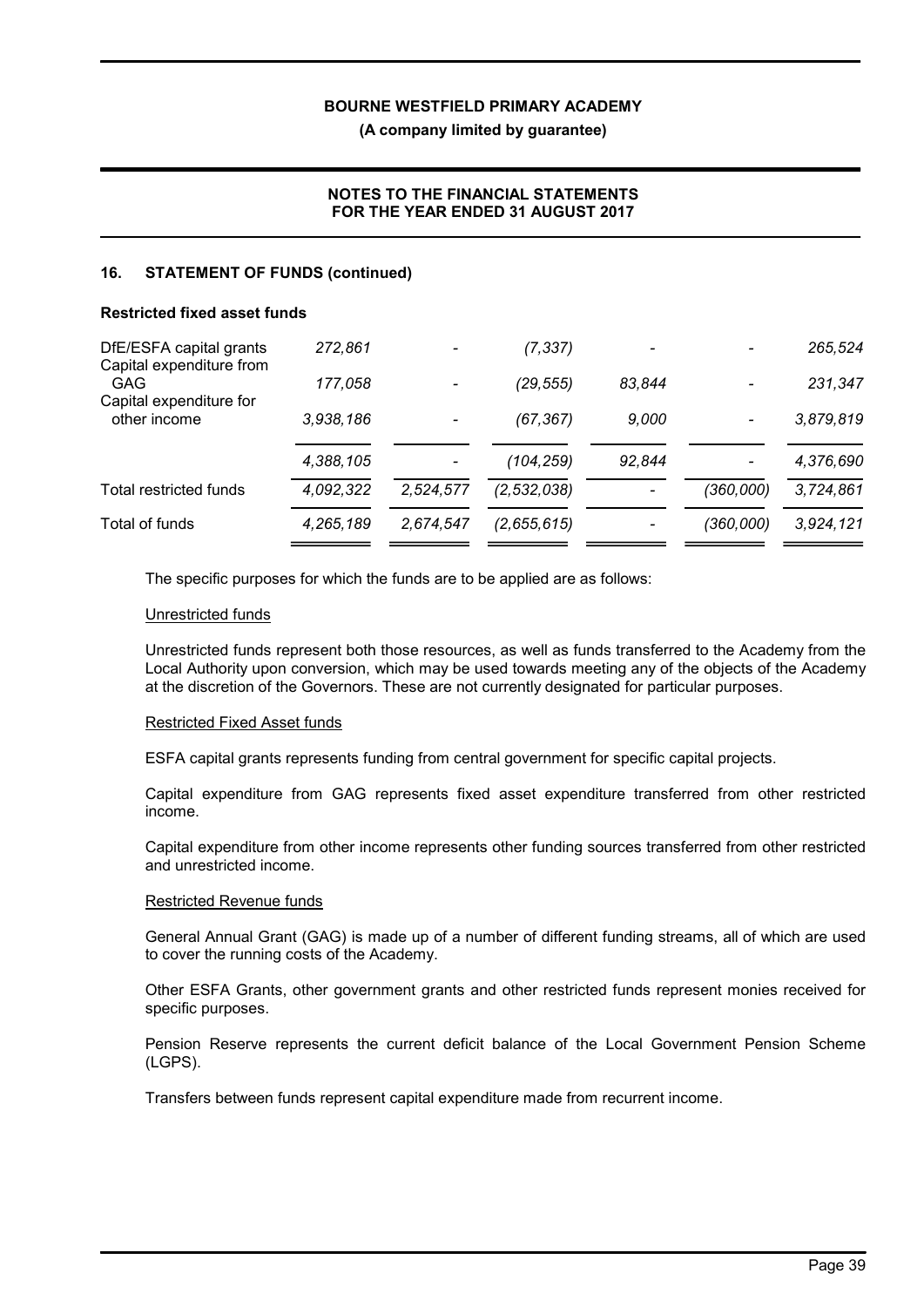(A company limited by guarantee)

### NOTES TO THE FINANCIAL STATEMENTS FOR THE YEAR ENDED 31 AUGUST 2017

#### 16. STATEMENT OF FUNDS (continued)

#### Summary of funds

The balance of restricted and unrestricted general funds at 31 August 2017 was £488,588.

Under the funding agreement with the Secretary of State, the academy was not subject to a limit on the amount of GAG that it could carry forward at 31 August 2017.

### 17. ANALYSIS OF NET ASSETS BETWEEN FUNDS

|                                        | <b>Unrestricted</b><br>funds<br>2017<br>£ | <b>Restricted</b><br>funds<br>2017<br>£ | <b>Restricted</b><br>fixed asset<br>funds<br>2017<br>£ | <b>Total</b><br>funds<br>2017<br>£ |
|----------------------------------------|-------------------------------------------|-----------------------------------------|--------------------------------------------------------|------------------------------------|
| Tangible fixed assets                  | $\blacksquare$                            |                                         | 4,709,754                                              | 4,709,754                          |
| <b>Current assets</b>                  | 184,680                                   | 533,701                                 | 13.020                                                 | 731,401                            |
| Creditors due within one year          | $\blacksquare$                            | (229, 793)                              |                                                        | (229,793)                          |
| Provisions for liabilities and charges | $\blacksquare$                            | (780,000)                               |                                                        | (780,000)                          |
|                                        | 184,680                                   | (476, 092)                              | 4,722,774                                              | 4,431,362                          |

#### ANALYSIS OF NET ASSETS BETWEEN FUNDS - PRIOR YEAR

|                                        | Unrestricted<br>funds | Restricted<br>funds | Restricted<br>fixed asset<br>funds | Total<br>funds |
|----------------------------------------|-----------------------|---------------------|------------------------------------|----------------|
|                                        | 2016                  | 2016                | 2016                               | 2016           |
|                                        | £                     | £                   | £                                  | £              |
| Tangible fixed assets                  |                       |                     | 4,376,690                          | 4,376,690      |
| <b>Current assets</b>                  | 199,260               | 753,030             |                                    | 952,290        |
| Creditors due within one year          |                       | (503,859)           |                                    | (503,859)      |
| Provisions for liabilities and charges |                       | (901,000)           |                                    | (901,000)      |
|                                        | 199,260               | (651, 829)          | 4,376,690                          | 3,924,121      |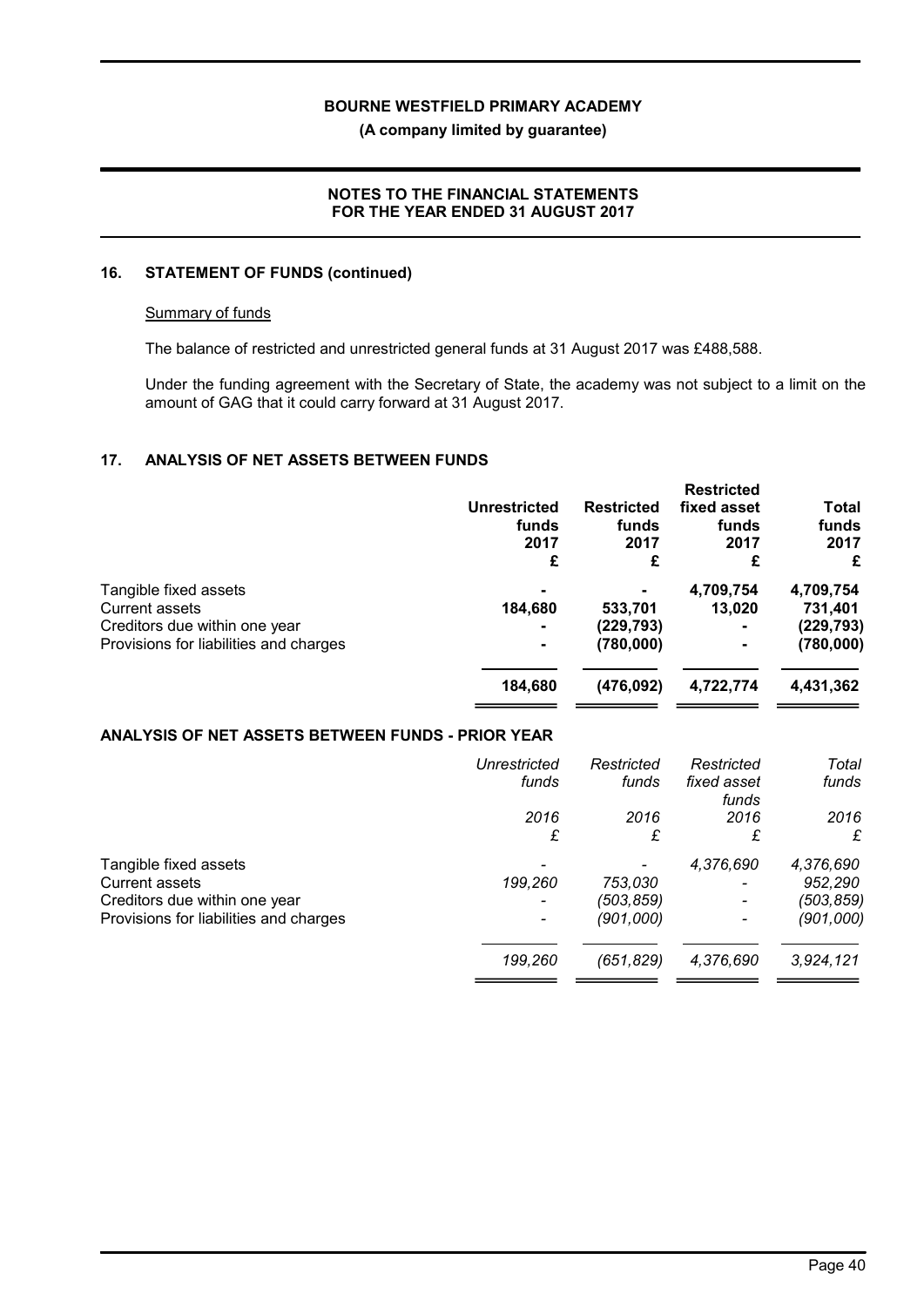(A company limited by guarantee)

### NOTES TO THE FINANCIAL STATEMENTS FOR THE YEAR ENDED 31 AUGUST 2017

#### 18. RECONCILIATION OF NET MOVEMENT IN FUNDS TO NET CASH FLOW FROM OPERATING **ACTIVITIES**

| 2017<br>£  | 2016<br>£ |
|------------|-----------|
| 279,241    | 18,932    |
|            |           |
| 111,601    | 104,259   |
| (1, 182)   | (1, 350)  |
| 4,753      | 447       |
| (119, 737) | (7, 356)  |
| (274,066)  | 277,526   |
| (389, 354) |           |
| 87,000     | 24,000    |
| 20,000     | 19,000    |
| (281, 744) | 435,458   |
|            |           |

#### 19. ANALYSIS OF CASH AND CASH EQUIVALENTS

|              | 2017<br>£ | 2016<br>£ |
|--------------|-----------|-----------|
| Cash in hand | 555,927   | 891,800   |
| Total        | 555,927   | 891,800   |

#### 20. CONTINGENT LIABILITIES

The Academy had no contingent liabilities at the 31 August 2017.

In the event of Bourne Westfield Primary Academy ceasing to operate as an academy provisions are included in the funding agreement relating to the clawback of assets and monies paid to the academy.

#### 21. PENSION COMMITMENTS

The academy's employees belong to two principal pension schemes: the Teacher's Pension Scheme for England and Wales (TPS) for academic and related staff; and the Local Government Pension Scheme (LGPS) for non-teaching staff, which is managed by Lincolnshire County Council . Both are Multiemployer defined benefit pension schemes.

The latest actuarial valuation of the TPS related to the period ended 31 March 2012 and of the LGPS 31 March 2016.

There were no outstanding or prepaid contributions at either the beginning or the end of the financial year.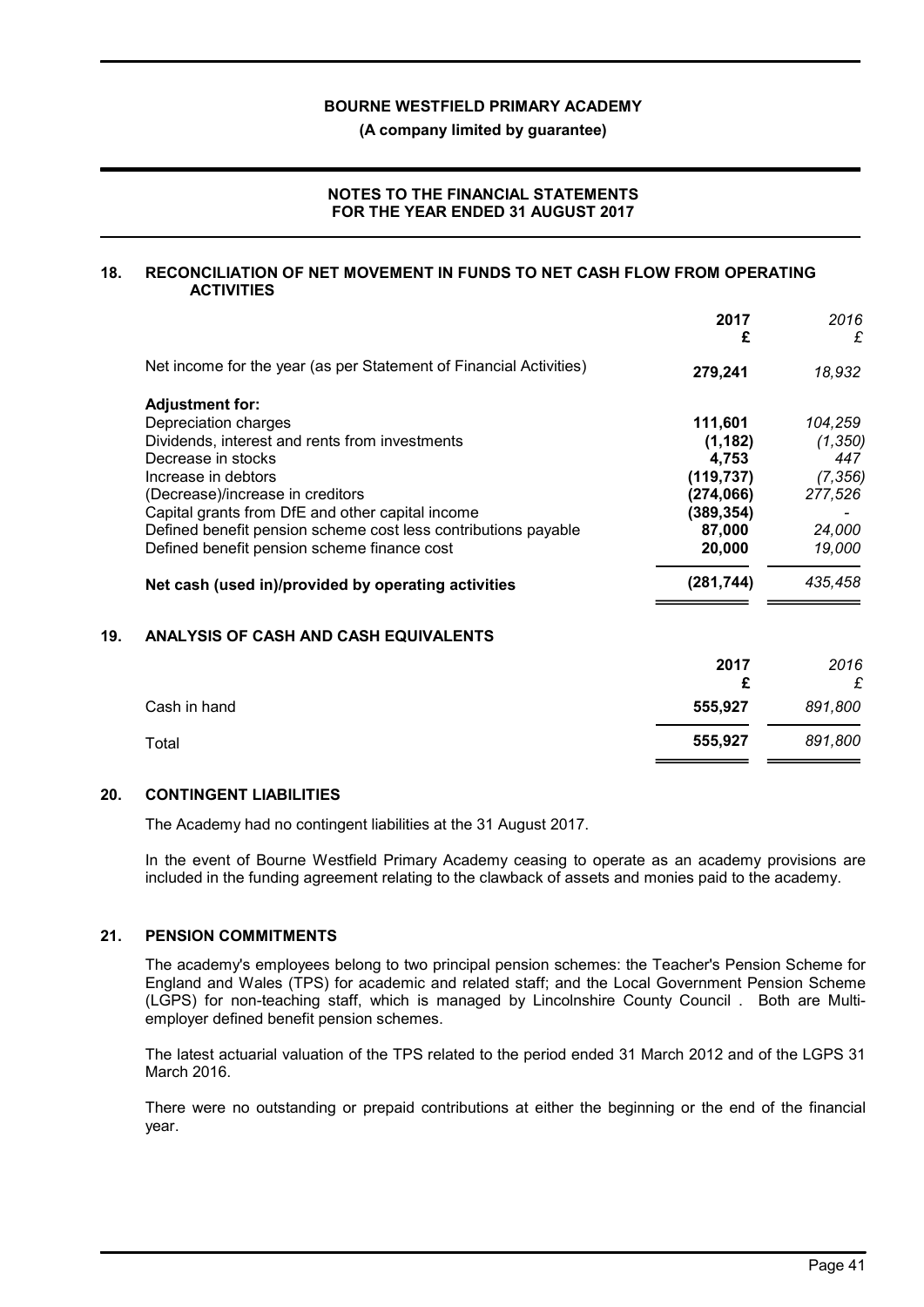(A company limited by guarantee)

#### NOTES TO THE FINANCIAL STATEMENTS FOR THE YEAR ENDED 31 AUGUST 2017

#### 21. PENSION COMMITMENTS (continued)

#### Teachers' Pension Scheme

#### Introduction

The Teachers' Pension Scheme (TPS) is a statutory, contributory, defined benefit scheme, governed by the Teachers' Pensions Regulations (2010) and, from 1 April 2014, by the Teachers' Pension Scheme Regulations 2014. Membership is automatic for full-time teachers in academies and, from 1 January 2007, automatic for teachers in part-time employment following appointment or a change of contract, although they are able to opt out.

The TPS is an unfunded scheme and members contribute on a 'pay as you go' basis – these contributions along with those made by employers are credited to the Exchequer. Retirement and other pension benefits are paid by public funds provided by Parliament.

#### Valuation of the Teachers' Pension Scheme

The Government Actuary, using normal actuarial principles, conducts a formal actuarial review of the TPS in accordance with the Public Service Pensions (Valuations and Employer Cost Cap) Directions 2014 published by HM Treasury. The aim of the review is to specify the level of future contributions. Actuarial scheme valuations are dependent on assumptions about the value of future costs, design of benefits and many other factors. The latest actuarial valuation of the TPS was carried out as at 31 March 2012 and in accordance with the Public Service Pensions (Valuations and Employer Cost Cap) Directions 2014. The valuation report was published by the Department for Education on 9 June 2014. The key elements of the valuation and subsequent consultation are:

- employer contribution rates set at 16.48% of pensionable pay, including a 0.08% employer administration charge (currently 14.1%)
- total scheme liabilities (pensions currently in payment and the estimated cost of future benefits) for service to the effective date of £191,500 million, and notional assets (estimated future contributions together with the notional investments held at the valuation date) of £176,600 million giving a notional past service deficit of £14,900 million
- an employer cost cap of 10.9% of pensionable pay will be applied to future valuations
- the assumed real rate of return is 3.0% in excess of prices and 2% in excess of earnings. The rate of real earnings growth is assumed to be 2.75%. The assumed nominal rate of return is 5.06%.

During the previous year the employer contribution rate was 14.1%. The TPS valuation for 2012 determined an employer rate of 16.4%, which was payable from September 2015. The next valuation of the TPS is currently underway based on April 2016 data, whereupon the employer contribution rate is expected to be reassessed and will be payable from 1 April 2019.

The employer's pension costs paid to TPS in the period amounted to £185,605 (2016 - £177,406).

A copy of the valuation report and supporting documentation is on the Teachers' Pensions website (www.teacherspensions.co.uk/news/employers/2014/06/publication-of-the-valuation-report.aspx).

Under the definitions set out in FRS 102, the TPS is a multi-employer pension scheme. The trust has accounted for its contributions to the scheme as if it were a defined contribution scheme. The trust has set out above the information available on the scheme.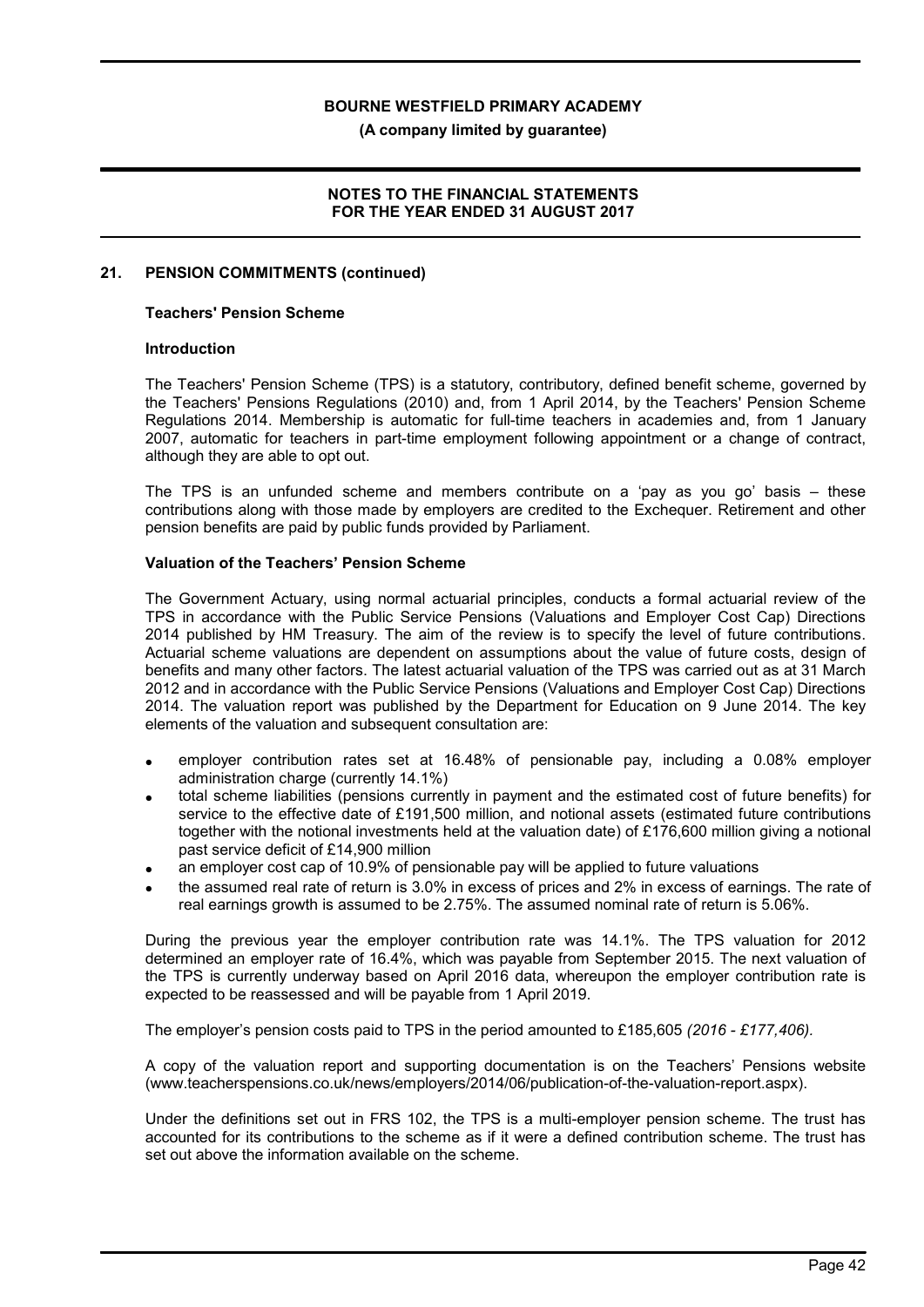(A company limited by guarantee)

#### NOTES TO THE FINANCIAL STATEMENTS FOR THE YEAR ENDED 31 AUGUST 2017

#### 21. PENSION COMMITMENTS (continued)

#### Local Government Pension Scheme

The LGPS is a funded defined benefit scheme, with assets held in separate trustee-administered funds. The total contribution made for the year ended 31 August 2017 was £122,000 (2016 - £104,000), of which employer's contributions totalled £101,000 (2016 - £82,000) and employees' contributions totalled £21,000 (2016 - £22,000). The agreed contribution rates for future years are 19.5% for employers and various % for employees.

Parliament has agreed, at the request of the Secretary of State for Education, to a guarantee that, in the event of academy closure, outstanding Local Government Pension Scheme liabilities would be met by the Department for Education. The guarantee came into force on 18 July 2013. Lincolnshire Pension Fund

Principal actuarial assumptions:

|                                                      | 2017    | 2016      |
|------------------------------------------------------|---------|-----------|
| Discount rate for scheme liabilities                 | 2.50%   | $2.10 \%$ |
| Rate of increase in salaries                         | 2.80%   | 3.60%     |
| Rate of increase for pensions in payment / inflation | 2.40%   | $2.10 \%$ |
| Commutation of pensions to lump sums                 | 75.00 % | 63.00 %   |

The current mortality assumptions include sufficient allowance for future improvements in mortality rates. The assumed life expectations on retirement age 65 are:

|                             | 2017         | 2016         |
|-----------------------------|--------------|--------------|
| Retiring today              |              |              |
| Males                       | 22.1         | 22.2         |
| Females                     | 24.4         | 24.4         |
| Retiring in 20 years        |              |              |
| Males                       | 24.1         | 24.5         |
| Females                     | 26.6         | 26.8         |
|                             | At 31 August | At 31 August |
| <b>Sensitivity analysis</b> | 2017         | 2016         |
|                             | £            | £            |
| Discount rate +0.1%         | 55,000       | 52,000       |

Morality assumption - 1 year increase 63,000 63,000 55,000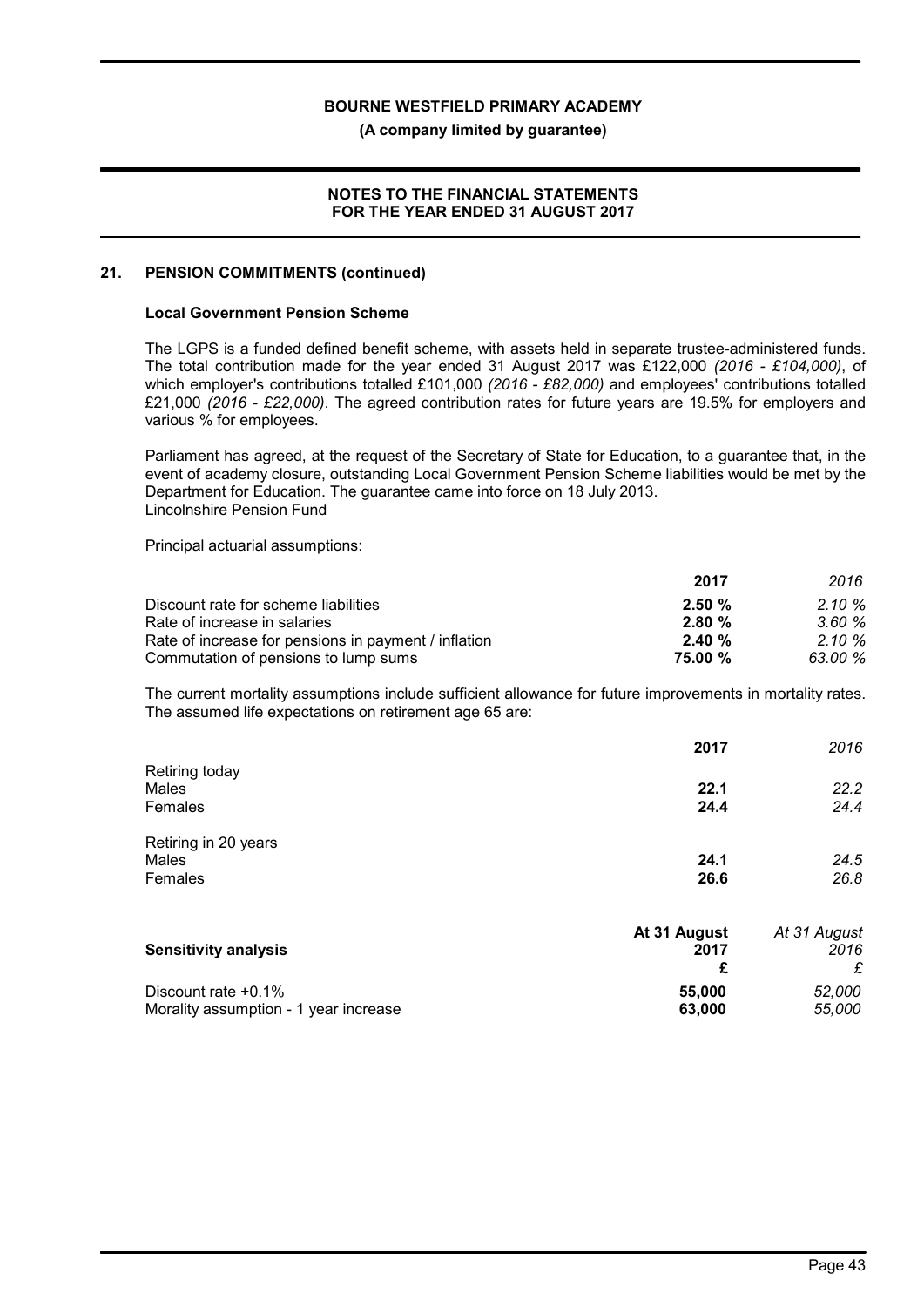(A company limited by guarantee)

### NOTES TO THE FINANCIAL STATEMENTS FOR THE YEAR ENDED 31 AUGUST 2017

#### 21. PENSION COMMITMENTS (continued)

The academy's share of the assets in the scheme was:

|                              | Fair value at<br>31 August<br>2017<br>£ | Fair value at<br>31 August<br>2016<br>£ |
|------------------------------|-----------------------------------------|-----------------------------------------|
| Equities                     | 1,030,000                               | 721,000                                 |
| Gilts                        |                                         |                                         |
| Corporate bonds              | 159,000                                 | 122,000                                 |
| Property                     | 119,000                                 | 93,000                                  |
| Cash and other liquid assets | 13,000                                  |                                         |
| Total market value of assets | 1,321,000                               | 936,000                                 |
|                              |                                         |                                         |

The actual return on scheme assets was £255,000 (2016 - £119,000).

The amounts recognised in the Statement of financial activities incorporating income and expenditure account are as follows:

|                                                          | 2017<br>£                       | 2016<br>£                       |
|----------------------------------------------------------|---------------------------------|---------------------------------|
| Current service cost<br>Interest income<br>Interest cost | (188,000)<br>21,000<br>(41,000) | (106,000)<br>28,000<br>(47,000) |
| Total                                                    | (208,000)                       | (125,000)                       |
| Actual return on scheme assets                           | 255,000                         | 119,000                         |

Movements in the present value of the defined benefit obligation were as follows:

|                                    | 2017<br>£ | 2016<br>£ |
|------------------------------------|-----------|-----------|
| Opening defined benefit obligation | 1,837,000 | 1,188,000 |
| Current service cost               | 188,000   | 106,000   |
| Interest cost                      | 41.000    | 47,000    |
| Employee contributions             | 28,000    | 22,000    |
| <b>Actuarial losses</b>            | 27,000    | 479,000   |
| Benefits paid                      | (20,000)  | (5,000)   |
| Closing defined benefit obligation | 2,101,000 | 1,837,000 |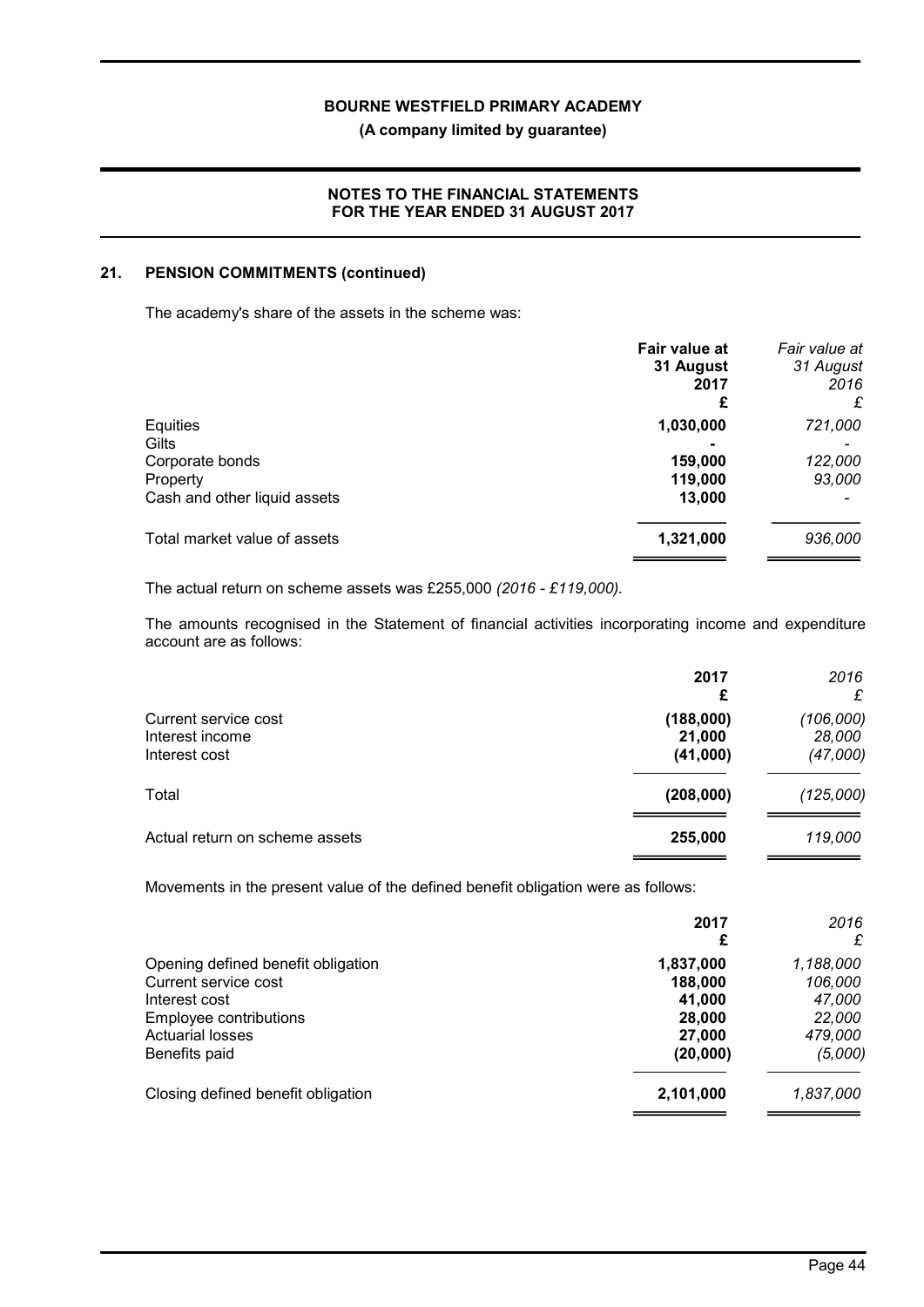(A company limited by guarantee)

### NOTES TO THE FINANCIAL STATEMENTS FOR THE YEAR ENDED 31 AUGUST 2017

#### 21. PENSION COMMITMENTS (continued)

Movements in the fair value of the academy's share of scheme assets:

|                                     | 2017<br>£ | 2016<br>£ |
|-------------------------------------|-----------|-----------|
| Opening fair value of scheme assets | 936,000   | 690,000   |
| Interest income                     | 21.000    | 28,000    |
| <b>Actuarial losses</b>             | 255,000   | 119,000   |
| <b>Employer contributions</b>       | 101,000   | 82,000    |
| Employee contributions              | 28,000    | 22,000    |
| Benefits paid                       | (20,000)  |           |
| Closing fair value of scheme assets | 1,321,000 | 936,000   |

# 22. OPERATING LEASE COMMITMENTS

At 31 August 2017 the total of the Academy trust's future minimum lease payments under noncancellable operating leases was:

|                         | 2017  | 2016  |
|-------------------------|-------|-------|
|                         | £     | £     |
| <b>Amounts payable:</b> |       |       |
| Within 1 year           | 1,493 | 1,676 |
| Between 1 and 5 years   | 2,184 | 3,677 |
| Total                   | 3,677 | 5,353 |
|                         |       |       |

#### 23. MEMBERS' LIABILITY

Each member of the charitable company undertakes to contribute to the assets1676 of the company in the event of it being wound up while he/she is a member, or within one year after he/she ceases to be a member, such amount as may be required, not exceeding  $\epsilon$  10 for the debts and liabilities contracted before he/she ceases to be a member.